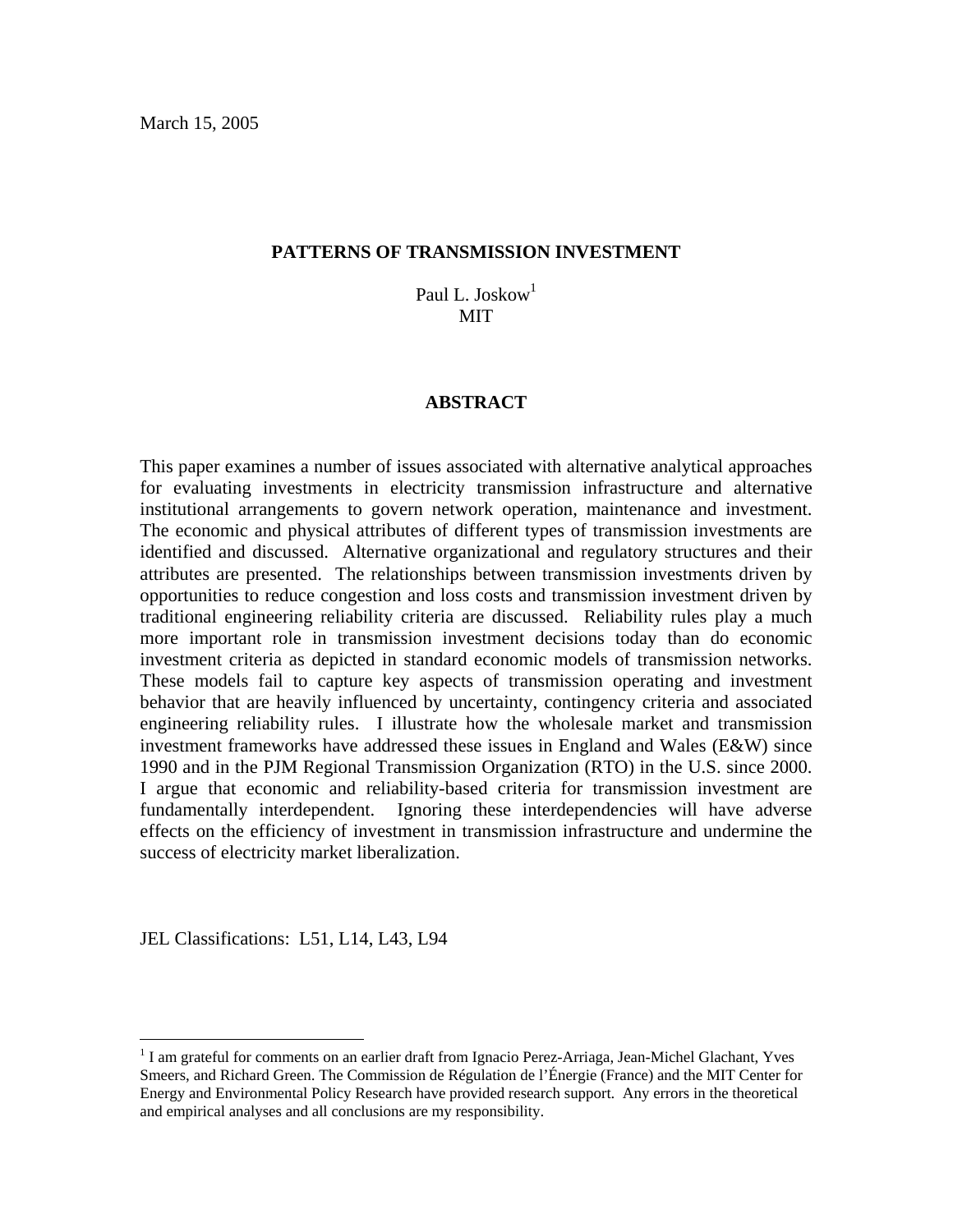#### **PATTERNS OF TRANSMISSION INVESTMENT**

By Paul L. Joskow<sup>1</sup> **MIT** 

#### **INTRODUCTION**

 $\overline{a}$ 

A transmission network with good performance attributes is essential to support well-functioning competitive wholesale and retail markets for electricity. The transmission network allows decentralized generators, marketers, distributors and large consumers to trade power in competitive markets. It can expand the geographical expanse of competition among power suppliers, giving consumers access to lower cost energy and operating reserves. By expanding the geographic expanse of competition the transmission network can increase the effective number of competitors and reduce market power and thus prices. A well functioning transmission network facilitates the entry of new generators to match demand and supply efficiently at different network locations to achieve economic and reliability goals and supports the development of demand response options for wholesale and retail market participants.

 Electricity sector liberalization has not changed the physical constraints or physical laws that govern reliable transmission network operation or its role in supporting economical supplies of electricity. The network must still satisfy the same physical parameters and constraints (frequency, voltage, stability, coordination with interconnected networks) and provide for operating reserves to respond to uncertain realizations of demand and unplanned outages of equipment to maintain these reliability and avoid major losses of load or a widespread network collapse. However, electricity sector liberalization has necessitated changes in the organization of the electric power sector and the tools available to operate the network economically and reliably and to stimulate investment in the network to reduce congestion and maintain the physical integrity of the network.

 Implementing effective transmission investment policies has proven to be especially challenging as countries liberalize their electricity markets. In the U.S., transmission congestion has increased and barriers to needed transmission investment are perceived to be a growing problem. Transmission Line Relief orders (TLRs) in the Eastern Interconnection have grown by a factor of 5 since 1998 (Figure 1). Congestion charges in the traditional PJM area grew by a factor of 10 between 1998 and 2003 (Table

<sup>&</sup>lt;sup>1</sup> I am grateful for comments on an earlier draft from Ignacio Perez-Arriaga, Jean-Michel Glachant, Yves Smeers, and Richard Green. The Commission de Régulation de l'Énergie (France) and the MIT Center for Energy and Environmental Policy Research have provided research support. Any errors and policy recommendations are my responsibility.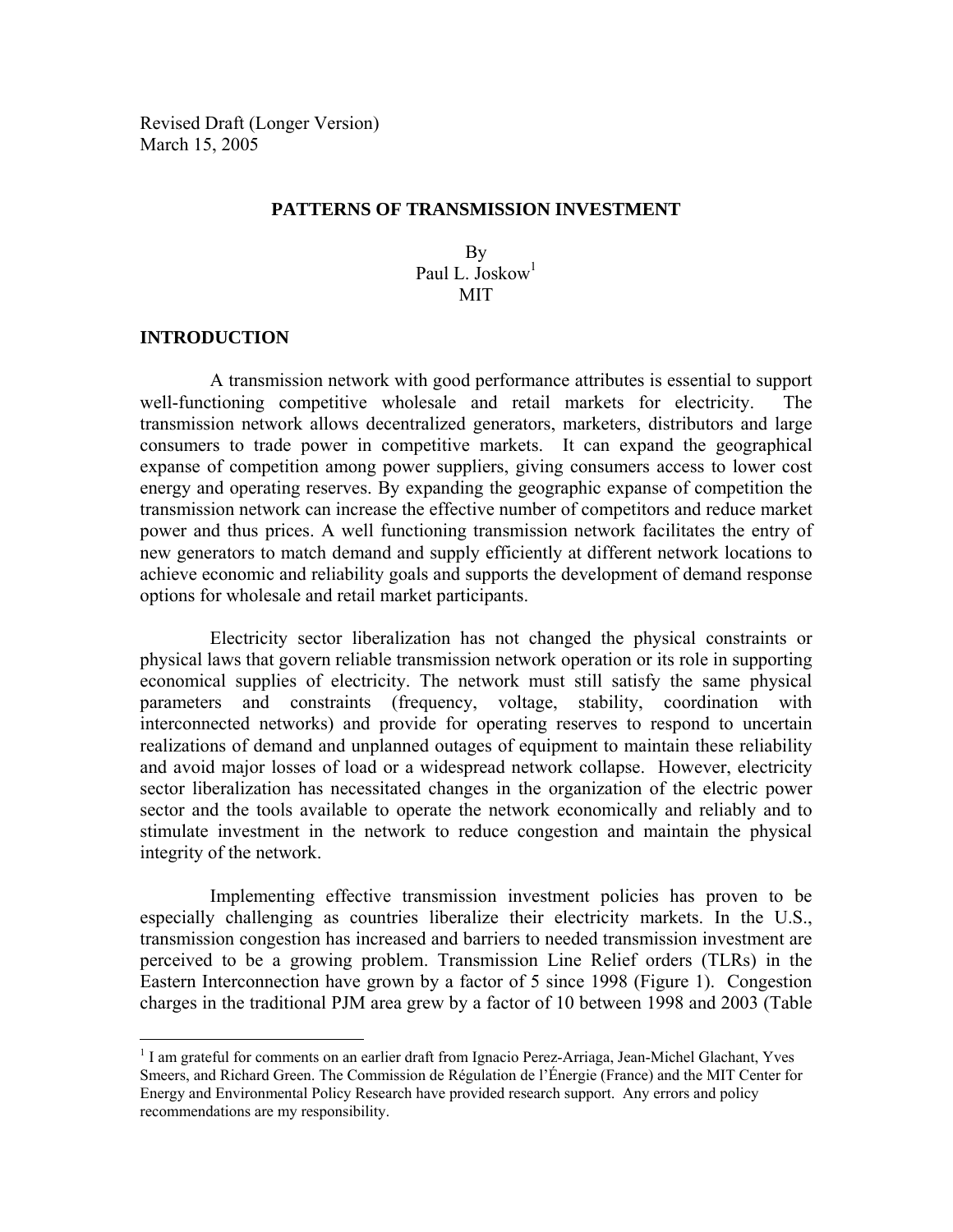## FIGURE 1

Total Number of TLR Logs Reported by Month Same Data as Chart01 - Different View



Source: NERC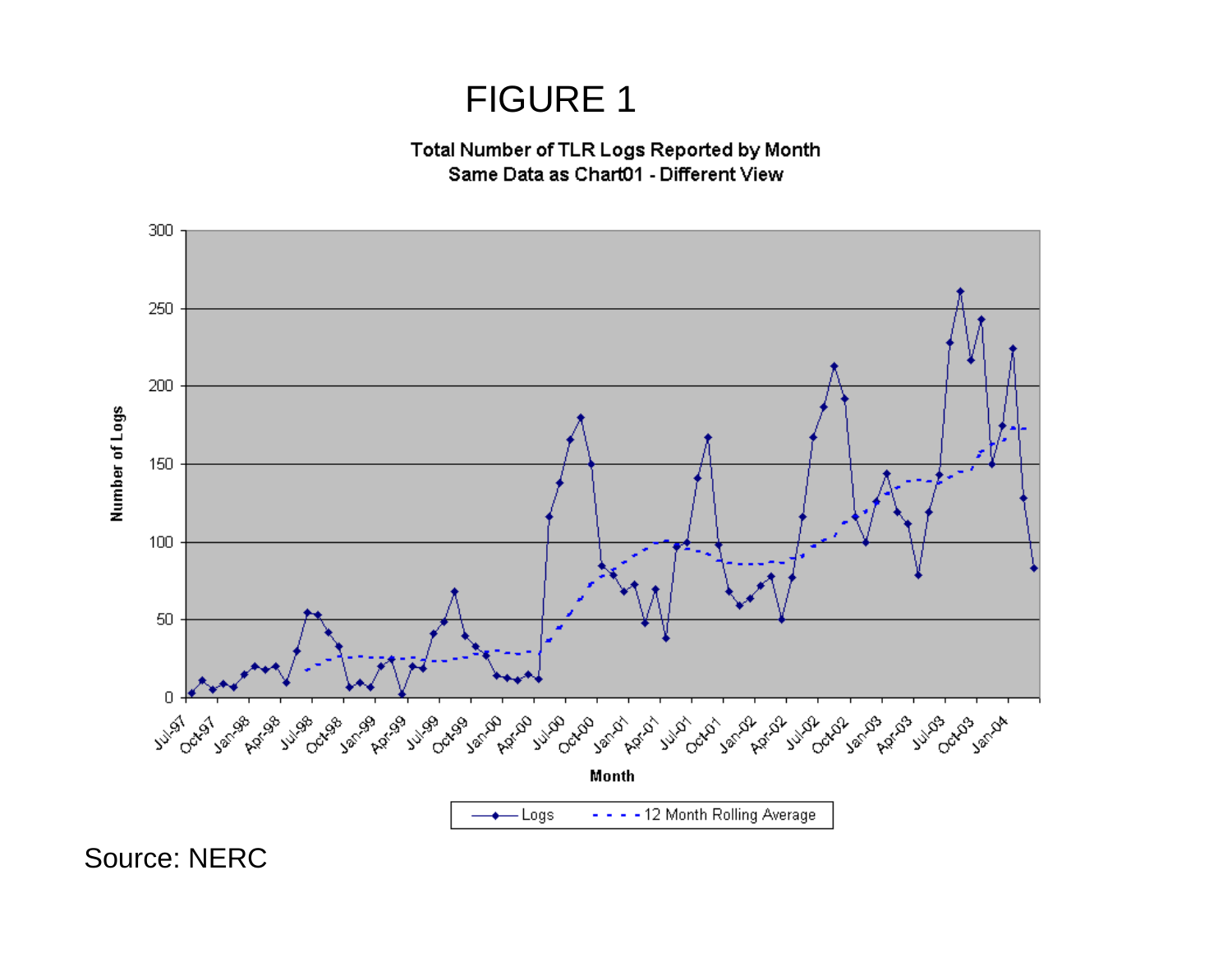# TABLE 1PJM CONGESTION CHARGES (\$ millions)

| 1999 | 53  |
|------|-----|
| 2000 | 132 |
| 2001 | 271 |
| 2002 | 430 |
| 2003 | 499 |

Aug 03-Sept  $04^1$  1,612

Source: PJM *State of the Market Report 2002 and 2003 <sup>1</sup>*PJM congestion spreadsheet 12/4/04. Data may not be comparable due to expansion of PJM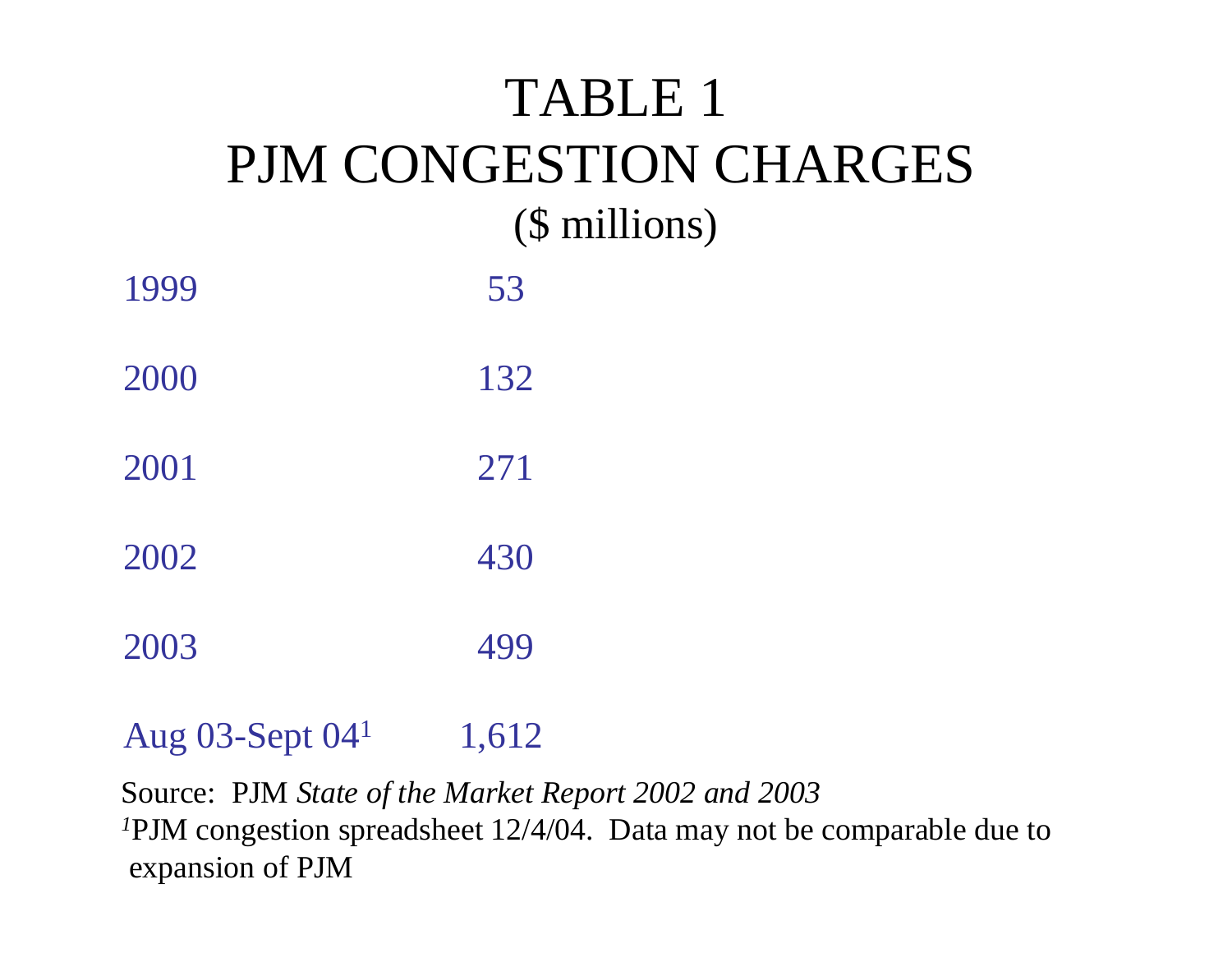# TABLE 2CONGESTION CHARGESIN NEW YORK

2001 **\$310 million** 

2002 \$525 million

2003 \$688 million

Source: New York ISO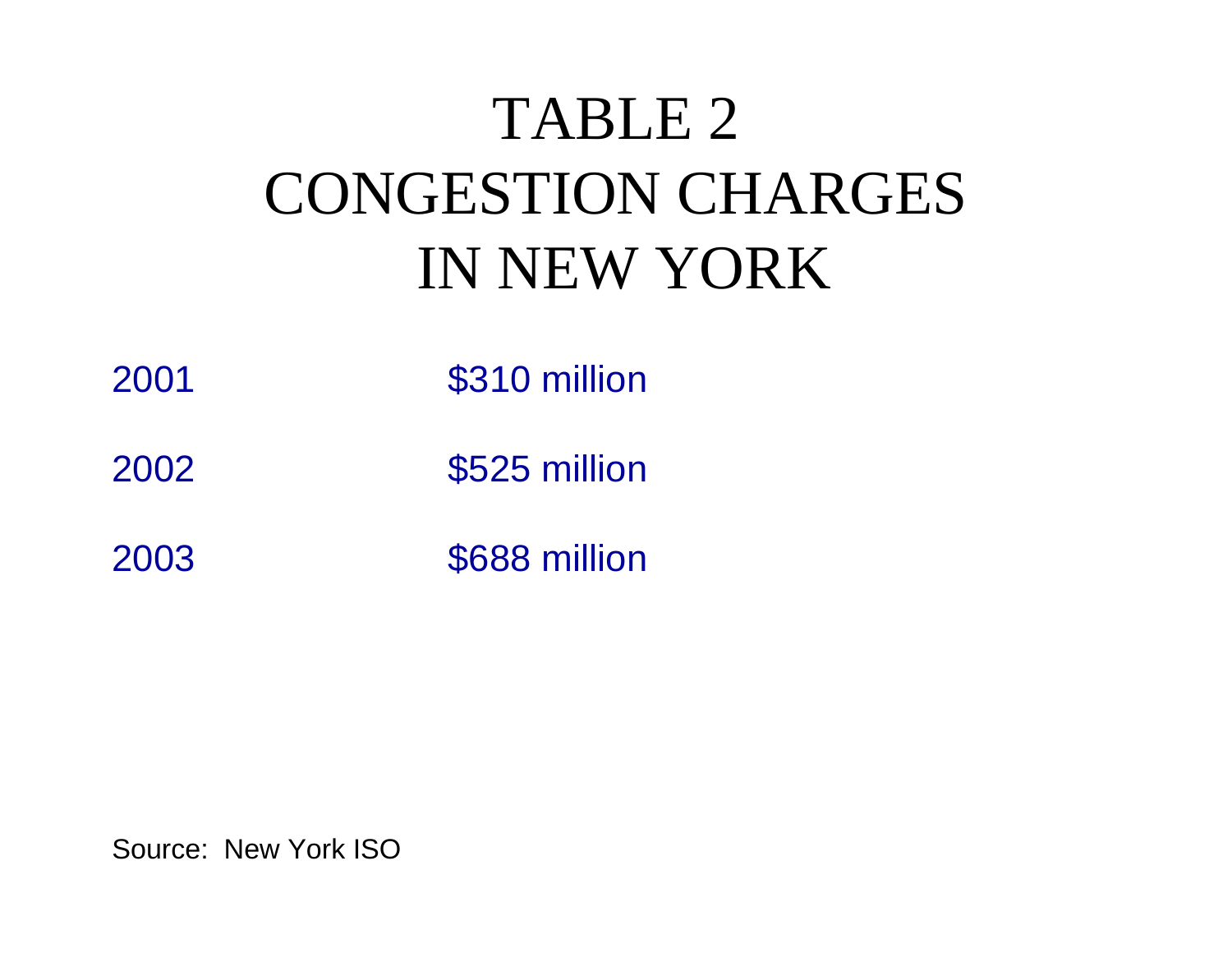1). Congestion charges in the New York ISO have more than doubled since 2001 (Table 2). Congestion has grown rapidly in Texas (ERCOT), Southern California and New England as well. At the same time, investment in new transmission capacity has lagged the growth in electricity demand and the growth in new generating capacity (Hirst, 2004). In Europe, as wholesale power trading has grown, transmission congestion limits the geographic expanse of competition, limits opportunities fully to exploit generating capacity with the lowest operating costs, has led to concerns about generator market power within several countries (Newbery, 2004) and has created reliability challenges. As market liberalization proceeds, there has been very little investment in inter-TSO transmission capacity in Europe or the U.S. Intra-TSO congestion is a growing problem in some European countries as well (Serrani, 2004; Figures 2A, 2B, 2C). Policymakers in many countries with competitive power markets are increasingly concerned about reliability problems and reliability considerations are playing an increasingly important role at the interface of wholesale market design, transmission pricing, and transmission investment policies.

 In this paper I discuss a number of issues associated with the creation of an institutional environment that supports the identification of and efficient investment in transmission infrastructure. I illustrate how the wholesale market and transmission investment frameworks have addressed these issues in England and Wales (E&W) since 1990 and in the PJM Regional Transmission Organization (RTO) in the U.S. since 2000 in operation in these areas. I am led to the following conclusions:

- 1. The simple models of transmission network congestion and investment that are used by economists have little to do with the way transmission investment is actually planned, developed, and the associated transmission services priced within the boundaries of individual TSOs today. Economic models and analysis need to be expanded to better capture the factors that TSOs and regulators consider when they identify transmission investment needs, especially as they relate to the implementation of reliability criteria used for network investment planning and system operations.
- 2. The application of a set of complex electric power network models, engineering reliability criteria, and simulation studies using these models guide almost all intra-TSO transmission investment that is taking place around the world today. Commonly used economic models of transmission networks and transmission investment opportunities do not capture these reliability criteria or their application adequately, if they do so at all.
- 3. Policymakers in a number of countries have sought to distinguish between "reliability" transmission investments and "economic" transmission investments. The former investments are conceptualized as being needed to meet engineering reliability criteria while the latter are conceptualized as being developed to reduce congestion costs (and losses). These two categories of investment are often treated as if they are distinct and independent. This is nonsense. "Reliability" driven transmission investments are not independent of the variables thought to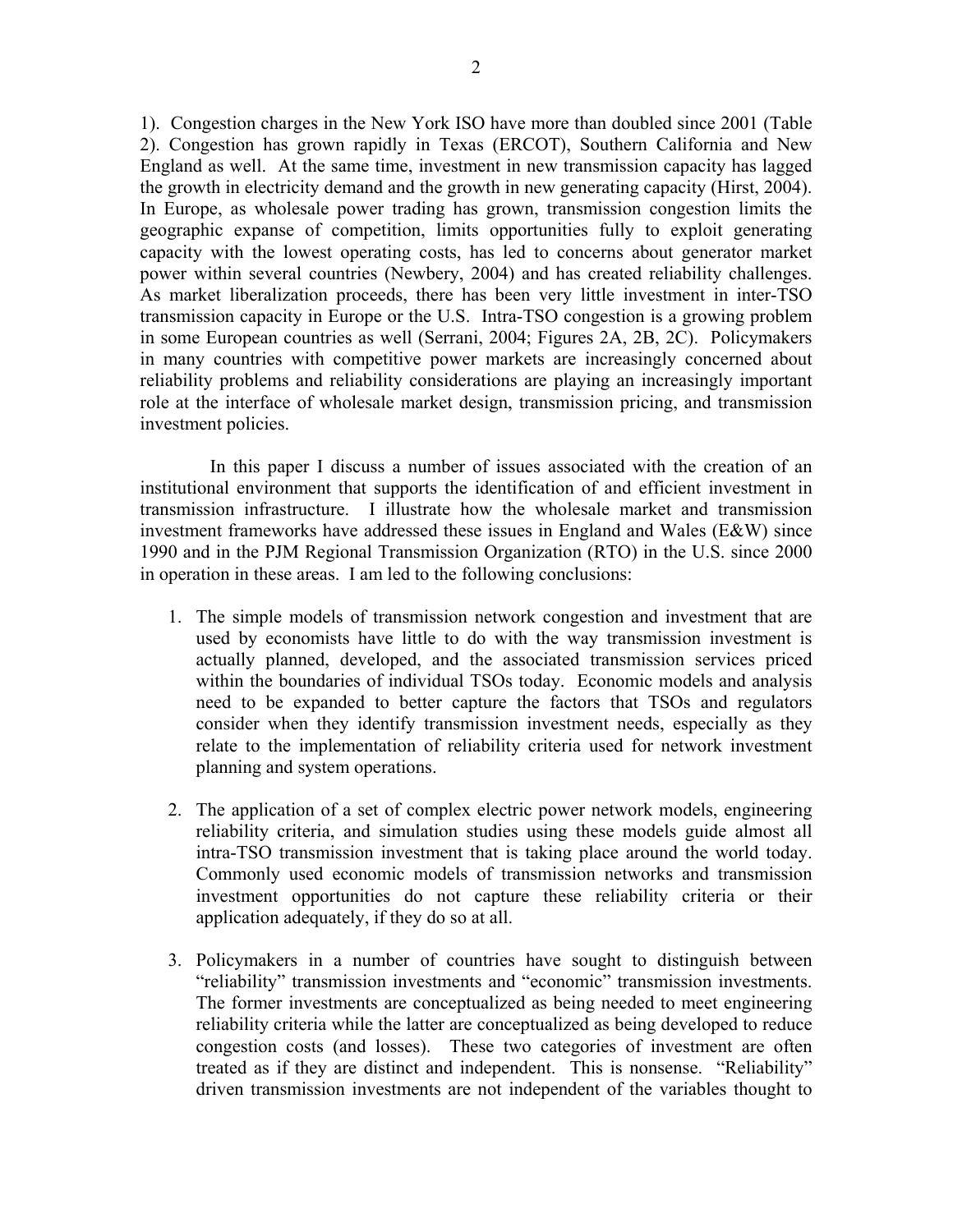# FIGURE 2A

Inter-area Transmission Capacities in Winter (MW)

GR



Source: Serrani 2004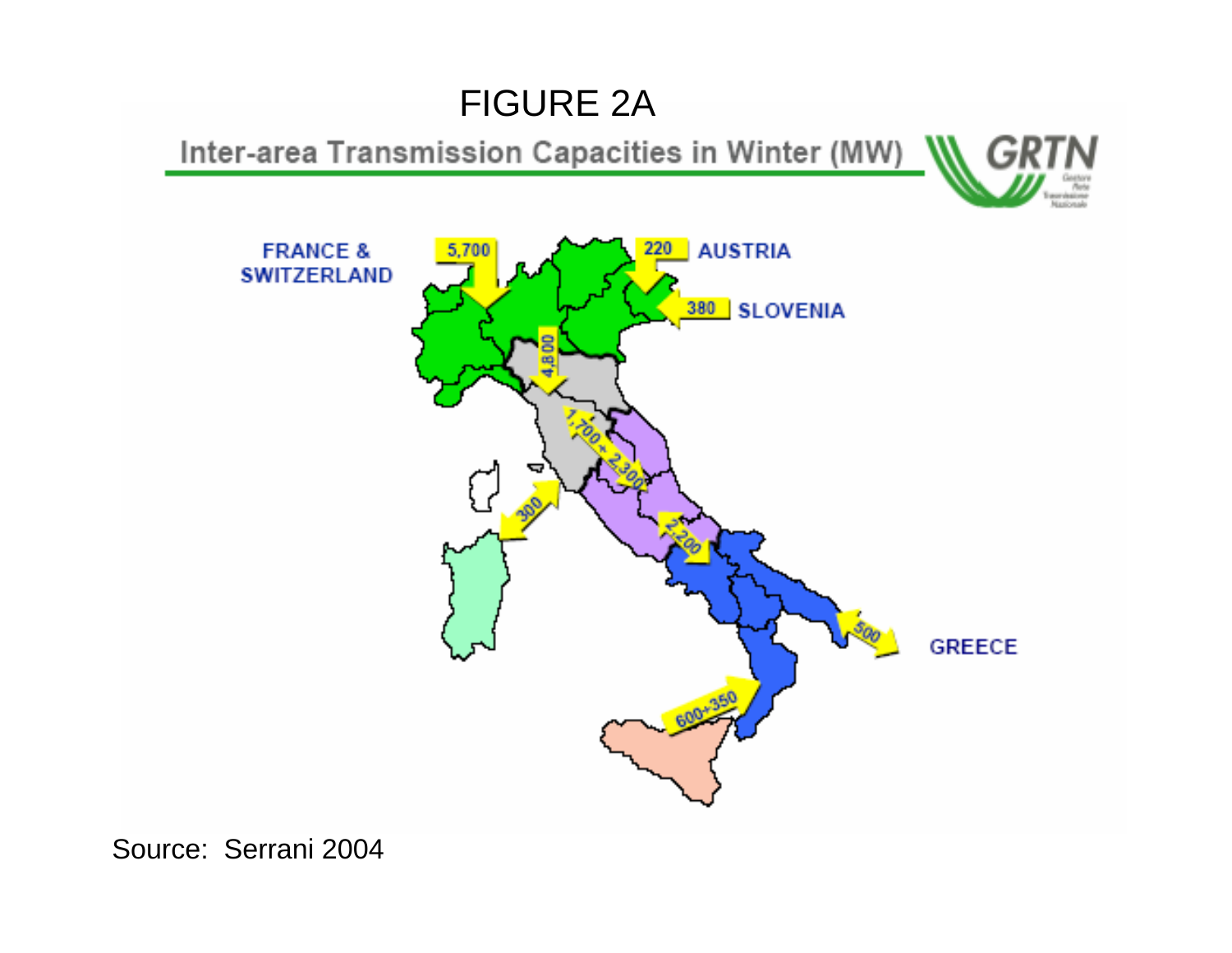

Source: Serrani 2004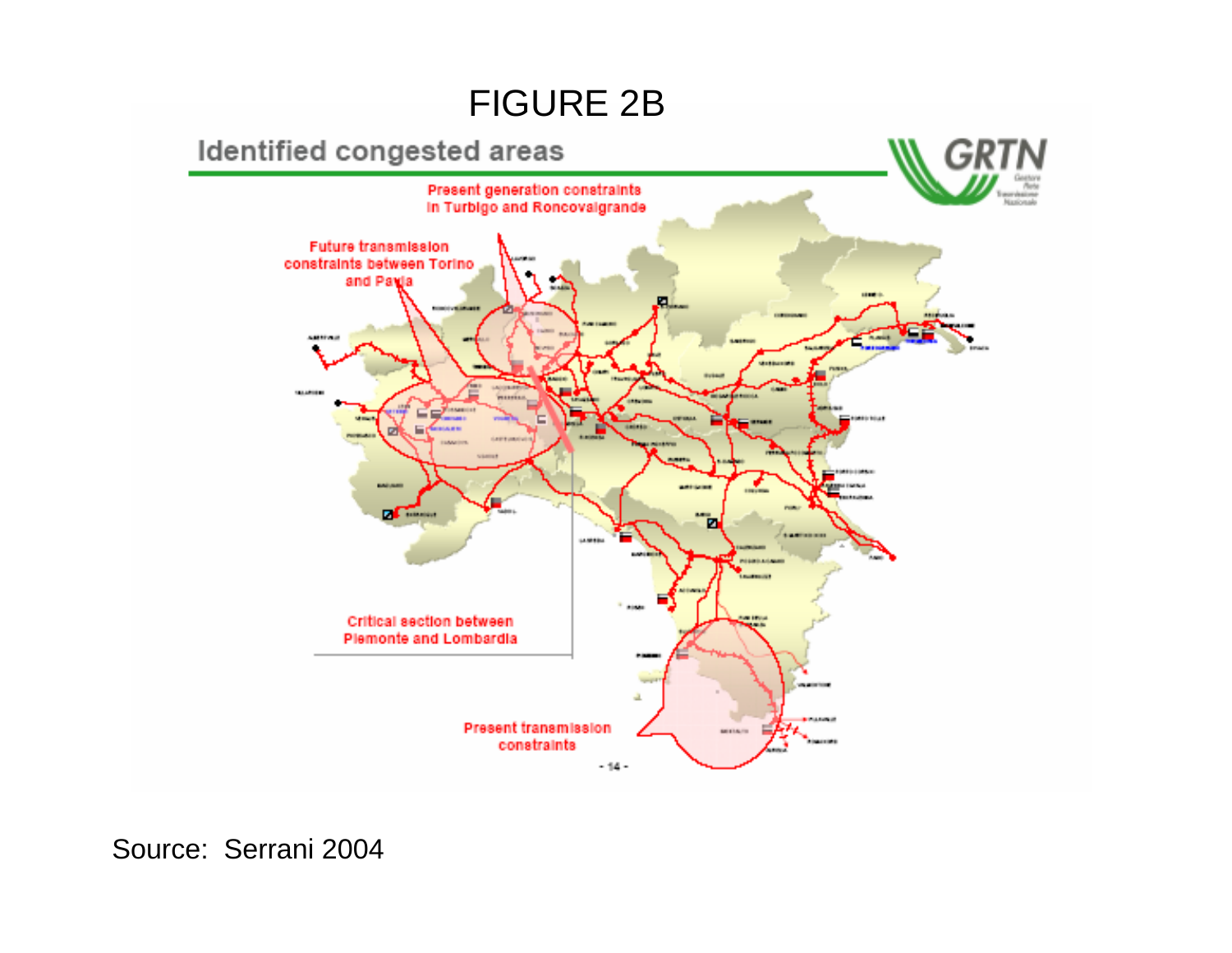## FIGURE 2C



Source: Serrani 2004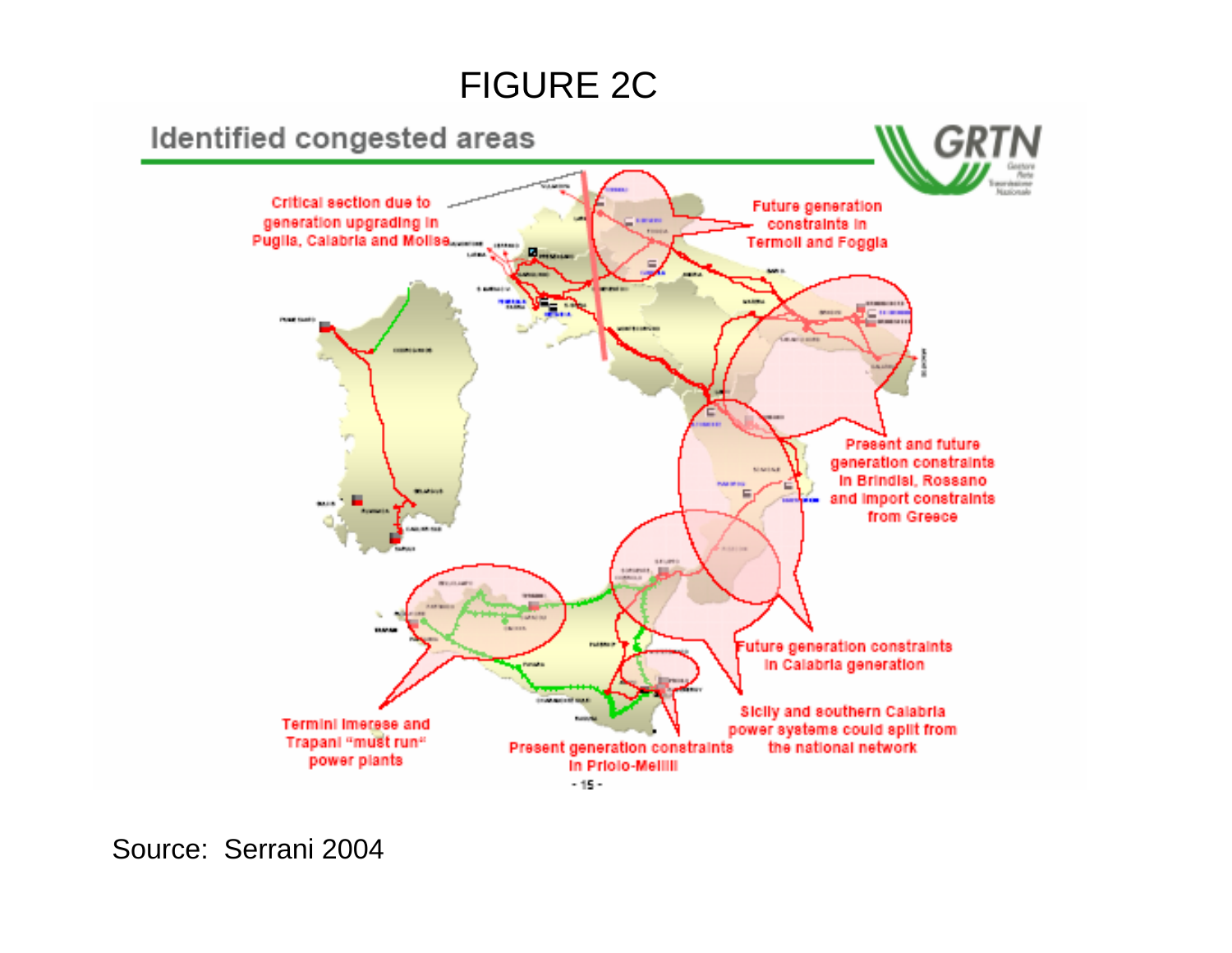other system balancing costs. It also provides incentives for NGC to maintain the network and spend resources on restoration of outages when these expenditures are valuable because they reduce system balancing costs. As with all incentive regulatory mechanisms, these mechanisms reflect a balancing of the incentives to reduce costs and meet quality standards and capturing the "rents" from cost reductions for consumers (Laffont and Tirole 1993, Chapter 1).

Investments in interconnectors with other networks are not covered directly by NGC's license. The existing interconnector with France is now organized as a separate "merchant" business and the associated capacity is allocated by auctioning physical rights of various durations. In principle, both NGC and third parties are free to propose to add interconnectors between NGC's network and, for example, France or Belgium. The regulatory treatment of such facilities can be negotiated with OFGEM, though the assumption has been that these facilities would be built on a merchant basis. No interconnectors have been added since the CEGB's restructuring in 1990, so how this would play out in practice is unclear. Moreover, the UK's interconnector policies are in the process of being harmonized with the "regulated third party access regulations" specified by recent EU Directives (OFGEM 2003, 2004).<sup>18</sup>

#### b. Performance metrics

1

When the new E&W industry structure and market arrangements were implemented in 1990, the system naturally started with a legacy network and configuration of generating capacity. Substantial entry of new generating capacity and retirements of old generating capacity followed, with major changes in power flows over the legacy network. During the initial years of operation there was no incentive regulation mechanism governing system operating costs, including the costs of managing congestion and other network constraints. NGC's SO costs escalated rapidly growing from about \$75 million per year in 1990/91 to almost \$400 million per year in 1993/94. After the introduction of the SO incentive scheme in 1994, these costs fell to about \$25 million in 1999/2000. OFGEM estimates that NGC's system operating costs fell by about £400 million between 1994 and 2001 (OFGEM, April 2004). Overall costs of transmission service, including operating, energy and system balancing, use of system, and connection charges fell by about 50% between 1994 and 2001. (See Figure 4) There is also an incentive mechanism governing the cost of losses. NGC's loss rate has also declined over time. (See Figure5) A new SO incentive scheme was introduced when NETA went into operation in early 2001. The mechanism involves the specification of a target budget for energy and balancing services, upside and downside sharing factors, and a cap and a floor on sharing of variations from the budget target. NGC's SO costs have fallen by nearly 20% over the three year period since the new scheme was introduced (OFGEM, December 2003).

 $18$  The Dutch government recently granted permission to TenneT, the manager of the high voltage grid in the Netherlands to finance a regulated transmission interconnection between Norway and the Netherlands, after taking direct economic, reliability, and competition considerations into account. "Decision on the Application of TenneT for permission to Finance the NordNed Cable in Accordance with section 31(6) of the Electricity Act of 1998," 23 December 2004 (English Translation).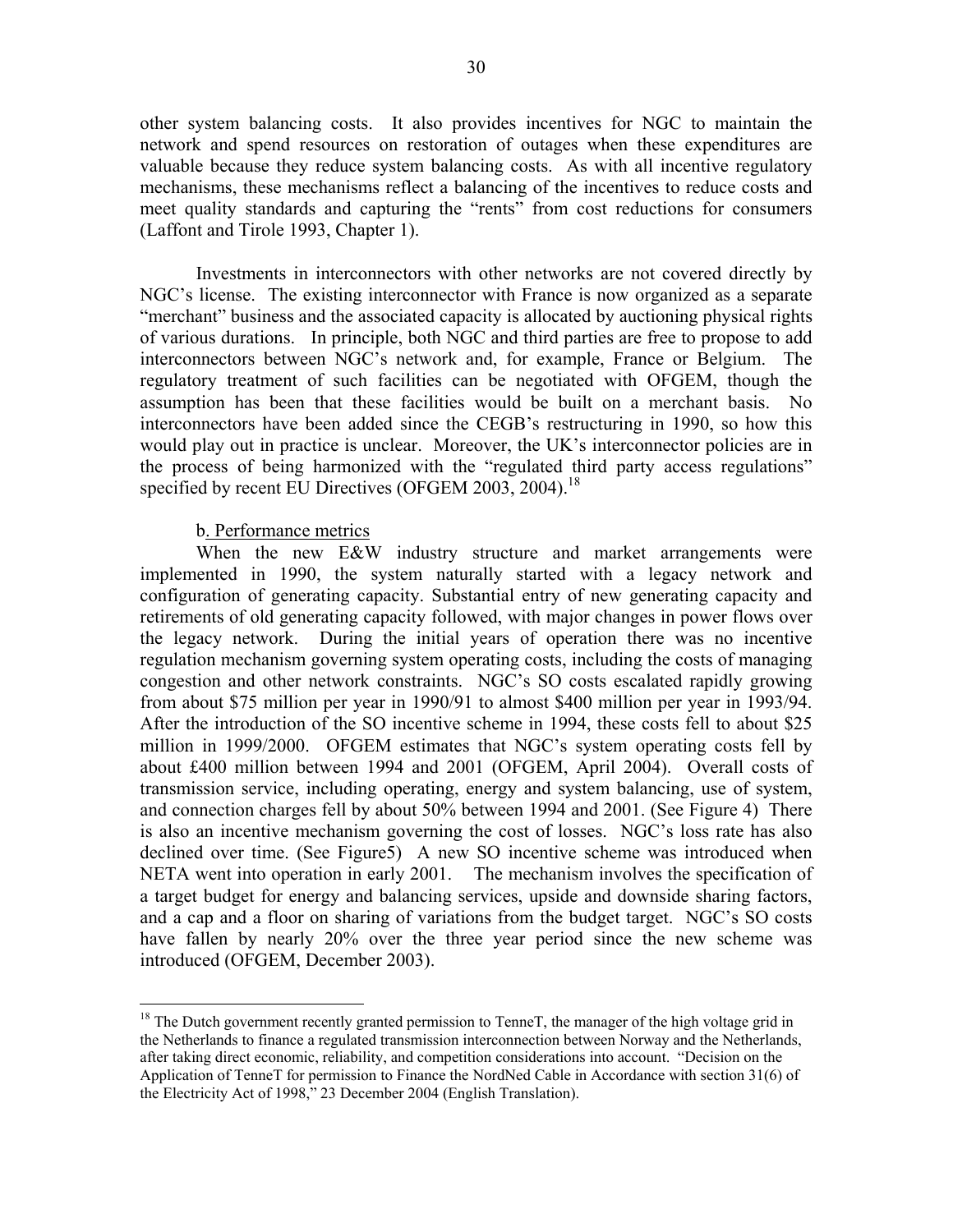create the need for "economic" transmission investments. Reliability investments can have significant effects on current and forecast locational marginal prices (LMPs) for energy and operating reserves, can have significant effects on intra-TSO congestion and losses, and can affect inter-TSO transmission capacity, congestion and losses as well.

- 4. Changes in network operating practices, TSO discretion in the procedures used to evaluate whether and when reliability criteria will be violated, and TSO discretion in the implementation of reliability criteria in actual operating practices can have significant effects on locational prices for energy and operating reserves, congestion costs and rents, the cost of losses, and incentives to invest in transmission capacity to reduce congestion. System operators need discretion to operate transmission networks reliably. However, discretionary decisions affect the level and locational distribution of wholesale market prices and incentives to invest in both generating and transmission capacity.
- 5. There are major asymmetries between the way intra-TSO and inter-TSO transmission investment planning, evaluation, and pricing are implemented. Differences in inter-TSO and intra-TSO transmission investment frameworks reflect organizational and political boundaries, as well as the attributes of the legacy networks controlled by incumbent TSOs, rather than the physical attributes of the larger synchronized network, portions of which are controlled by individual TSOs. Inter-TSO investment opportunities can best be addressed through wider area planning using a common set of reliability criteria and evaluation principles and by integrating wholesale power markets and harmonizing the principles for setting transmission service prices across control areas.
- 6. Horizontal integration of previously independent TSOs can have significant effects on network operations, generator dispatch and locational prices for energy and operating reserves (LMPs), congestion costs and incentives to invest in transmission facilities to meet reliability and economic goals by internalizing inter-TSO inefficiencies under a larger geographic TSO umbrella.
- 7. Merchant transmission investment has and is likely to make a very small contribution in the overall portfolio of transmission investment projects that will be made in the future. The merchant model that seems to be evolving is one in which regulated entities (and ultimately their customers) take on the risk of entering into a long term performance contracts with a developer of an HVDC transmission link to expand "interconnection" capacity between TSOs with no or limited interconnections and with large sustained differences in prices. Merchant investments supported by arbitraging short term variations in locational spot market prices are unlikely to be attractive to investors.
- 8. In addition to the problems with relying primarily on a merchant transmission investment model discussed in Joskow and Tirole (2004a), the sensitivity of locational prices for energy and operating reserves and associated congestion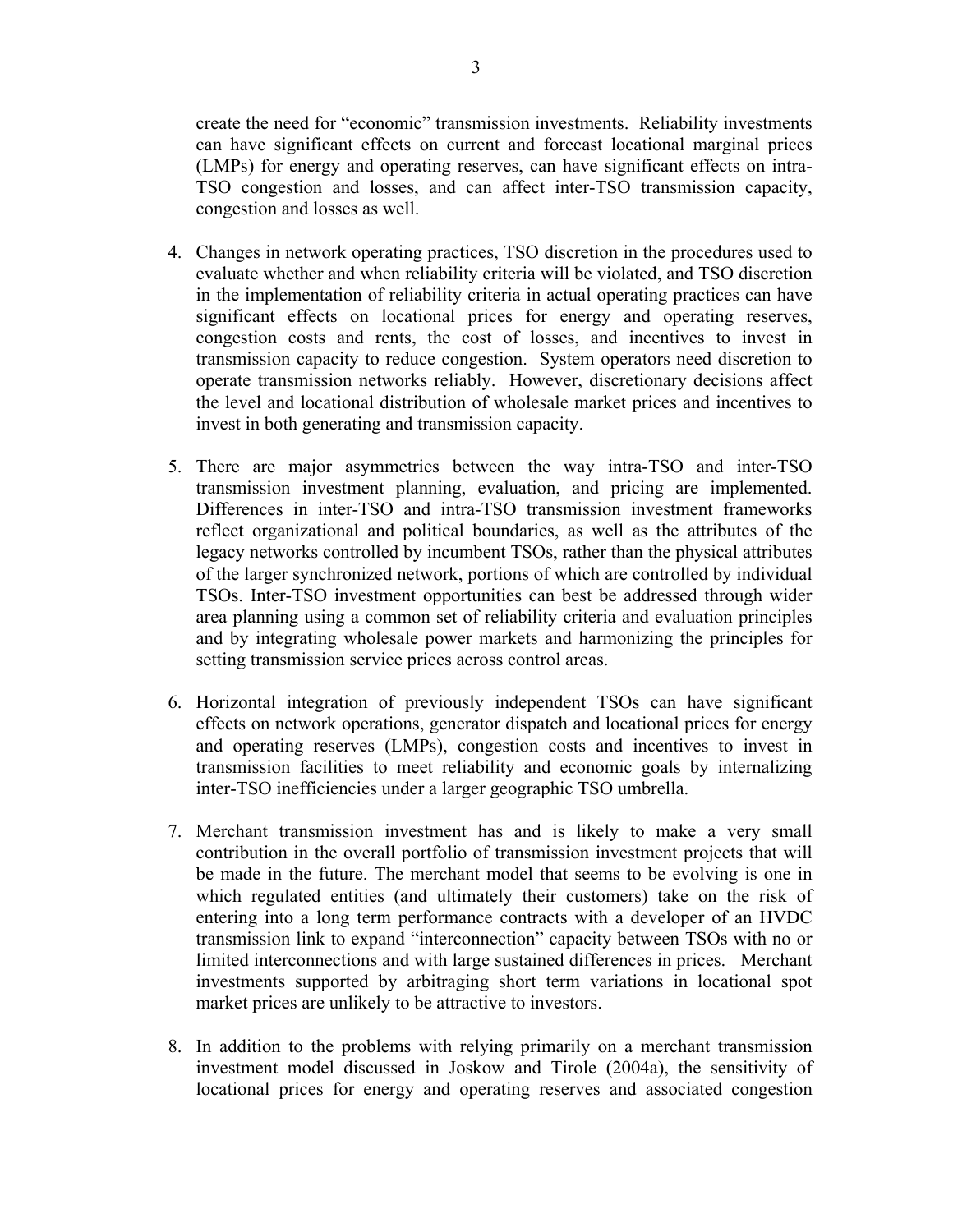rents and costs to regulated "reliability" transmission investments and discretionary changes in TSO implementation of operating reliability rules create significant additional barriers to intra-TSO merchant transmission investment.

- 9. The interconnection rules and associated cost responsibilities governing the interconnection of new generators and interconnections of new inter-TSO transmission links to a TSO's internal network have significant effects on locational incentives faced by new generators and on both the economic attractiveness and economic efficiency of merchant transmission investment projects. "Deep" interconnection rules, the associated allocation of cost responsibilities or interconnection service prices provide superior locational incentives in these dimensions to "shallow" interconnection rules and interconnection prices that do not vary by location.
- 10. Most transmission investment projects are being developed today and will be developed in the future by regulated entities. Accordingly, the creation of a sound, stable and credible regulatory framework to govern regulated transmission investments is very important. The absence of such a framework for the identification of transmission needs, for transmission cost recovery, for mechanisms to align investor incentives with public interest goals, and for efficient pricing of the associated transmission service is a major barrier to the efficient mobilization of transmission investment. An attractive regulatory framework will accommodate but not rely on merchant transmission investment.
- 11. There exists no single mechanical "silver bullet" incentive regulation mechanism that can be developed to govern transmission investment. A practical regulatory framework will inevitably include a mix of cost-of-service regulation with an overlay of performance based regulatory (PBR) mechanisms based on benchmarking, profit sharing (sliding scale) and "ratchets." The development and application of performance norms, formal investment criteria, as well as considerable regulatory judgment is an inevitable component of a sound regulatory process. One component of such a regulatory framework is a transparent regional transmission investment planning process with clear rules for achieving defined reliability and economic goals.
- 12. The bifurcation of regulatory responsibilities in the U.S. between the states and the federal government (FERC) creates significant potential disincentives to transmission investment in what is only a partially liberalized sector. Full unbundling of transmission service and the transfer of regulatory responsibility for all transmission service to FERC would be very desirable.
- 13. In order to implement an effective regulatory process, regulators will need more information about the performance of the transmission network, will have to establish performance norms and criteria, and apply PBR systems that align TSO incentives with public interest performance goals. These incentive mechanisms must satisfy firm viability/participation constraints and reflect rent extraction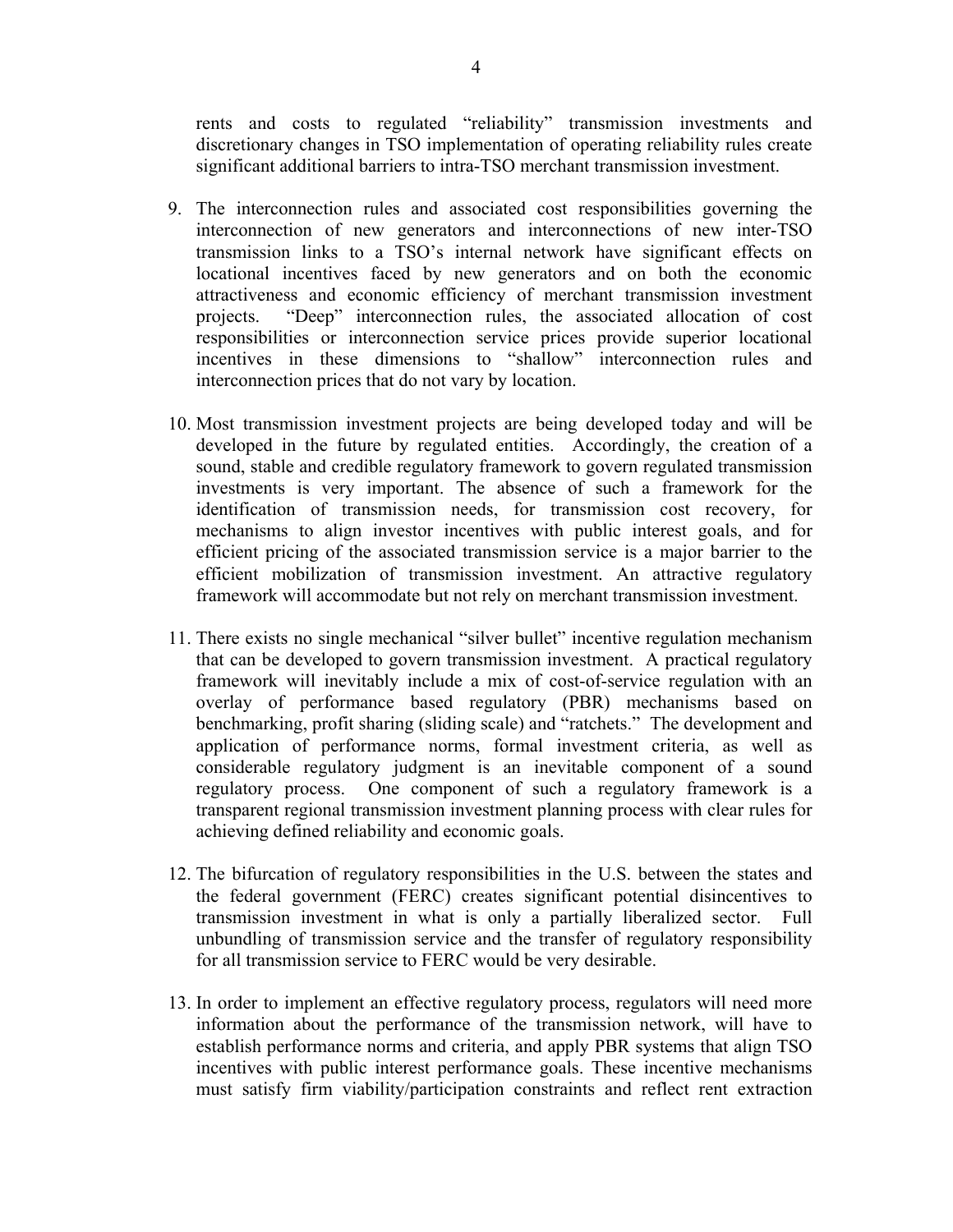goals in the context of information asymmetries between the regulator and the firms it regulates.

- 14. TSO that are also vertically integrated into generation and marketing activities create additional regulatory challenges because of the conflicts of interest between operating and investment decisions made by the TSO and their impacts on the profitability of generation and marketing businesses that make use of the same transmission network. Regulatory rules requiring "functional" separation eliminate any benefits of vertical integration if they are followed while providing imperfect protection against abusive self-dealing behavior by the TSO. The creation of truly independent TSOs reduces the regulatory burdens and creates entities whose management focuses on the transmission business.
- 15. Separating SO and TO functions may be a second-best response to vertical integration between transmission, generation and power marketing, but it also is likely to lead to some inefficiencies.

#### **ATTRIBUTES OF TRANSMISSION INVESTMENTS**

 Transmission investment policies must respond to a number of interdependent questions. What are the societal goals that a transmission investment framework should seek to achieve? What are the respective roles of economic goals, reliability goals and other potential public policy goals? What are the physical and economic attributes of different types of transmission investments? How are transmission investment needs identified? What entities are expected to develop the new facilities? How are the associated costs expected to be recovered through transmission charges or price arbitrage profits resulting from transmitting power from a relatively high wholesale price location to a lower-wholesale price location? Which entities that make use of the network should pay for its various components? Where does "transmission" end and "distribution" begin?

While policymakers talk about "transmission investment" in general, in reality those responsible for identifying investment needs and opportunities typically divide transmission investment into a number of different categories. If we are going to make progress in understanding the transmission investment problem from a theoretical and empirical perspective, we need to better coordinate economic analysis with the conceptual framework that governs the consideration of transmission investment by system operators, transmission owners and policymakers.

 Let me note as well that there is no uniform definition of the facilities that make up the high voltage transmission network that is subject to the control of the system operator. In England and Wales (E&W), the transmission network license includes only facilities with voltages of 275kV and 400kV. In the U.S., transmission facilities typically include lines that operate at 66kV and above with various exceptions based on differences in network topology, legacy ownership and regulatory arrangements. In France, RTE's transmission network includes facilities with voltages similar to those in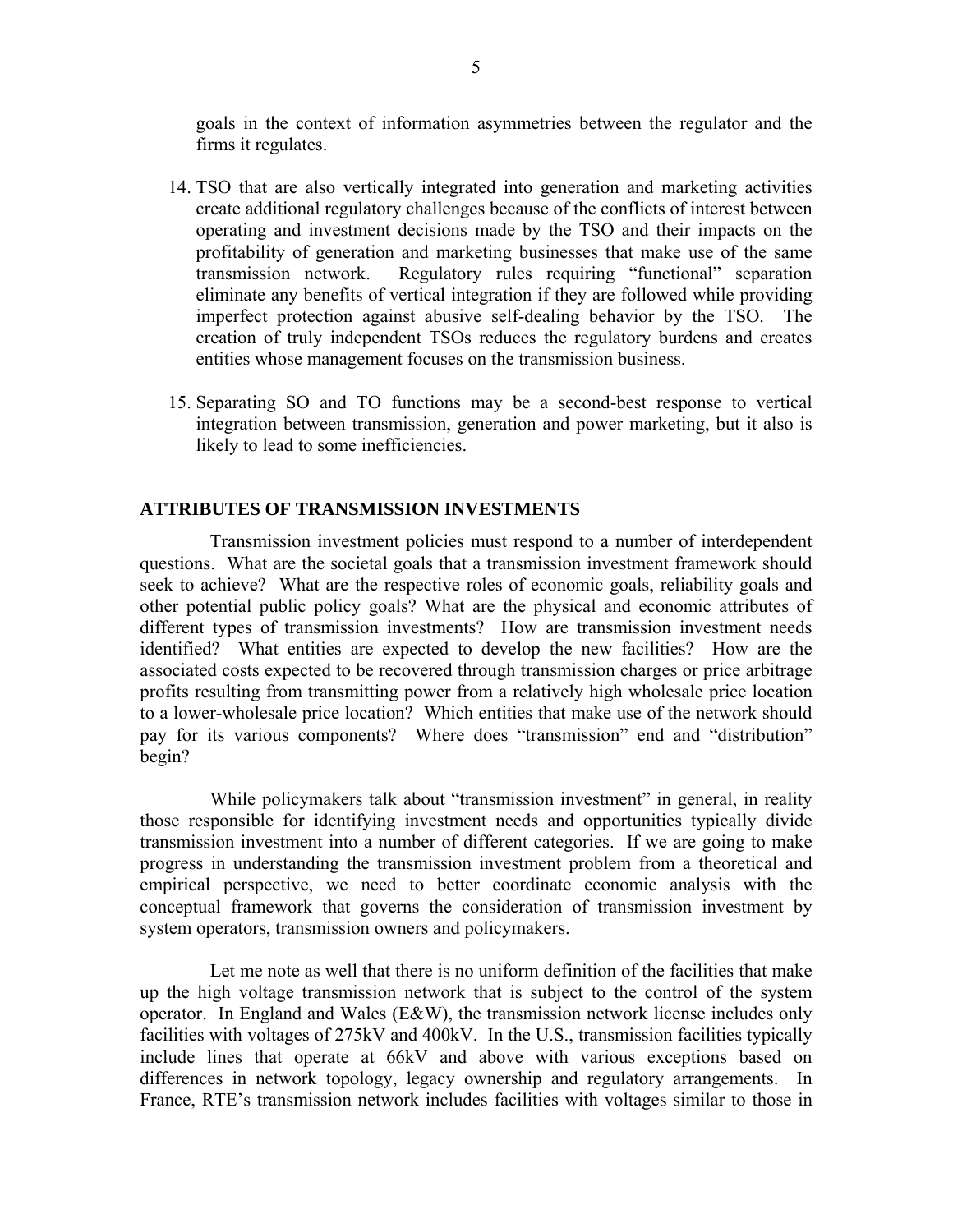the U.S.<sup>2</sup> Different rules may be applied for defining which "side of the fence" interconnection facilities lie. I will ignore these differences in the definition of the facilities that comprise the transmission network in different countries in what follows. However, we should keep in mind that these differences complicate comparisons of transmission network performance, since performance indicia like congestion costs, losses, network component availability, unserved energy (loss of load), operation and maintenance costs, etc., will depend on which network components are included in the definition of "transmission" and which are not.

#### a. Categorization of transmission investments

 Different TSOs also categorize (and characterize) transmission investments in a variety of different ways, use a wide range of very different methods to assess charges to cover the capital and operating costs of transmission facilities, to cover the costs of congestion and losses, and to assign responsibility for payments to cover the costs of investments in new transmission network facilities. In the discussion that follows, I will make use of the following categorizations which are broadly consistent with those used in the transmission planning and investment frameworks in the U.S. and the UK.

*Generator interconnection investments:* When new generators are constructed they must have interconnections to the transmission network in order to sell energy and ancillary network support services in the wholesale market. Some minimal level of investment is required merely to connect the generator to the closest point of interconnection to the network and to allow the generator to deliver its maximum generating capacity to the network at this point of interconnection. At a minimum, these investments will include new (or reinforced) transmission lines between the generating plant's switchyard and the first point of interconnection to the high voltage network and investments in transformer capacity at the point of interconnection to the network to accommodate the reliable injection of additional power into the network at the proper voltage. The investments required will vary directly with the generator's maximum capacity, the maximum capacity of proximate generating facilities that share an interconnection point on the network, the voltage at which the power is delivered to the network, and the reliability of the interconnection facilities as measured by their planned (for maintenance) and unplanned forced outage rates under different system conditions.

 Interconnection investments alone do not assure the associated generator that there will be adequate transmission capacity to transmit the power from the point of interconnection to the network on to other locations on the network without curtailments or additional charges due to congestion. As a result, as I will discuss in more detail presently, if the generator expects to be able to utilize fully its generating capacity to deliver power to serve demand nodes dispersed around the network without experiencing curtailments of incurring congestion charges, investments "deeper" into the network are likely to be required. Alternatively, the generator or its customers will have to secure transmission rights to utilize the scarce transmission capacity that already exists from others.

<sup>&</sup>lt;sup>2</sup> 63kV and above. http://www.rte-france.com/htm/an/qui/qui\_reseau\_lignes.htm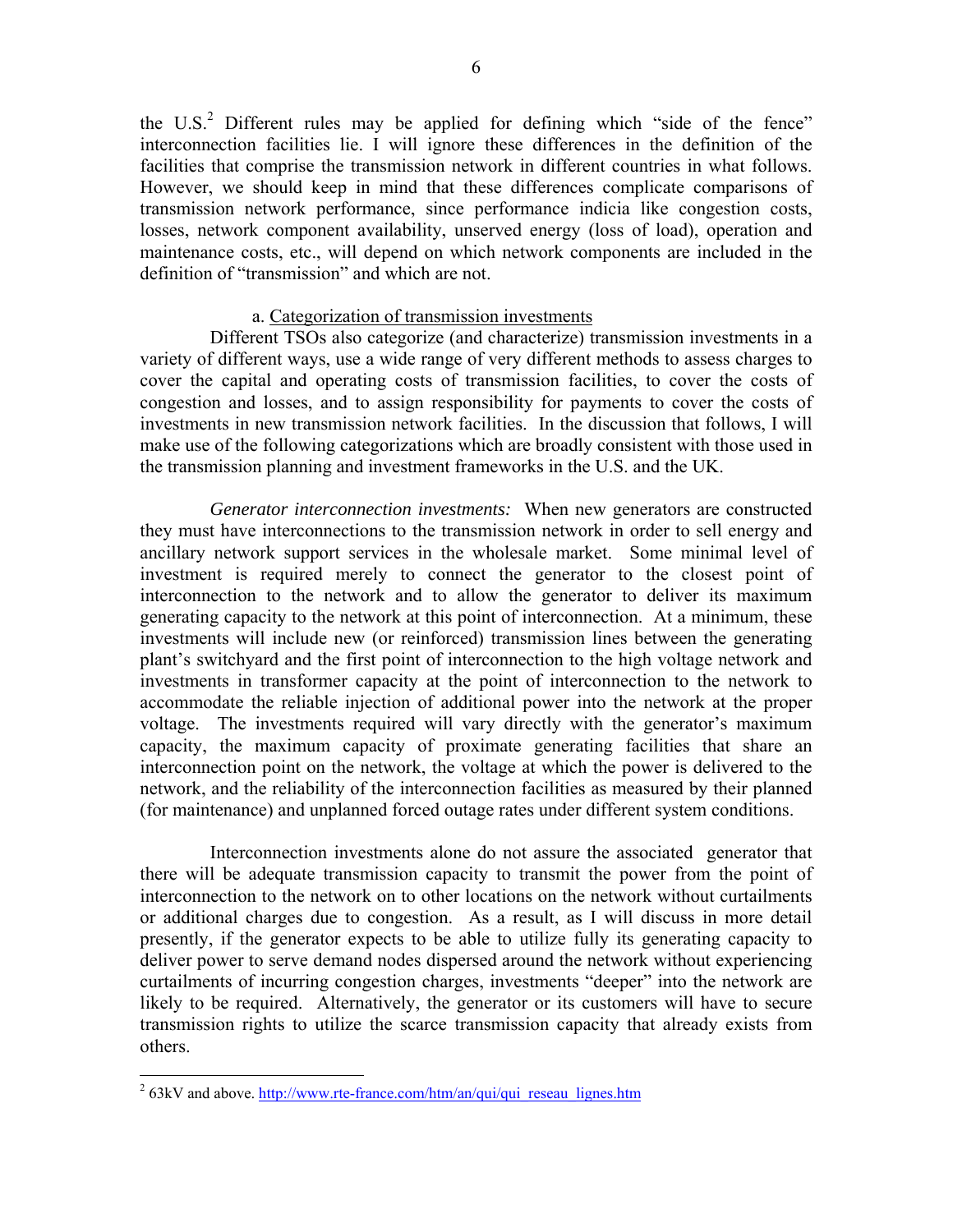*Distribution network and large retail customer interconnection investments:*  Distribution networks and large customers who take power directly from the transmission network must also have transmission facilities that interconnect them to the high voltage transmission network. These interconnection investments are the flip side of generator interconnection investments except that distribution networks typically have multiple points of interconnection with the transmission network and individual loads' locational decisions will, in most cases, be insensitive to interconnection costs. At a minimum, these investments will include new (or reinforced) transmission lines between the distribution network's facilities and the first point of interconnection to the high voltage network and investments in transformer capacity at these points of interconnection. The investments required will vary directly with the distribution network's maximum coincident demand, the number and attributes of interconnection points, the voltage at which the power is delivered to the distribution network before being further stepped down by the distributor, and the reliability of the interconnection facilities as measured by their planned (for maintenance) and unplanned forced outage rates under different system conditions. Interconnection investments per se do not assure the distributor that there will be adequate "upstream" transmission capacity to transmit all of the power it needs to meet its end-use customers' demand because there may be congestion between the distributor's point of interconnection and generation nodes on the network under some operating conditions. However, a distribution company will not add interconnection capacity unless it can fill that capacity with energy drawn from the transmission network by securing, in one way or another, the network capacity "deeper" into the network needed to gain access to enough energy to meet the demand of its distribution service customers. Of course, the distributor may also be able to balance supply and demand with generation embedded in the distribution network (distributed generation) and with load reduction programs, including the impacts on consumer demand of real time pricing or priority rationing contracts (Chao and Wilson 1985). As already noted, there is no well accepted firm line between "distribution" and "transmission."

*"Intra-TSO" economic transmission network upgrade investments:* By intra-TSO, I mean investments made within the footprint of a specific TSO. The TSO may cover only a portion of a larger synchronized AC network as in the U.S. and Europe. Economic models of transmission network operations and investment focus on the effects of transmission capacity (whether in the context of a simple two-node network or a multinode network with loop flow) on congestion costs and congestion rents. Congestion *rents* are measured by the difference between nodal prices times the flows of power between injection and delivery points on the network. On a simple two-node network this is the difference in nodal prices between the high price and low price node times the capacity of the radial transmission link between them (e.g. Joskow and Tirole 2000). Congestion *costs* are the *difference* between the cost of supplying generation services to meet demand given the scarce transmission capacity actually available on the network and what the cost of generation would be if there were no congestion to limit imports of less costly power (including the dead weight loss associated with reductions in pricesensitive demand due to the higher prices) in the high price "constrained on" zone.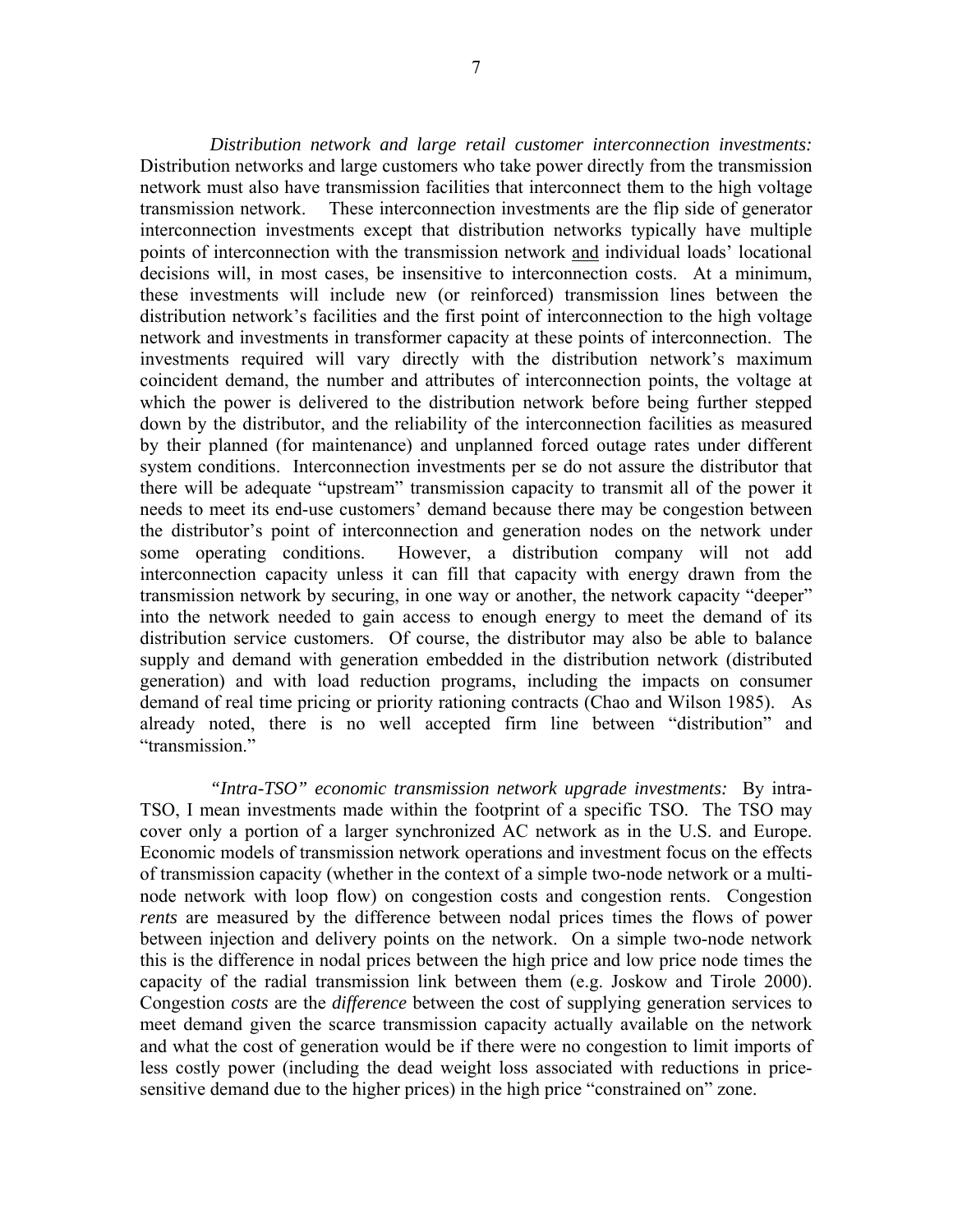Figure 3 depicts this kind of two-node network situation, assuming that there is perfect competition in the generation supply market. There is relatively inexpensive generation located in the North with an export supply curve  $S_N$ . There is relatively expensive generation in the South as well as demand in the South. The residual demand in the South for imports from the North is given by  $D_sS_s$  which is defined (roughly) as the difference between the demand in the South and the marginal cost of generation in the South. If there were no transmission capacity constraints  $\overline{Q_N}^U$  would be imported and the market clearing price would be defined by point B where the  $S_N$  and  $D_S S_S$  cross. However with transmission capacity of  $K_0 < Q_N^U$  imports from the North are constrained. The price in the North falls to  $P_N$  and the price in the South rises to  $P_S$ . The difference between P<sub>S</sub> and P<sub>N</sub> is the marginal cost or price of congestion  $\eta$  where  $\eta = P_S - P_N$ . The congestion rent is given by  $\eta K_0$  and the congestion cost by the hatched triangle ABC in Figure 3. This congestion cost reflects the additional cost of generation in the South required to balance supply and demand given limited transmission capacity from the North plus the dead-weight loss to consumers from the associated higher prices. A small increment in transmission capacity δK has a value equal to η and transmission capacity with marginal cost  $c_K$  should be expanded up to the point where (in expectation and properly discounted)  $c_k = \eta$ .<sup>3</sup>

 Economic models of transmission expansion should, in principle, also include the cost of losses (Joskow and Schmalensee 1983, pp. 36-37) in both locational prices and investment planning. And loss cost considerations play a significant role in traditional engineering-economic system planning models.<sup>4</sup> However, perhaps for convenience, many contemporary economic models have ignored losses, although in the wholesale markets operation in New York and New England, LMPs reflect both the marginal costs of congestion and the marginal cost of losses. Indeed, marginal losses lead to significant differences in LMPs in these markets even when there is no congestion. In what follows, when I refer to congestion costs I am using the term to encompass the cost of losses as well.

 So-called economic transmission investments (whether intra-TSO or inter-TSO) are motivated by the opportunity for such investments to reduce the social costs of congestion. Optimal economic investment involves a tradeoff between investing in additional transmission and the associated reduction in congestion (and loss) costs. That is, the incremental cost of transmission investment should be compared to the incremental reduction in the costs of congestion on the network (e.g. Joskow and Tirole, 2004a). In the absence of "lumpy" investments, and assuming that all nodal prices reflect

<sup>&</sup>lt;sup>3</sup> Realized congestion costs and the social cost of congestion will be equal only if the nodal price signals at generation and demand nodes reflect the social marginal cost of generation or the value of lost load at each node (including marginal losses). Differences in marginal losses are often ignored, but the evidence from New England and New York which calculate LMPs that include marginal losses suggest that marginal losses can affect optimal locational prices significantly. Capacity prices must also be accounted for properly in markets that have capacity obligations/capacity prices (Joskow and Tirole 2004b).

<sup>&</sup>lt;sup>4</sup>I am grateful to Ignacio Perez-Arriaga for reminding me not to forget the costs associated with losses.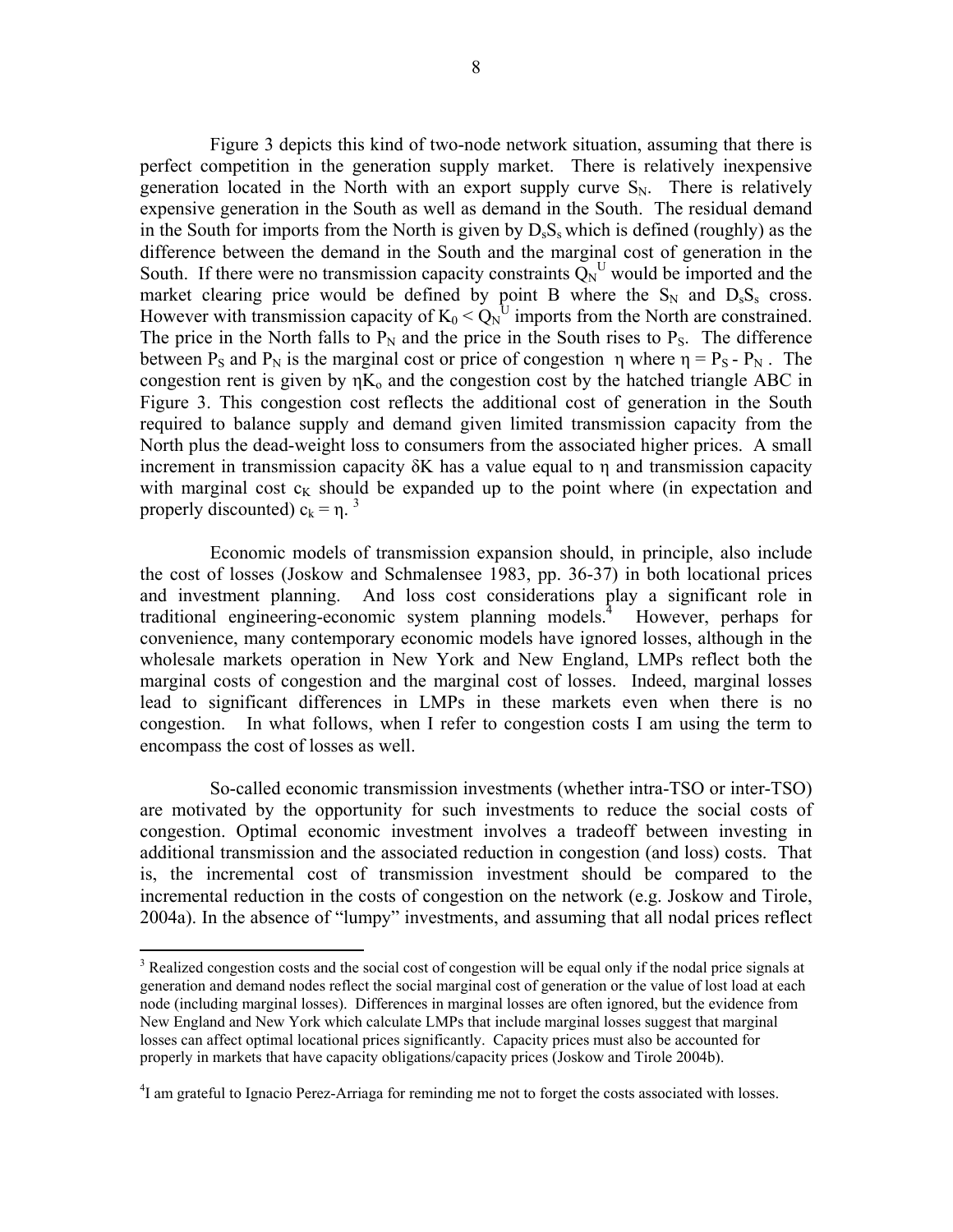### FIGURE 3

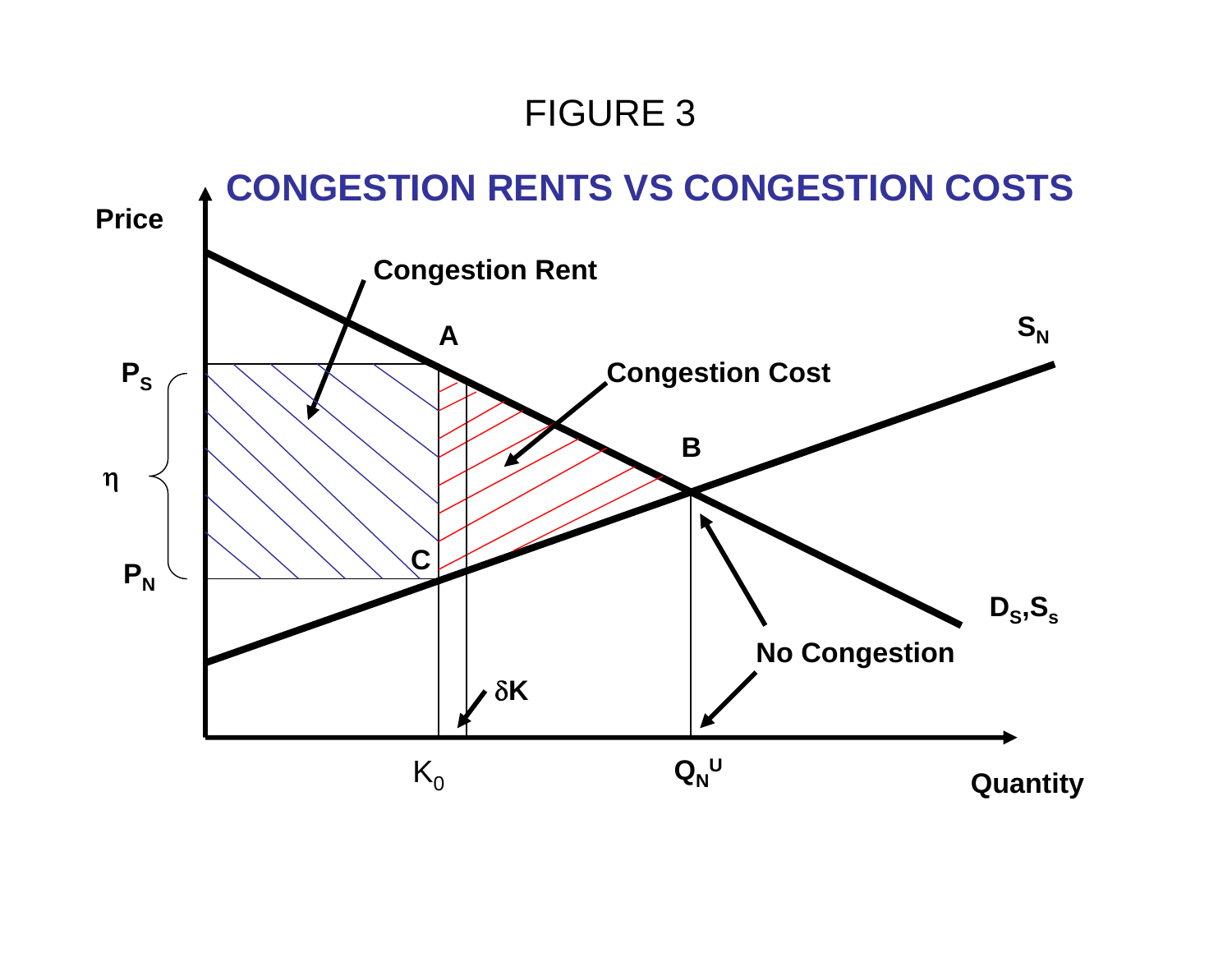the relevant marginal social opportunity cost at each node, it is optimal to make expenditures on "economic" transmission capacity up to the point where the marginal cost of transmission investment is equal to the (expected) reduction in transmission congestion costs.<sup>5</sup> Since transmission investment is an expenditure today that creates a long-lived asset and congestion is a flow that depends on future supply and demand conditions in both the electricity and input markets (e.g. fuel prices), the benefits of an economic transmission investment are necessarily uncertain at the time they are made and are realized over a period of many future years.

*"Inter-TSO" economic investments (interconnectors between TSOs):* By "inter-TSO," I am referring to investments that are designed to increase transfer capacity between two (or more) TSOs and to reduce congestion between them. When TSOs operate portions ("control areas") of the same synchronized AC network, the difference between intra- and inter-TSO economic transmission upgrades are primarily institutional, reflecting historical ownership structures, political boundaries and differences in wholesale market design and regulatory mechanisms. The underlying physical attributes of investments at different locations on the larger AC network controlled by multiple TSOs are basically the same as would be the case if there were a single TSO for the entire network. That is, with a single TSO inter-TSO investments would by definition become intra-TSO transmission investments governed by the same market, regulatory and transmission investment frameworks. However, differences in the market designs and transmission investment frameworks of the multiple TSOs controlling portions of the same synchronized network, incompatibilities between the institutions governing interconnected TSOs, and various transactions costs resulting from horizontal separation that affect wholesale market prices and congestion on both network, are likely to affect transmission investment decisions. It is frequently the case that intra-TSO and inter-TSO economic transmission investments are treated --- even conceptualized --- very differently due to these institutional differences rather than due to basic physical and economic realities.

 Differences in market design and coordination between interconnected TSOs on the same synchronized AC network can affect the economic attributes and evaluation of opportunities to expand transmission capacity to reduce congestion both between the TSOs' networks and even within their individual networks. This is the case, in part, because differences in market design and network operating practices can affect locational prices and dispatch decisions within both of the individual TSOs' control areas. These effects are exacerbated when multiple TSOs adopt operating protocols that are based on fictional physical characterizations of the interconnected free flowing AC network --- for example, that a large synchronized AC network is really several separate networks connected by radial lines with no loop flow and no congestion within each TSO. Individual TSOs first tend to resolve congestion inside their networks and then facilitate residual economic trades between networks. These policies tend to push congestion out to the borders and reduce economic efficiency. While this is not a necessary result of having multiple TSOs on the same free flowing network, it appears to

 $<sup>5</sup>$  As I will discuss further below, there appears to be some confusion about what "lumpiness" means in a</sup> transmission ion network context.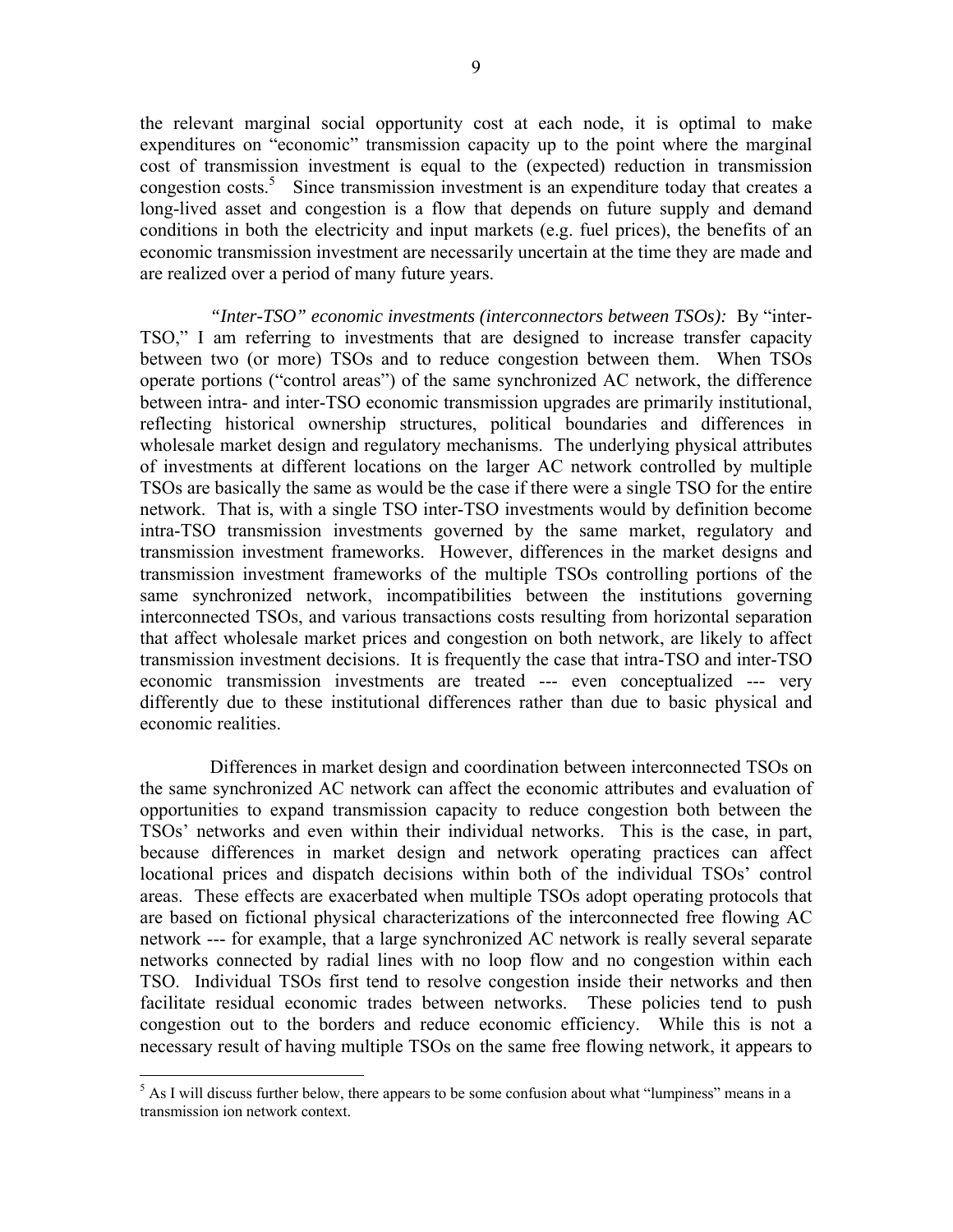be a practical reality of the decentralized operating protocols adopted by individual TSOs. A good example of this is the experience following the integration of PJM West (Allegheny Power Systems) with the incumbent PJM system to the East in April 2002. As reported by PJM's market monitoring unit:

#### Congestion-Event Hours for the Bedington-Black Oak and APS South Interfaces

The APS extra-high-voltage (EHV) system is the primary conduit for energy transfers from APS and Midwestern generating resources to southwestern PJM and eastern Virginia load, and, to a lesser extent, to central and eastern PJM. The two APS reactive interface constraints of interest, Bedington-Black Oak and APS south, often restrict west-to-east energy transfers across the APS EHV system. Prior to the incorporation of APS into PJM on April 1, 2002, the primary controlling action for these constraints had been for APS to restrict energy transfers through its system, including transfers from western resources to PJM and VAP. This action had the effect of raising the overall PJM dispatch rate higher than it would have been if the transactions had not been curtailed. The result was increased energy prices for the entire PJM Mid-Atlantic Region, regardless of location. There was no impact on measured congestion because the entire PJM system was affected.

After APS was integrated into the PJM Market and the redispatch of PJM generation was used to control APS transmission facilities, a significant change in price impacts occurred. Rather than simply restricting relatively low-cost energy transfers, higher cost generating units were dispatched out of merit order (redispatched) in order to serve load in the transmission-constrained areas. As a result, the price of energy in the constrained areas was higher than elsewhere and congestion occurred. Higher LMPs resulted only at those locations directly limited by a constrained facility while lower LMPs occurred elsewhere. PEPCO was most directly affected by these constrained facilities, followed by BGE. The pattern of zonal LMPs reflected this fact as Figure 6-1 shows.

#### Source: *PJM State of the Markets Report 2003, Chapter 6.*<sup>6</sup>

 $\overline{a}$ 

 This suggests that the horizontal consolidation of TSOs into a single TSO covering the larger geographic footprint of the real physical network could lead to very different evaluations of and incentives for economic transmission investments. By "internalizing" wholesale market and transmission institutions under a single TSO, both the locational price and congestion patterns that drive economic transmission investments are likely to change. Transmission upgrade evaluation policies as they relate to inter-TSO transmission investments are likely to change as well. As we shall see, inter-TSO economic network upgrade opportunities and intra-TSO transmission network opportunities may be evaluated very differently by TSOs on the same AC network. The internalization of transmission investment decisions and the integration of wholesale market institutions are two of the primary motivations in the U.S. for the Federal Energy Regulatory Commission's (FERC) efforts to create large regional transmission organizations (RTOs) that consolidate the multiple control areas that now exist. Consolidating previously separate control areas is expected to transform inter-TSO economic transmission investment opportunities into intra-TSO transmission investment opportunities governed by a single transmission investment framework, a common

<sup>&</sup>lt;sup>6</sup> The Bedington-Black Oak interface refered to here accounted for over \$500 million of gross congestion during the period August 2003 through September 2004 and accounted for about \$84 million of (net) congestion costs. The estimated cost of investments to mitigate the congestion is \$5-\$25 million. PJM monthly congestion spreadsheet, downloaded December 4, 2004; www.pjm.com.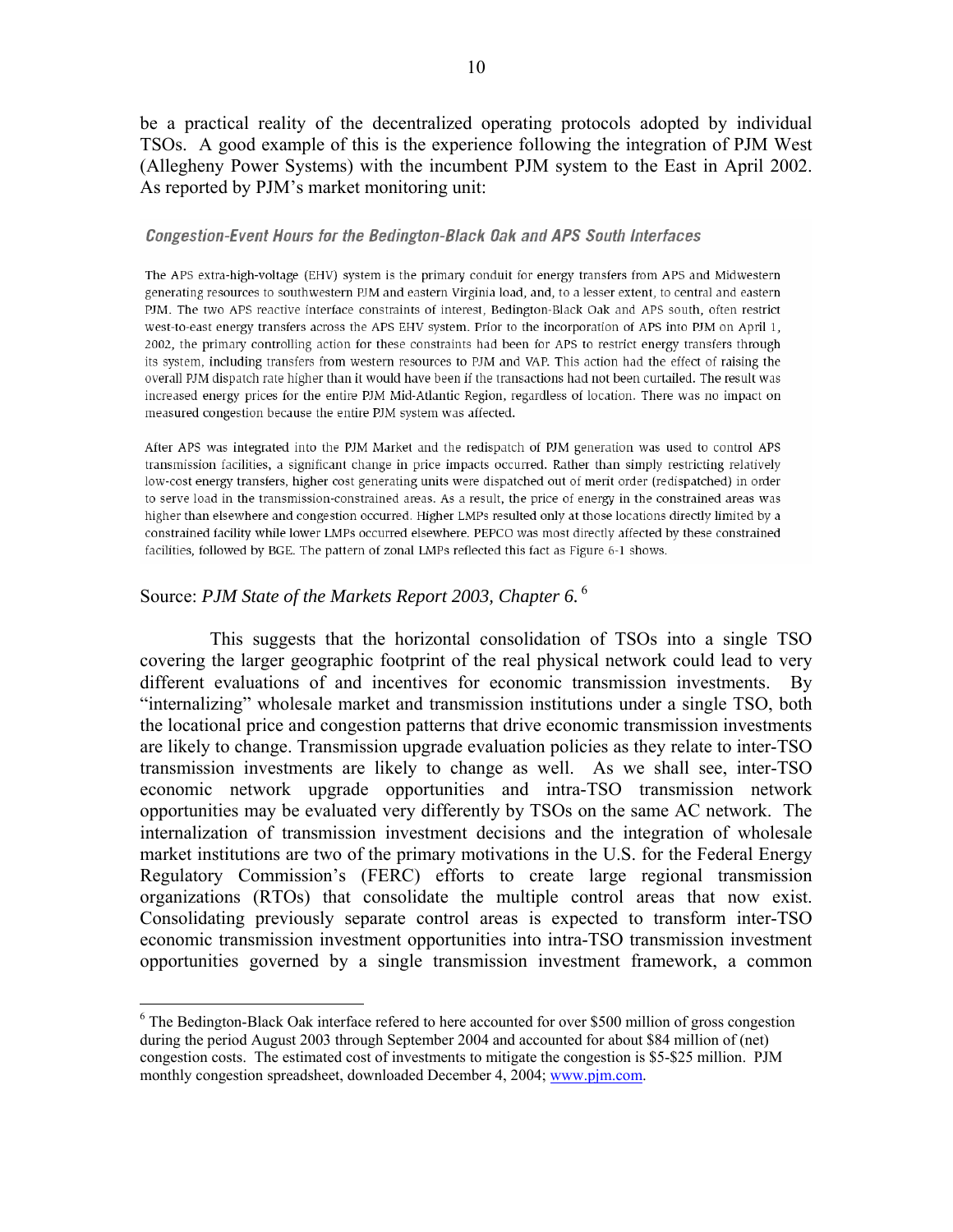wholesale market design, and wider market area with a set of fully coordinated locational prices.

 There are, of course, situations where inter-TSO economic transmission investments involve the creation or expansion of interconnections between truly separate AC networks. For example, by building HVDC inter-connectors between two separate networks, opportunities to increase trades of power from high price to low priced areas can be exploited. The HVDC link between the England and France, the HVDC links between Quebec and New England, the HVDC link being constructed between Tasmania and Victoria, Australia are examples.<sup>7</sup>

*Interconnection investments to support Inter-TSO transmission links:* Building or expanding an inter-TSO transmission facility (an "interconnector" in European parlance) is only the first step in increasing trade between two TSOs whether they are on the same synchronized network or govern independent networks. The new interconnector will withdraw power under the control of one TSO and deliver it to the network controlled by the other. Facilities need to be constructed to affect the interconnection with each network, just as would be the case for a generator with equivalent capacity located at the point of interconnection at the delivery end or a large load located at the point of interconnection at the withdrawal end of the new inter-TSO link. Moreover, just as in the case of new generators, whether or not the interconnector capacity can be fully utilized to deliver power to serve load depends on network congestion beyond the point of interconnection to each network and how scarce transmission capacity on each network is allocated. Interconnectors may also have reliability implications, especially when they are relatively large and become binding contingencies that affect the evaluation of whether or not the network is meeting established reliability criteria. I will discuss this issue further below. However, unlike a generator seeking to locate on a single network, a proper evaluation of the value of and incentives to invest in an interconnector justified by the cost reductions realized by expanding use of low-cost power to displace the use of higher cost power (plus the change in total net surplus resulting from lower prices and increased demand on the importing network) will depend as well on the compatibility of the interconnection investment policies and the "deeper" network upgrade policies on both networks. Some TSOs "socialize" the costs of these deeper network upgrades into a general "postage stamp" transmission service tariff rather than requiring generators or interconnectors causing the need for additional "deep" network investments to pay for them. This is called a "shallow interconnection" pricing policy. In other TSOs, the costs of deeper network investments required to restore reliability parameters and/or relieve congestion or charged to generators and interconnectors at the locations where power flows cause the need for these deeper network investments. This is called a "deep interconnection" policy. As discussed further below, PJM has a de facto deep interconnection policy while most other TSOs in the U.S. have shallow interconnection policies. In E&W, the use of

<u>.</u>

 $<sup>7</sup>$  These links can also support bi-directional economic power trading opportunities. For example, New</sup> England typically imports from Quebec over a DC link during the day and exports power to Quebec at night so that Quebec's hydroelectric dominated system can store water at night when prices are relatively low in New England and sell it back during the day when prices in New England are relatively high.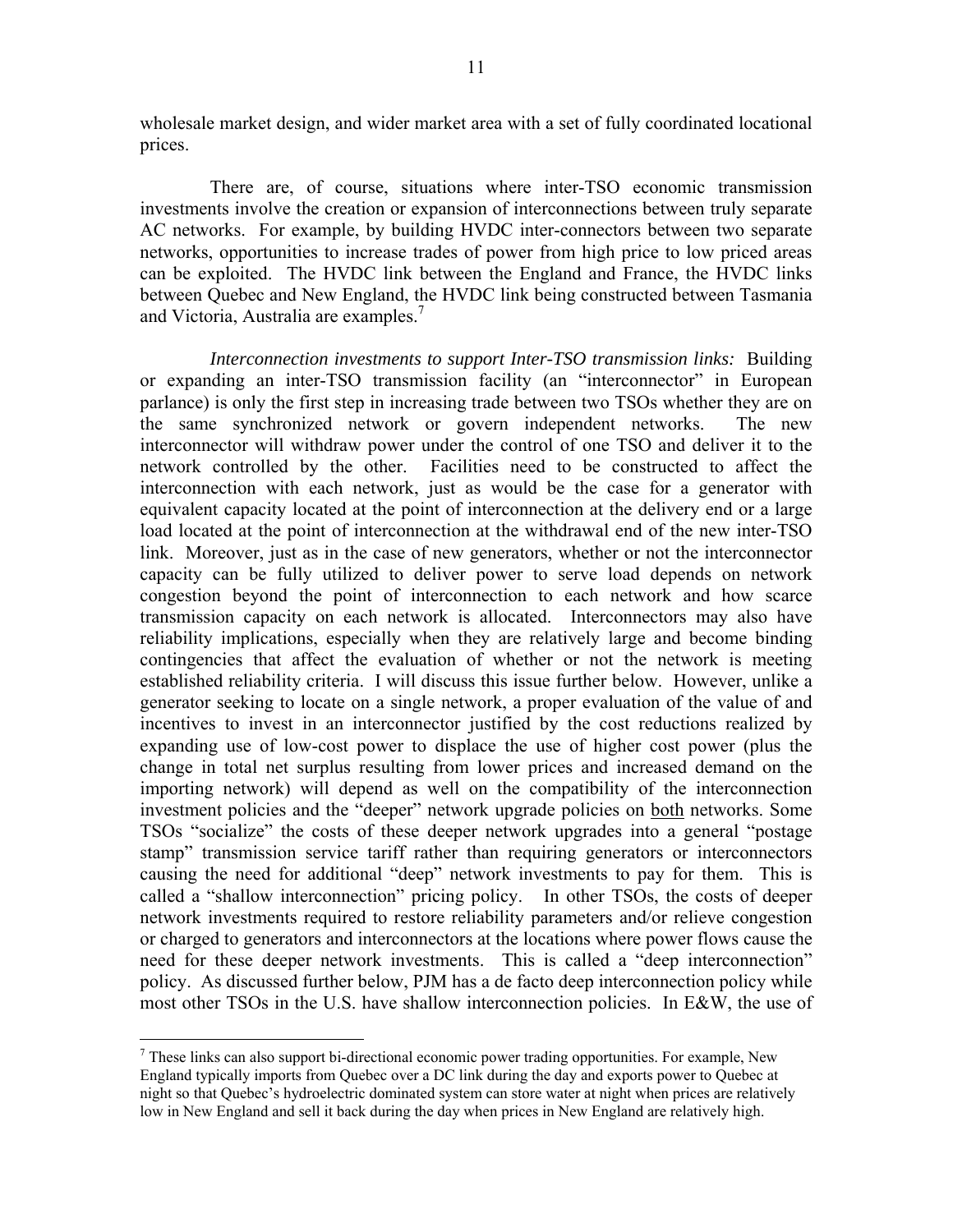system charges vary by location and are, effectively, a deep interconnection pricing policy.

*Reliability transmission network investments:* These are transmission investments that must be made to restore exogenously specified TSO planning reliability criteria that may be violated as a consequence of changes in demand patterns, generation investment and generation retirements. (Planning and operating reliability criteria are not typically the same.) TSO reliability criteria have generally been carried over from the old regime of regulated vertically integrated monopolies. As I will illustrate with several examples below, virtually all of the transmission investment underway today in the U.S. and, effectively, in E&W are either direct interconnection investments as discussed above or some type of "reliability" investment. I am informed that this is the case in many other countries as well. One's first reaction might be that this is a terrible situation. It suggests that current transmission investment frameworks consider only reliability and ignore the economic costs of congestion! However, while "reliability" and "economic" transmission investments are often treated as if they were distinct and independent types of transmission investments, this is a complete fiction. Investments made to restore engineering reliability criteria can have very significant impacts on congestion and locational prices and, accordingly, on the valuation of and incentives for "economic" transmission investments. Similarly, "economic" investments can have impacts on reliability parameters.

 Neither reliability transmission investments nor the interrelationship between reliability criteria and economic parameters are given much attention in the literature on competitive electricity markets or transmission investment. Yet so-called reliability investments are playing an increasing role in the overall intra-TSO investment profile and exacerbates incompatibilities between inter and intra-TSO transmission investment. The engineers and the economists interested in transmission investment issues clearly need to be introduced to each other. These issues will be discussed in more detail below after the case studies of E&W and PJM are presented.

#### b. Physical attributes of transmission network components

 The standard metaphor for transmission investment is the construction of a major new transmission line on new rights of way. While major new transmission lines can cost hundreds of millions of dollars, many socially desirable projects are relatively inexpensive and do not require expanding the geographic footprint of the network. These latter investment opportunities are especially important in a world where the construction of major new lines are constrained by "Nimby" ("not in my backyard") constraints. The distribution of project costs for transmission investment projects identified in the latest New England ISO transmission plan is indicative of the patterns of transmission investment opportunities. The 2004 transmission plan includes 245 projects with a total expected cost of \$2.1 billion. The five most expenses projects are projected to cost \$1.4 billion and the remaining 240 projects a total of about \$700 million. (ISO-NE 2004). The full distribution of "reliability" project costs in the New England transmission expansion plan is displayed in Table 3. Of the roughly 50 transmission projects listed in PJM's "economic" transmission investment market window in November 1994 (discussed in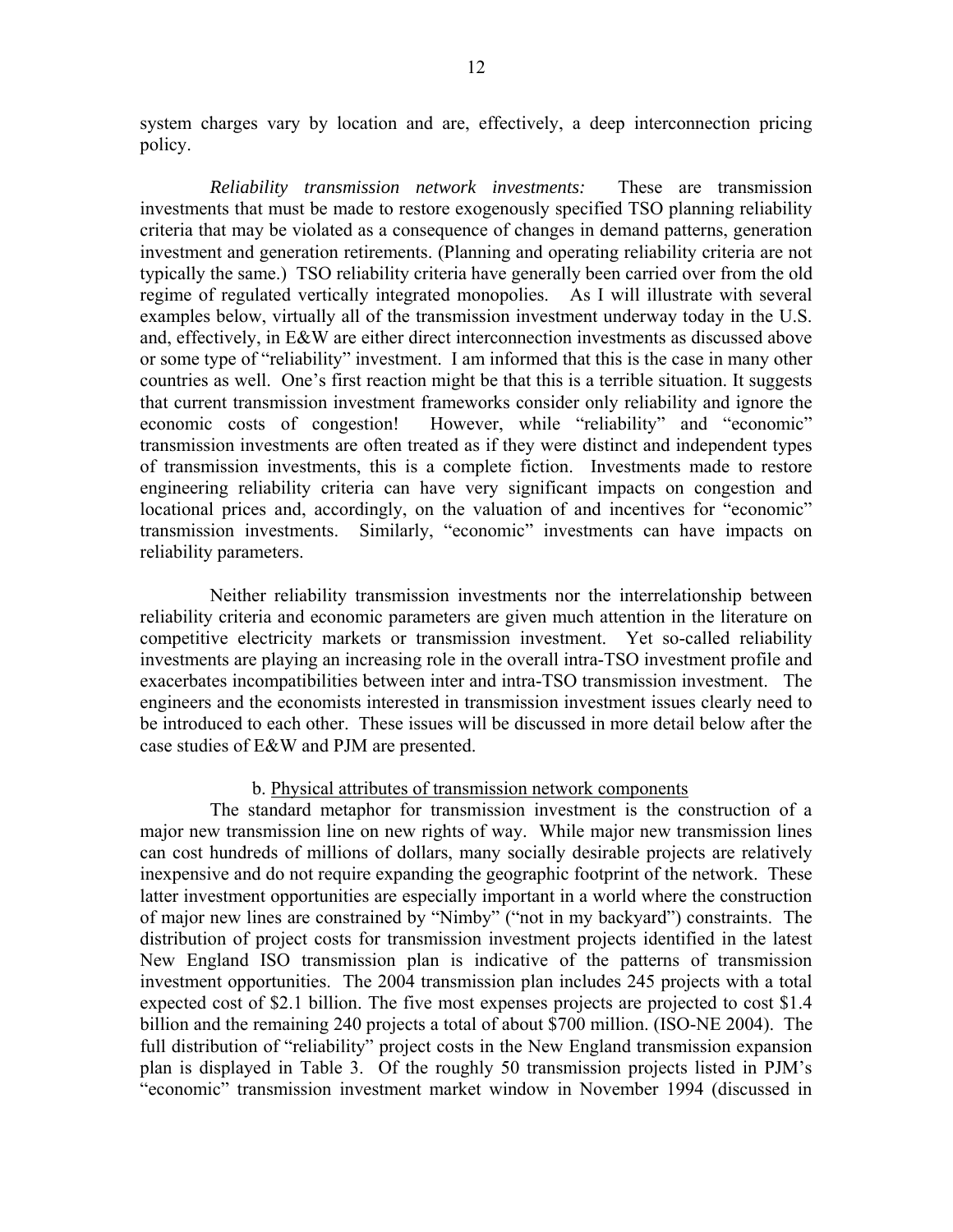more detail below) estimated investment costs vary from \$20,000 to \$39 million. These investments all seem to be "lumpy" in the sense that they mitigate the congestion identified completely and could not be financed out of the residual congestion rents.

 Projects to enhance transmission networks include a wide range of physical components that are to be added to the network or to replace components that are already in the network. They include:

- a. new relays and switches
- b. new remote monitoring and control equipment
- c. transformer upgrades
- d. substation facilities
- e. capacitor additions

 $\overline{a}$ 

- f. reconductoring of existing links $\delta$
- g. increasing the voltage of specific sets of transmission links
- h. new transmission lines on existing corridors
- i. new transmission lines on new corridors (above or underground)

In addition, the effective capacity of the network may be increased at little of no cost with the adoption of better remedial action schemes or special control schemes that increase the speed with which other transmission links or generating plants can respond to unplanned equipment outages. Changes in operating practices and the way contingencies are evaluated and handled when they occur can also magically increase (or decrease) effective transmission capacity.

 The diversity of network components that can be added to or substituted for existing network components reflects in part the factors that limit transmission capacity. On most networks, transmission limitations are driven by reliability criteria and associated assessments of the ability of the network to physically balance supply and demand without shedding load involuntarily or violating network voltage, frequency or stability criteria that would increase the probability of a network collapse. These reliability criteria typically reflect the objective of keeping the probability of involuntary load shedding to a very low level and the probability of a widespread network collapse to zero. The limitations on utilization of the network are frequently one or more sets of "contingency" constraints evaluated under a variety of system conditions ("study conditions") that push the probabilities of load shedding or network collapse to acceptable levels rather than binding pre-contingency thermal limits on particular lines. The binding constraint limiting transmission capacity could be the reliability of a breaker, the speed with which a switch can be pulled, or the ability to monitor line sag in real time. Better or faster communications between system operators controlling portions of the same synchronized AC network can also relax contingency constraints and increase the effective capacity of the network. Accordingly, when we think about expanding

 $8$  Reconductoring with new conductor technology can also increase effective transmission capacity without adding new transmission corridors or towers. "Reconductoring with gap-type conductors allowed the company [NGC] to increase the capacity of a critical transmission line by 24% without requiring changes to the transmission towers." *Electric Transmission Week*, March 14, 2005, page 14, SNL Energy.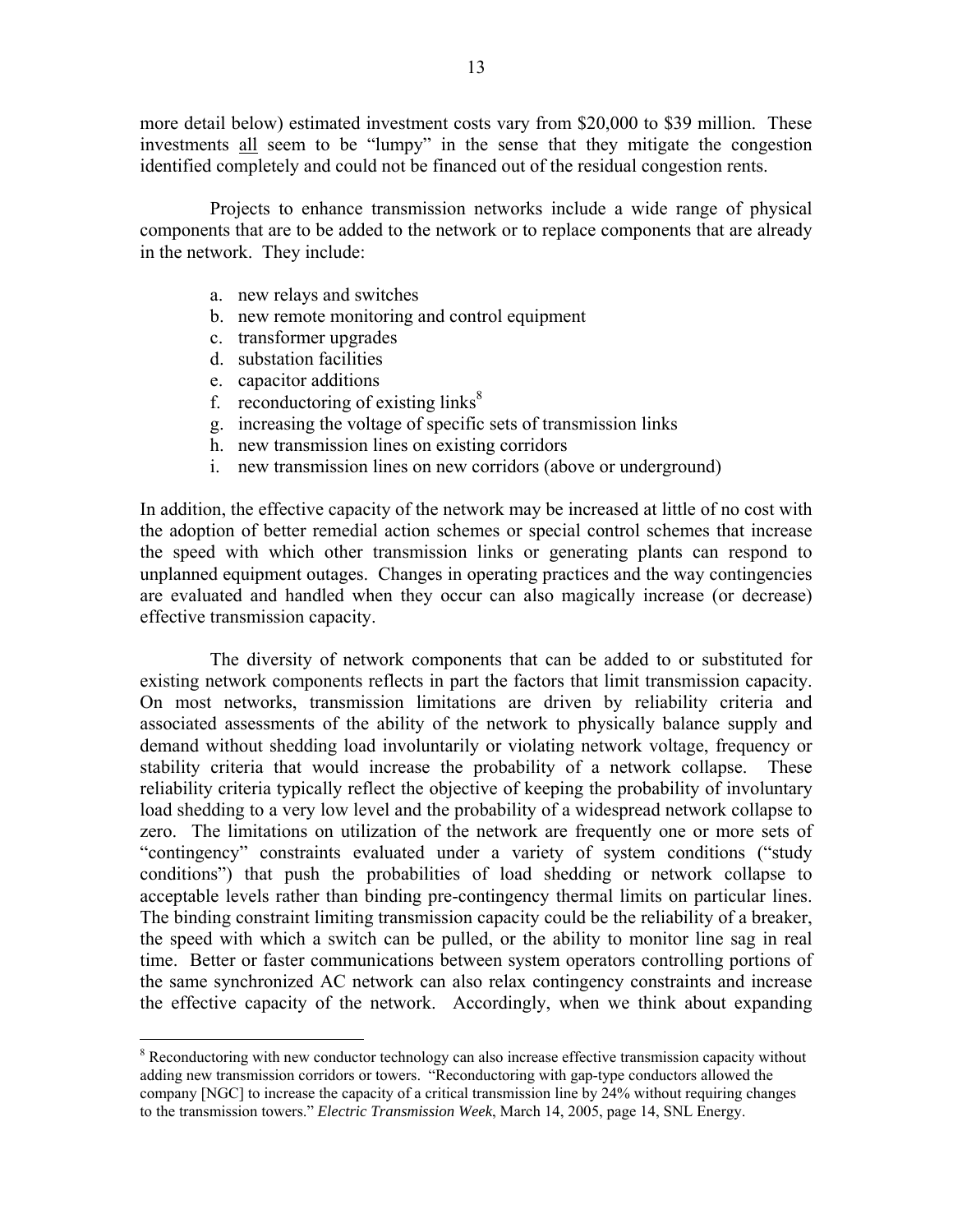transmission capacity we should have in mind the full range of physical and behavioral options as well as the importance of engineering reliability criteria and associated contingency studies and constraints.

 Note that the discussion in this section also implies that measuring transmission "capacity," or changes in transmission capacity, using measures of the length of transmission lines --- e.g. MW miles ---- is not appropriate. Especially in light of the difficulties of siting major new transmission lines, increases in transmission capacity are likely to focus on "deepening" the existing transmission infrastructure and minimizing the expansion of its geographic footprint. When new lines are necessary, siting difficulties will also lead to more underground links and the use of more costly routes to avoid environmentally and politically sensitive areas.

#### **TABLE 3**

#### **RELIABILITY UPGRADE PROJECTS NEW ENGLAND REGIONAL EXPANSION PLAN 2004 (\$ millions)**

| Projects      | <b>Total Cost</b> | <b>Average Cost</b> |
|---------------|-------------------|---------------------|
| Top 5         | \$1,388           | \$277.6             |
| Next 5        | 322               | 64.4                |
| Next 15       | 296               | 19.7                |
| Remaining 220 | 132               | 0.6                 |

Source: New England Regional Transmission Expansion Plan (RTEP04), *RTEP04 Technical Report*, page 310, ISO New England.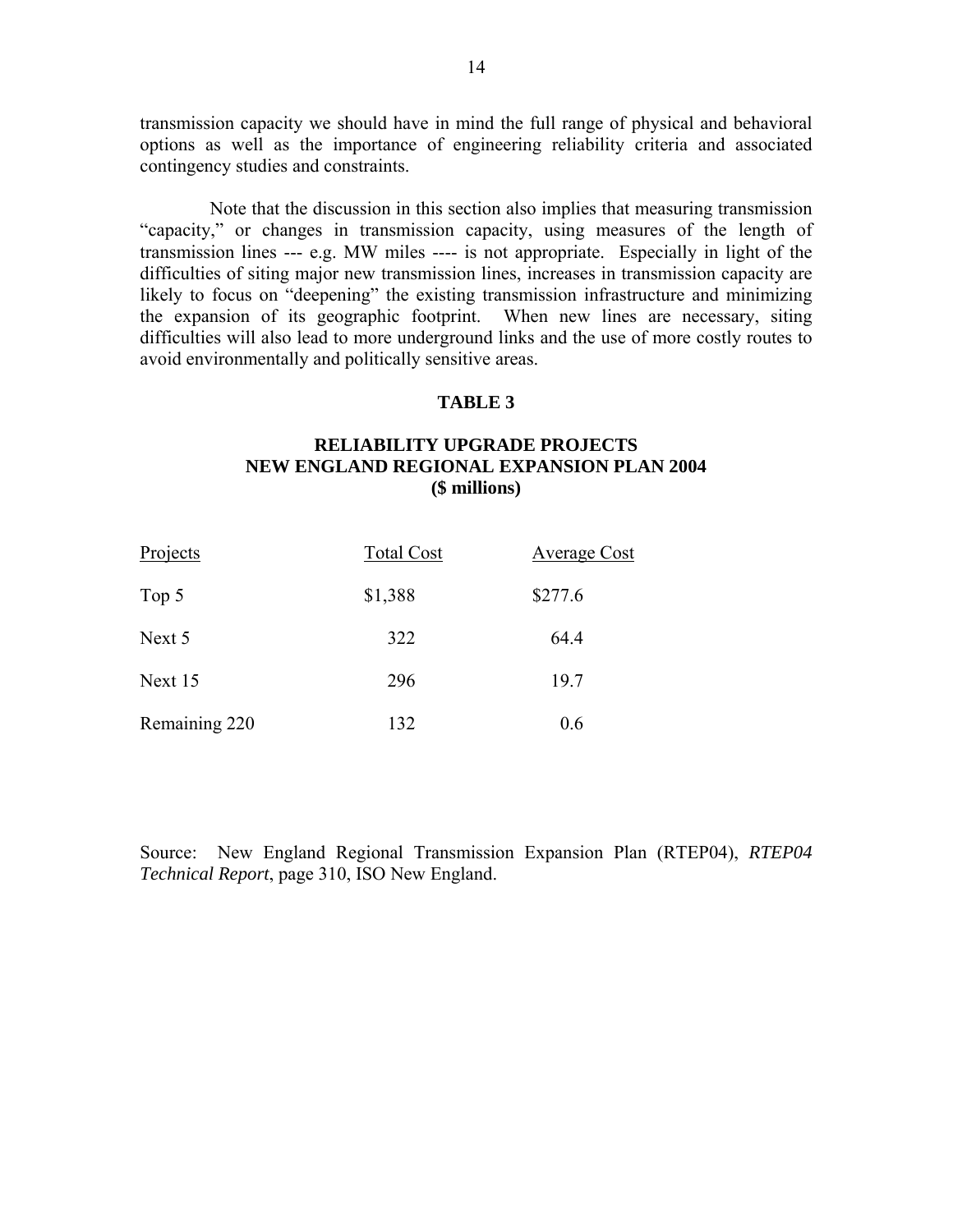#### c. Legacy infrastructure considerations

It is important to recognize that electricity sector liberalization reforms take place with an existing infrastructure composed of long-lived assets with particular attributes. The attributes of the legacy infrastructure reflect historical institutional arrangements, corporate boundaries, political boundaries, historical patterns of urban and industrial development, and historical economic and technological opportunities. The attributes of this legacy infrastructure will affect the behavior and performance of the system for many years into the future. We can change the institutions but we cannot erase the existing infrastructure in place at the time sector liberalization reforms are implemented but only change it gradually over time.

 For example, in the U.S. the electric power sector evolved with a large number of vertically integrated utilities serving geographic areas that varied widely in size. This structure was significantly influenced by federal and state laws passed during the 1930s that sharply restricted mergers of proximate utilities, especially when they served more than one state. Infrastructure development focused most intensively on the geographic areas served by individual utilities with transmission networks developed to link generators owned by the utility with the load centers within the utility's geographic franchise area. The strengthening of the transmission infrastructure connecting vertically integrated utility control areas proceeded later and more slowly. In many cases it was motivated primarily by reliability considerations rather than with the goal of importing large amounts of power from neighboring vertically integrated utilities (Joskow and Schmalensee 1983). So, for example, New England has only limited transmission interconnections with New York State (about 1500 Mw connecting two networks with peak loads of about 25,000 Mw and 35,000 Mw respectively). This reflects much more the ownership structure of utilities in this area of the U.S. during the last half of the  $20<sup>th</sup>$ century (there was no common ownership between utilities serving areas in both New York and New England while some utilities in New England had operating companies and generating facilities in two or more New England states) and historical political boundaries (the New England states joined together to form the New England Power Pool in 1969 while New York created its own power pool at about the same time) than it does any natural economic and technological attributes. Similarly, large integrated utility holding companies like AEP and Southern developed strong transmission networks covering several states in which they had operating companies while small independent vertically integrated utilities in other areas of the country have weak interconnections with their neighboring utilities and, as a result, enter the liberalization with weak regional networks.<sup>9</sup>

<sup>&</sup>lt;sup>9</sup> There were a few major interregional transmission facilities developed in the U.S. to allow high generation cost areas to access less costly power in remote areas. The Pacific Interie projects (AC and DC) linking the Pacific Northwest and British Columbia with California began to be developed in the 1960s with support from the Federal government, federal and municipal power entities (Bonneville and Los Angeles Department of Water and Power) and cooperative agreements with the three vertically integrated investor-owned utilities in California. Two HVDC interties were developed in the 1980s to link Quebec with New England. These projects were promoted by Hydro-Quebec (the low-cost power supplier) and were supported by a cooperative agreement involving all of the major vertically integrated utilities in New England (the high cost power buyers). When vertically integrated utilities took ownership interests in generating facilities outside of their traditional service areas they developed transmission facilities to allow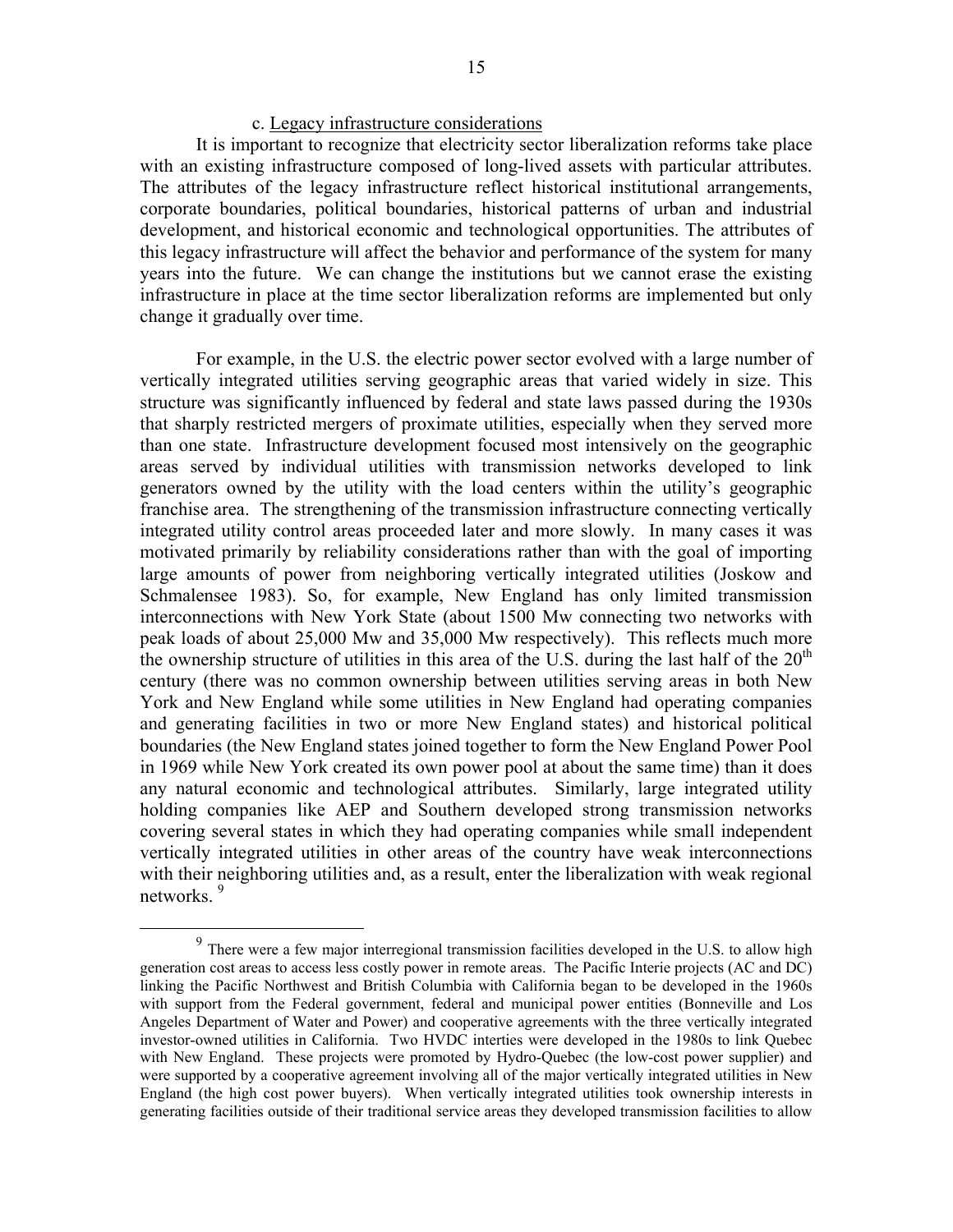In Europe, where several countries relied on one or a small number of vertically integrated utilities, or as in Spain, consolidated responsibility for a "shared" high voltage transmission network, there tend to be much stronger "intra-country" transmission networks than "inter-country" transmission networks. This has led European transmission policy to focus on expanding "interconnectors" between countries rather than on intra-country wholesale market design, locational pricing and transmission policies, sometimes using the argument (almost certainly wrong) that the national networks are so strong that there is no internal congestion. Within Italy, for example, there are several congested interfaces, in addition to the congested transmission interfaces with France, Switzerland, Austria and Slovenia (Serrani 2004). . Clearly the attributes of the legacy infrastructure are likely to have significant implications for the need for additional transmission investment to support competitive wholesale power markets.

#### d. Dimensions of transmission network performance

While I am focusing here on transmission investment, transmission networks have multiple and interrelated performance dimensions. The design of supporting organizational, regulatory and market institutions and judgments about the overall performance of the transmission network should take them all into account. These performance attributes include:

- Costs of congestion, losses, and ancillary network support services.
- Network operating and maintenance costs.
- Availability of network components and efficiency of outage restoration in response to congestion and loss costs.
- Reliability of the network involuntary losses of load and network collapse.
- Costs of market power and other market inefficiencies affected by the operation of and investment in the network.
- Efficiency with which the investment framework mobilizes investment to expand the "intra-SO" network to meet reliability and economic goals.
- Efficiency with which the investment framework mobilizes capital to expand "inter-TSO" transmission capacity to meeting reliability and economic goals.
- Efficiency with which innovation in "software" and "hardware" technologies are adopted for improving network all aspects of network performance.

them to gain access to the power generated by these facilities. Most of the transmission infrastructure linking Southern California with Arizona, Nevada and New Mexico was developed in this way, as was the very high voltage network in PJM.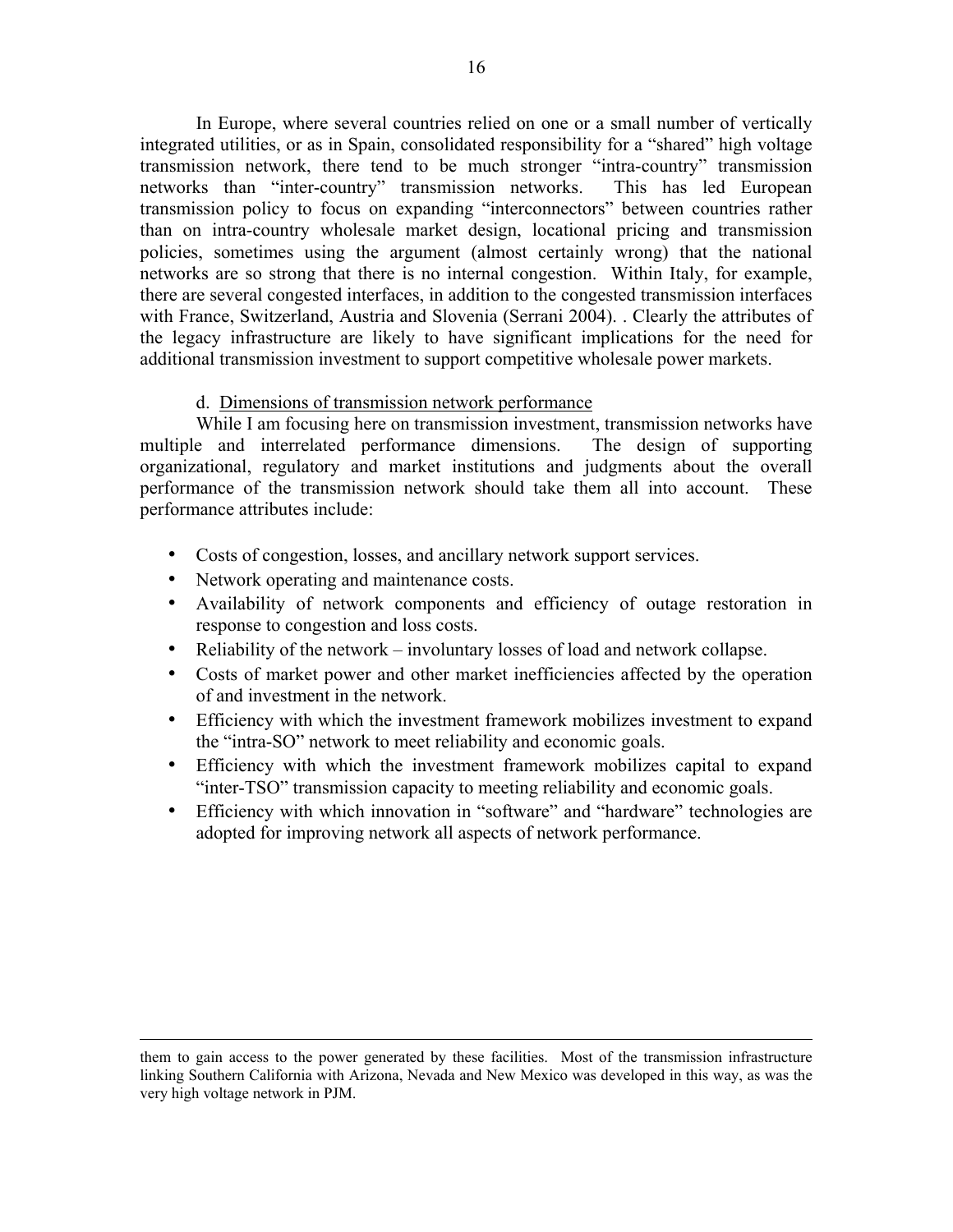#### **TRANSMISSION NETWORK ORGANIZATION**

Transmission network organizations have both vertical and horizontal dimensions and we see a variety of different vertical and horizontal structures across countries. These organizational differences are likely to affect the incentives to make transmission investments as well as how transmission opportunities are evaluated. These include:

 a. *Full Vertical Integration*: This model is characterized by vertical integration between system operation, transmission ownership and maintenance, generation, retail and wholesale marketing. In these situations, regulations governing non-discriminatory access to the network, non-discriminatory transmission pricing, and non-discriminatory evaluation of and investment in transmission facilities are extremely important but very difficult to implement satisfactorily. The fully integrated TSO has an inherent conflict of interest because its transmission network operating, maintenance and investment decisions affect the value of its generation portfolios and marketing businesses. Moreover, in such companies, the transmission business is likely to represent a small fraction of the income of the enterprise as a whole, and, as a result, transmission is less likely to be primary focus of management attention.

 b. *Independent Transco*: This model is characterized by the separation of transmission network functions (SO and TO functions) from generation and power marketing functions. This is the independent Transco model that has been adopted in England and Wales, Spain, New Zealand, Italy (soon) and France (if we ignore the EdF holding company affiliation). System operation, network maintenance, and network investment are vertically integrated and can be managed in a coordinated manner by the Transco. The conflict of interest inherent in an organization where the TSO is not independent of market participants no longer exists and the firm's management is now focused on the provision of transmission services.

 c. *Independent System Operator* (ISO): This model is characterized by the separation of system operations from transmission facility ownership, investment and maintenance, as well as from ownership of generation and marketing businesses. The Independent System Operator (ISO) does not own or maintain transmission assets, but is responsible for scheduling and dispatching generation and load in coordination with operating reliability criteria and market rules, managing and enforcing procedures and rules for allocating scarce transmission capacity, interconnection arrangements, administers tariffs governing transmission service prices, and working with TOs and other stakeholders on the coordination of maintenance schedules and planning for new transmission investments to support changes in the demand for and supply of generation services. This is the model that has been or is being adopted in large portions of the U.S., Alberta, Argentina, Norway and other countries.

 There are several rationales for creating a separate independent system operator rather than an independent Transco. It may not be politically feasible to force the separation of transmission ownership from generation ownership and marketing activities. An ISO is created to sit on top of the vertically integrated utilities to provide an independent network manager and tariff administrator to govern relationships between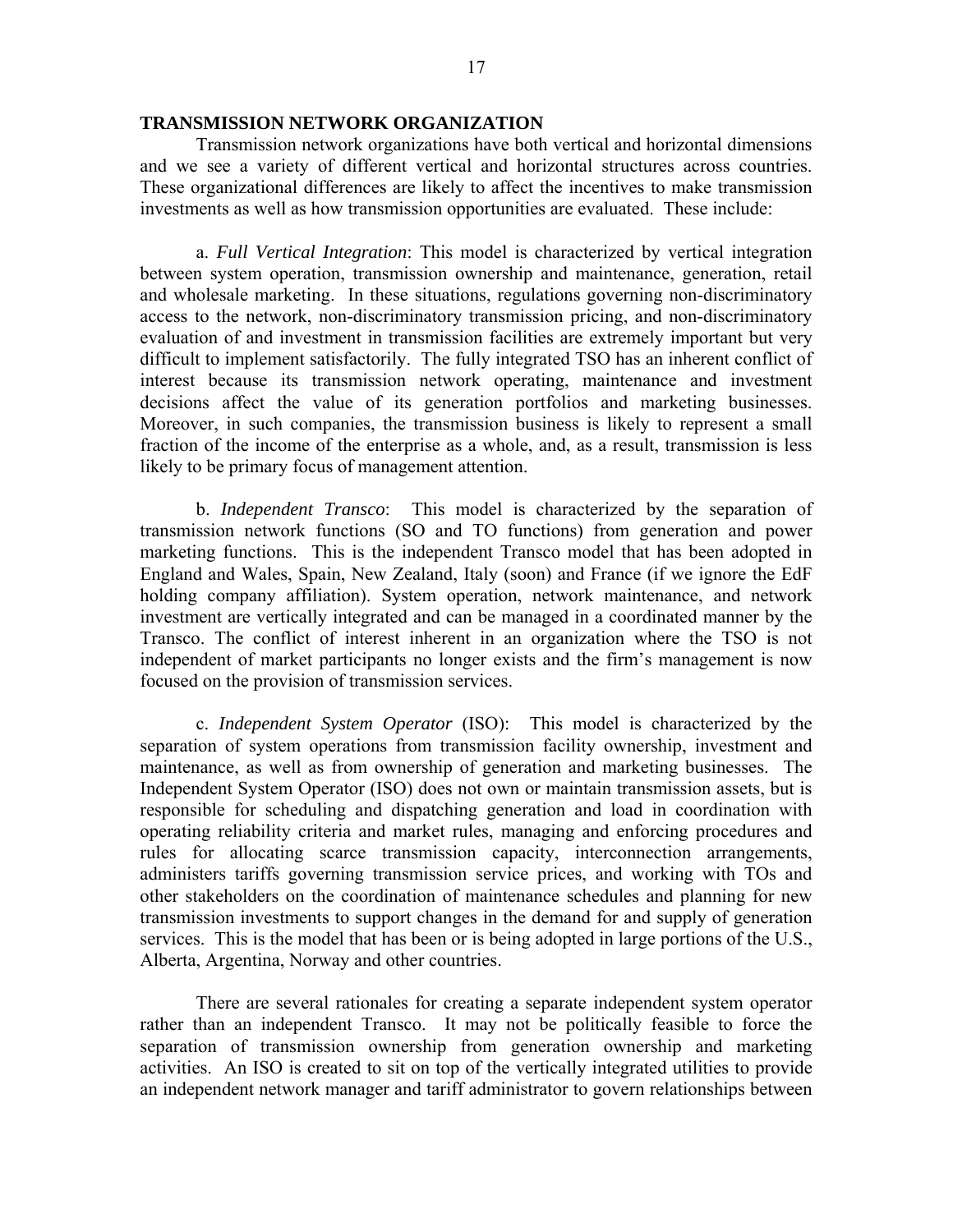market participants and the vertically integrated owners of the transmission network's facilities. There may be geographically balkanized ownership of transmission assets (either regulated or unregulated) and the horizontal integration of transmission assets is deemed to be politically infeasible or undesirable, especially if merchant investment is expected to play an important role in the system. The ISO can then manage a larger physical network with multiple transmission owners more efficiently than would be the case if each TSO operated its own control area. Finally, it is sometimes argued that generation and transmission "compete" (that is they are horizontally and well as vertically related) with one another, that even a transmission owner with no generating assets cannot be truly independent and will have incentives to discriminate against generators on the network. In this case, an ISO that has no direct interest in the financial performance of the owners of any of the assets that comprise or utilize the transmission network will be "unbiased." This naturally leads to the question of what the ISO's objectives are and what incentives influence the monopoly ISO's behavior and performance.

Other things equal I would expect different organizational arrangements to have different performance attributes and to create different regulatory challenges. I offer the following hypotheses:

a. Vertical integration between transmission, generation and marketing creates significant regulatory challenges to mitigate incentives to disadvantage generation and marketing rivals. Moreover, since the regulatory response to vertical integration is typically to require functional separation of the SO/TO functions from generation and marketing and to apply regulations that are designed to force the firm to operate as if it's SO/TO functions are not affiliated with generation and marketing businesses, there are no social benefits to vertical integration between SO/TO functions and generation, marketing and other unregulated lines of business that make use of the affiliated transmission network. What is the point of continuing common ownership of entities regulators are trying to ensure behave completely independently?

b. Vertical separation of system operations from ownership and maintenance of transmission facilities is likely to make coordination between system operations, network maintenance and outage restoration, and investment more costly than if the TO/SO functions were combined. Moreover, to the extent that transmission owners also own generation and are engaged in power marketing activities, it will be difficult for the SO and the regulator to assure that TO behavior, especially related to maintenance, interconnection investment, and investment to reduce congestion, will not be affected by their impacts on affiliated generation and marketing companies. Both the SO and the regulator will have imperfect information about the TOs' cost opportunities, efforts, and incentives. For example, one of the easiest things to accomplish is to fail to get a permit to build a new transmission link that will reduce congestion into an area where an affiliate owns generating capacity. Indeed, I suspect that PJM's hostility toward regulated "economic" transmission investment (more below) is not unrelated to the fact that all of the transmission owners under the PJM umbrella are also vertically integrated into generation and marketing.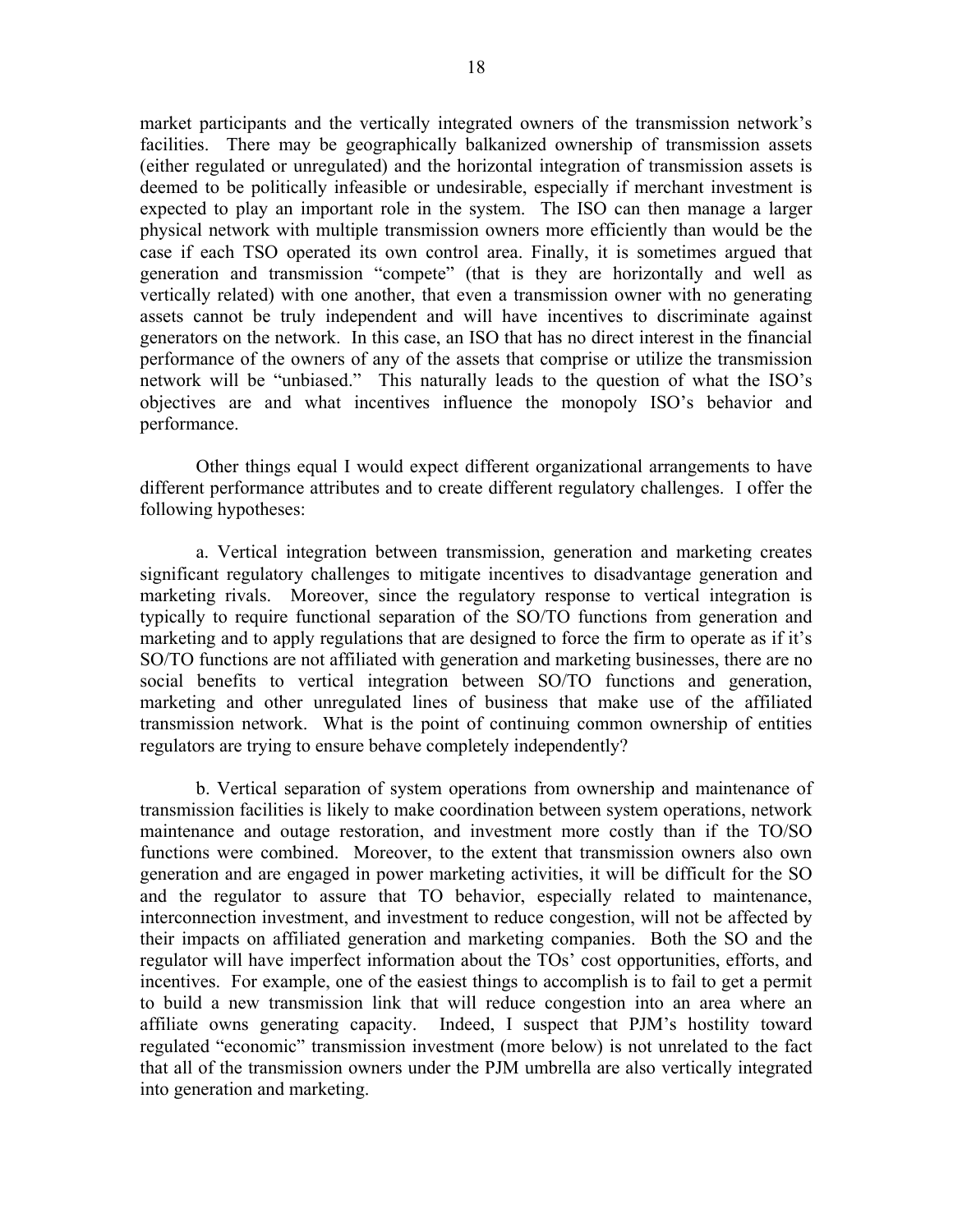c. Limited horizontal expanse of SO functions is likely to create inefficiencies. The more control area operators there are on the network, the more conservative will reliability criteria be, reducing the availability of inter-TSO transmission capacity, and the more difficult it will be for separate market areas efficiently to coordinate wholesale trading of power and the allocation of scarce transmission capacity. As I will discuss presently, there are significant asymmetries between the framework governing intra-TSO transmission investment and inter-TSO investment. Internalizing inter-TSO links through horizontal integration is likely to lead to less congestion and more transmission investment.

These are, of course, only hypotheses that should be verified through empirical analysis.

#### **PRINCIPLES TO GUIDE TRANSMISSION INVESTMENT REGULATORY FRAMEWORKS**

 A sound transmission investment regulatory framework must address several interrelated issues. The following discussion reflects my view that the bulk of intra-TSO transmission investment will be mediated through a regulatory process of some type and that so-called merchant investment will play a limited role. Merchant investment of one type or another may play a larger role in mobilizing investment for expansion of inter-TSO transmission facilities (interconnectors) as a result of various institutional and political constraints. Merchant opportunities may emerge as well if incumbent TOs are permitted to develop unregulated merchant projects on their own networks, exploiting the market power that they possess. I will also assume that all of the TSO's revenues come from entities that use the network; there are no government subsidies, and a viable TSO, SO or TO must balance its budget.

 a. *Objectives and performance norms:* The regulatory framework must specify clearly what the regulator's objectives are for the TSO (or SO and TOs if they are separated) --- that is, what the TSO is expected to accomplish ---, how the TSOs performance will be measured, what norms and benchmarks will be applied to evaluate its performance, and what instruments the TSO may use to achieve these performance objectives. In the case of on organizational structure that separates SO and TO functions, the division of responsibilities and mechanisms for coordinating relationships between the SO and the TOs under it must be clearly defined. As I will illustrate presently, integrating so-called reliability goals and criteria with economic goals and performance norms is especially important.

 b. *TSO participation or viability constraints:* The regulatory framework must recognize that there is a firm viability or participation constraint that any regulatory mechanism must adhere to (Laffont and Tirole, 1993, Schmalensee 1989). This "budget balance" constraint can be defined simply as the requirement that any acceptable regulatory mechanism must have the property that expected revenues from the provision of transmission services must at least cover the costs that the regulated firm incurs to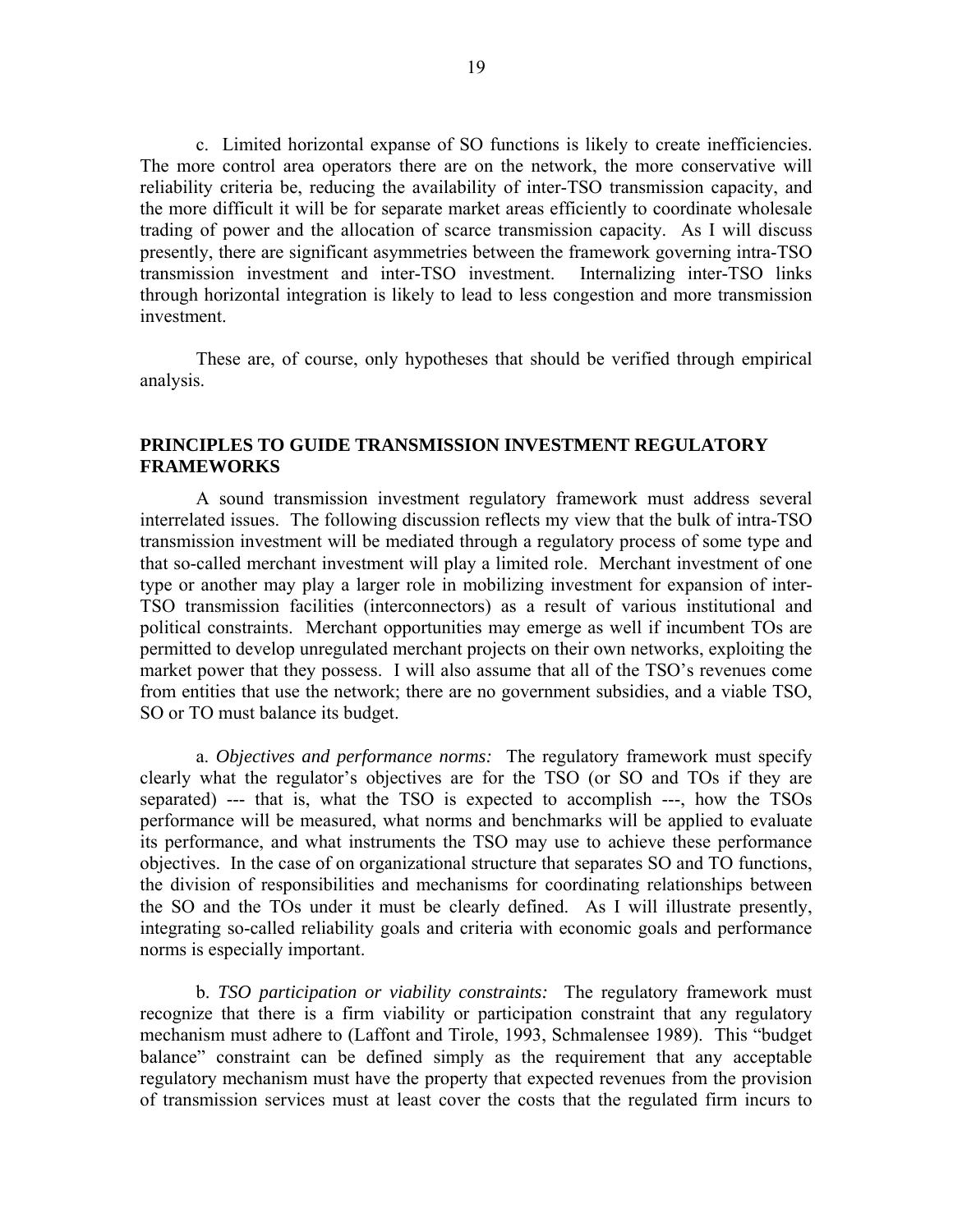provide these services. Private firms cannot be expected to offer to supply services if they do not expected to be compensated for the associated costs. State-owned firms cannot satisfy hard budget constraints (no government subsidies) unless they can recover the cost of providing transmission services from transmission service revenues. If transmission service costs have non-convexities (e.g. scale economies), actual prices for transmission service must depart from efficient prices. We are in the world of secondbest.

 c. *Rent extraction goals*: The flip side of the firm viability or participation constraint is the impact of higher prices on consumers. The higher are the prices charged by the regulated firm the lower is the surplus left to consumers and, where prices exceed their efficient levels, the lower is aggregate welfare. In a world with asymmetric information, where the regulator has less information than does the regulated firm about its costs, it is well known that there is a tradeoff between providing the firm with incentives to supply efficiently (cost and quality dimensions) and rents left to the regulated firm from charges to consumers that exceed the firm's costs of production (Laffont and Tirole, 1993). Over time, we would like to see the benefits of lower costs flowing through to consumers as lower prices.

 d. *Incentive alignment:* Regulators have imperfect information about a regulated firm's cost opportunities, service quality, managerial effort, consumer demand and other factors that influence the cost and quality of services provided by the regulated firm. Regulatory mechanisms should be designed to reflect the asymmetry of information available to the regulated firm and the regulator while making efficient use of the information that is available to the regulator. The goal of effective regulatory mechanisms is to align the incentives faced by the regulated firm with the performance goals established by the regulator. This can be accomplished by (partially) tying the regulated firm's profits to its ability to meet or beat performance goals established by the regulator. The power of such incentive schemes is necessarily limited by the information that the regulator has about the basic cost and demand conditions faced by the regulated firm as well as by firm viability constraints and rent extraction goals. Under all realistic situations, the second-best regulatory mechanism will partially tie a regulated firm's revenues to the actual costs that it incurs and partially place the regulated firm's profits at risk for variations in performance (Schmalensee 1989). This can be accomplished with a sliding-scale mechanism (profit sharing formula), and/or with periodic "ratchet" mechanisms that realign the firm's revenues with its costs from time to time.

 e. *Incomplete contract considerations:* Regulatory frameworks can be viewed from a contractual perspective in which regulatory rules define the terms and conditions of an incomplete contract between the regulator and the regulated firm. The regulatory contract also defines a renegotiation framework that allows the terms and conditions of this contract to be adjusted over time as supply and demand conditions change (Joskow and Schmalensee 1986). Investments in transmission facilities are long lived assets that provide services for many years into the future. While the costs of investments are incurred up front, the revenues that the firm will receive from these assets will be realized from transmission service revenues extending over the life of the asset. On the one hand,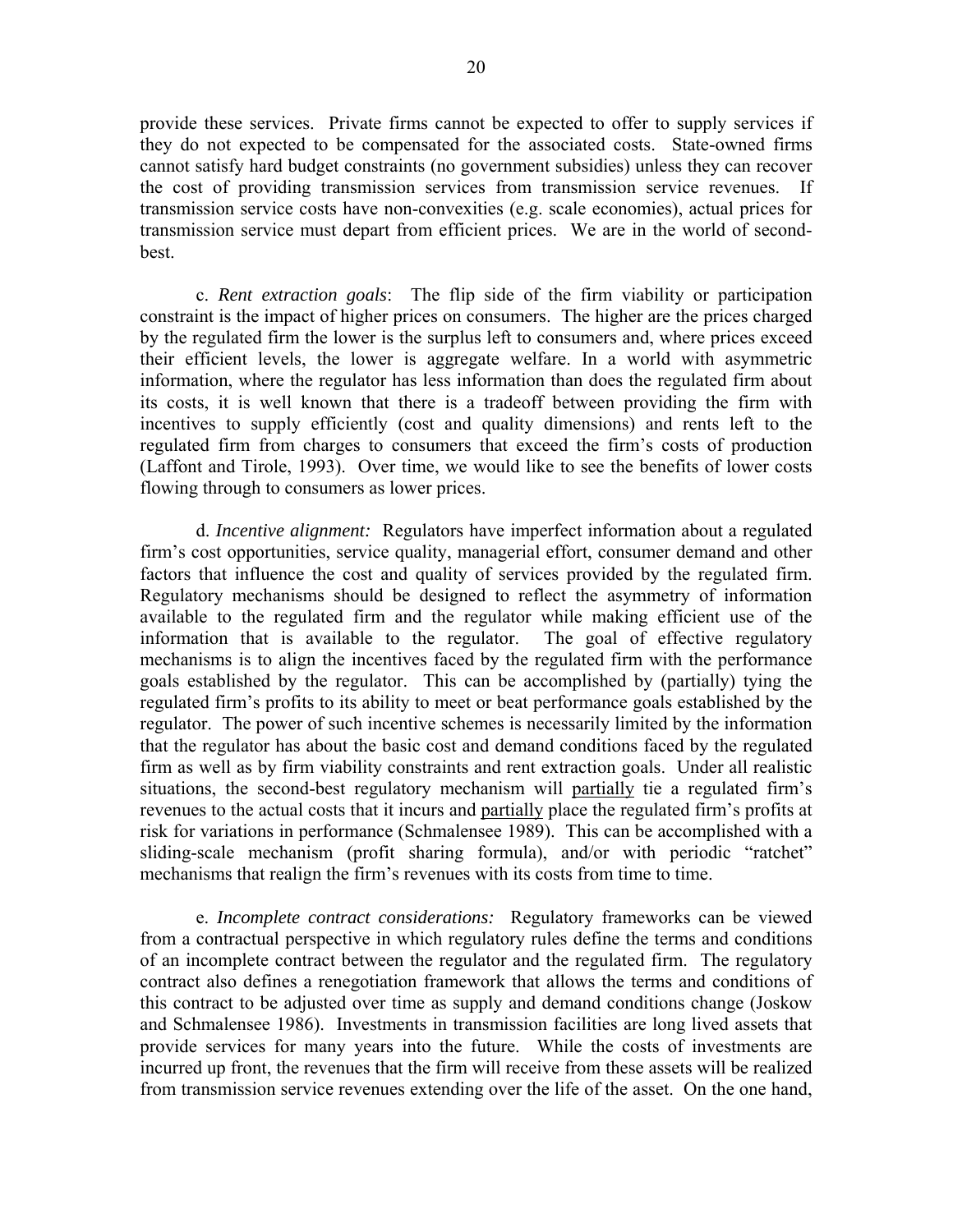once the investment is made, the regulated firm must be concerned that it may by subject to a "regulatory holdup" aimed at confiscating the ex post quasi rents created by the investments. Investors in regulated assets will seek a credible commitment that such hold-ups will not occur. A credible full-contingent claim contract negotiated ex ante would be ideal from this perspective. On the other hand, the regulator is not in a position to define an efficient full contingent claim contract ex ante that also satisfies a budget balance constraint. Over the life of regulated transmission investments supply and demand conditions are likely to change considerably, affecting both the profitability of the regulated firm's investment and the rents extracted from consumers. Moreover, the regulator will learn more about the attributes of the regulated firm, its costs, revenues and the quality of service over time as well. An effective regulatory process is like a good incomplete contract (Joskow 1988). It defines that initial terms and conditions, performance norms, formula adjustments to reflect changing economic conditions, and an adjustment process that provides an efficient framework for adjusting these terms and conditions when they fall outside of a "self-enforcing range."

 f. *Transmission service price structures:* It is convenient to think about the components of the regulatory framework above as establishing the aggregate revenues (or profits) that the regulated firm can earn under various contingencies. These "allowed revenues" reflect firm viability, rent extraction and incentive alignment considerations Or, to oversimplify, the regulated TSO's current budget constraint is determined first. Prices must then be established for the various services that the TSO provides. These prices should provide efficient signals to transmission system users so that their behavior can adjust to reflect the (marginal) costs of the services provided to them in the short run and the long run. They must also be set at levels that produce the aggregate revenues (or profits) that the regulated firm is allowed to earn based on the terms and conditions of the regulatory arrangements discussed above.

 g. *Other terms and conditions of network access*: In addition to the specification of the prices for using the transmission network, other terms and conditions of service must also be defined. This is especially important when the TSO or the TO is not independent of market participants. These terms and conditions include the rules governing the process through which interconnection requests by generators or merchant transmission projects will be processed, specification of cost responsibility for interconnection and network reinforcements, the application of reliability criteria to evaluate the availability and cost of providing transmission service, the specification of and allocation of physical or financial transmission rights, and the mechanisms for allocating scarce transmission capacity in the short run and the long run. Some of these terms and conditions are ultimately linked to the attributes of the wholesale markets that are supported by the transmission network.

 h. *Relationships between transmission and wholesale market institutions:* In the early years of electricity sector liberalization in the United States, Europe, Japan, Australia and other countries it was often argued by policymakers that there was a natural and fairly simple "separation" between competitive power markets and the transmission network that is necessary to support these markets. It is quite clear today that no such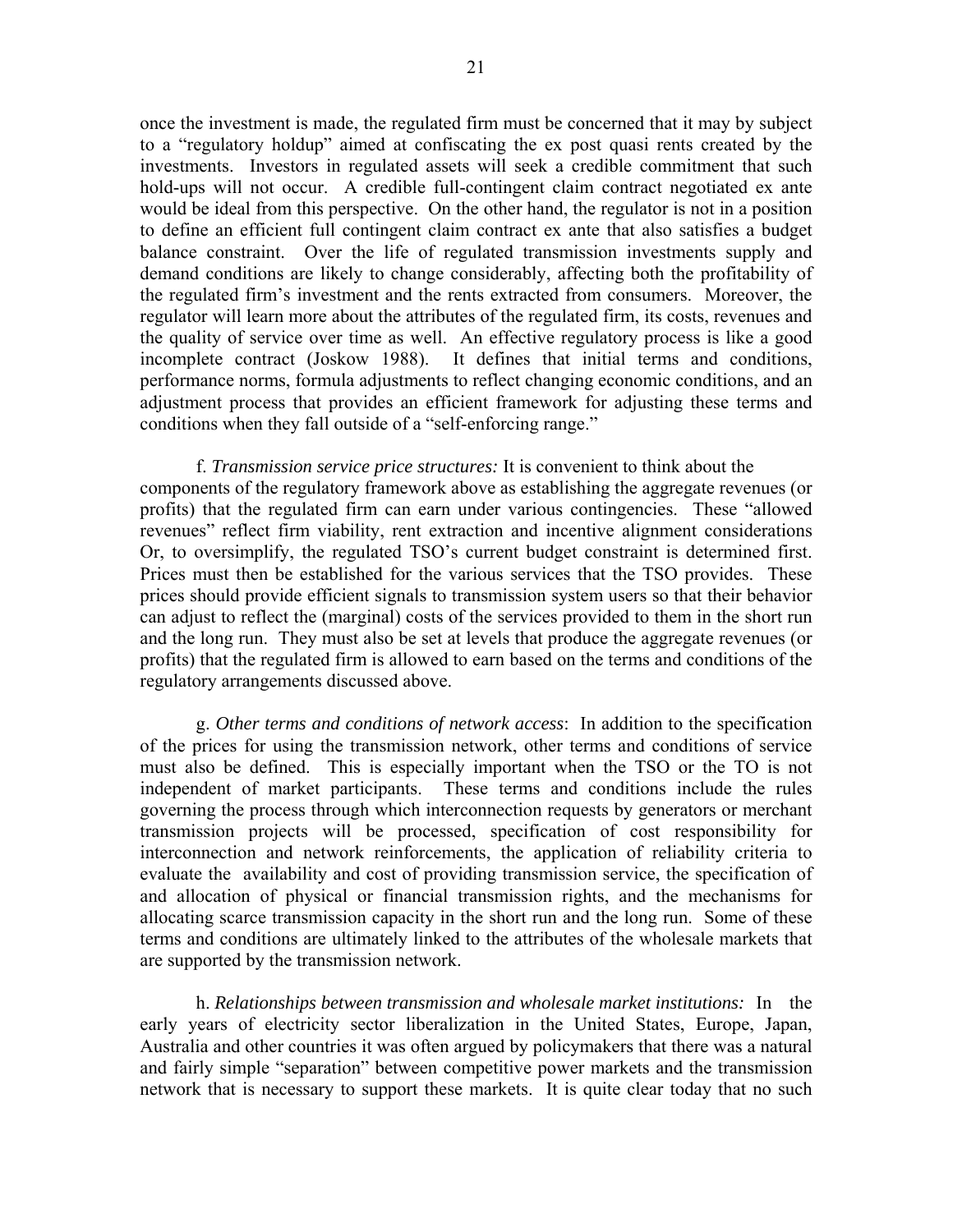simple separation exists. Organizing power market and transmission institutions as if a clear separation exists inevitably leads to serious problems. Efficient power markets, efficient transmission operation and investment behavior, and the satisfaction of reliability goals at the lowest reasonable cost are all fundamentally interdependent. Competitive market prices for power (spot and forward) are signals of the value of both energy and transmission capacity at different locations. These price signals can be used to allocate scarce (congested) transmission capacity to highest valued (lowest cost) users, can consumers to express their willingness to pay for "reliability" and express their risk preferences regarding price volatility, can allow generators to factor locational and time series differences in power prices into operation and investment decisions, can allow transmission networks to incorporate the costs of congestion, the value of reliability and other factors into maintenance and investment decisions, etc.

However, the social value of these price signals and the costs and benefits of agents responding to them are only as good as the efficiency of the markets that produce them. Moreover, some of the attributes of electric power networks --- e.g., the possibility of network collapses --- can make investments in "reliability" a public good (Joskow and Tirole, 2004b). Other market imperfections (e.g. generator market power, lumpiness in investments, imperfectly defined property rights) and regulatory interventions (e.g. price caps, SO procurement behavior, non-price rationing --- Joskow and Tirole 2004b, 2004c) affect the prices for generation and the value of scarce transmission capacity in the short run and the long run and can distort rather than improve transmission operating and investments decisions. Accordingly, a well functioning transmission network depends on the design and implementation of sound wholesale market institutions as well as a sound regulatory framework (economic, reliability, network planning) for transmission network owners.

i. *Transmission planning:* Transmission networks do not and will not evolve through the workings of the invisible hand of competitive markets. Even if one were to believe that all transmission investments should be "market driven" and developed by merchant investors, the impacts of proposals for new transmission links on the network must, at the very least, be evaluated by the SO to define the attributes of the incremental network capacity that a merchant project creates and the combinations of any incremental transmission rights that are consistent with the changes in the feasible set of power flows anticipated to be created by the investment, whether the operation of the new facilities would lead to conflicts with existing transmission rights, and the specific allocation of transmission rights that will be conveyed to the transmission developer (Joskow and Tirole, 2004a). As I will discuss presently, in the real world, entry (and exit) of generating plants and changes in demand patterns affect both network congestion as reflected in simple economic models of transmission networks (Joskow and Tirole 2000) as well as reliability constraints as defined by system planners and operators. Investment opportunities driven by economic criteria and investment needs driven by reliability criteria are highly interdependent. At least in the current state of play, a transmission planning process is required to evaluate at least some aspects of regulated reliability driven transmission investments, regulated congestion cost driven transmission investments, merchant transmission investments, and generator interconnection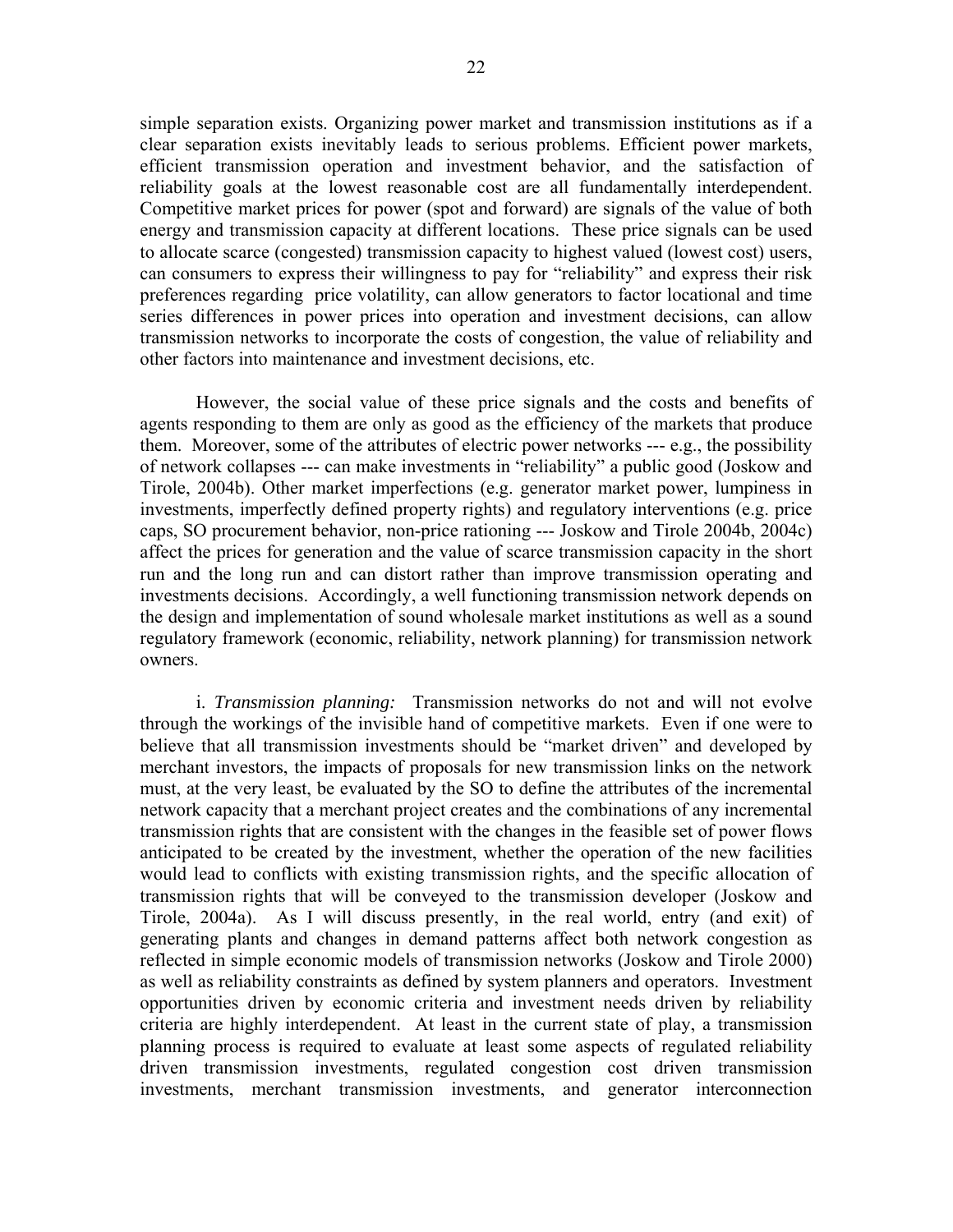investments. Transmission planning processes should be transparent, provide for stakeholder input, and reflect the objectives and norms defined by regulators for the transmission network.

*j. Merchant transmission investment:* The regulatory framework, including the transmission planning process, should accommodate proposals for "merchant" transmission investments. Merchant transmission investment was initially conceived as unregulated transmission investment projects that would be developed on an entrepreneurial basis in response to congestion (differences in locational prices) between points on the same network or to differences in electricity prices on different networks that the merchant project connects. Basically, merchant investors would recover their costs by buying power at one end of a link where it is cheap and reselling it at the other end where it is expensive; or selling the rights to use the merchant link to third parties to engage in this type of trading behavior. That, is the merchant investor makes money by arbitraging price differences between the locations to which the merchant investment creates new transmission rights to buy and sell wholesale power.

The volume of talk about merchant investment far exceeds the investments activity of merchant investors, despite the fact that the transmission frameworks in Australia, New England, New York, and PJM were designed to accommodate "market driven" investments for "economic" transmission investment opportunities. Two small merchant links have been developed in Australia which intended to earn revenues and profits by arbitraging spot price differences between the networks in adjacent states. Both projects have now applied for regulated transmission status. A merchant underwater HVDC transmission link is being constructed between Tasmania and Victoria. However, the project is being developed in response to an RFP from the stateowned electric power company in Tasmania and will be supported by a long-term contract (whose costs can be recovered from the sponsor's customers) between the sponsor and the developer. A competitive RFP process initiated by the municipallyowned Long Island Power Authority (LIPA) supported by a 20-year long term contract governs the completed Long Island Sound HVDC link between Connecticut and Long Island, New York. A similar 20-year contractual arrangement is supporting a proposed HVDC project between PJM and Long Island. HVDC projects linking PJM with New York City and between Upstate New York and New York City (recently cancelled due to the failure to obtain financing) have been discussed for several years. That's about it.

The merchant model that seems to be evolving is one in which regulated entities (and ultimately their customers) take on the risk of entering into a long term performance contract with an HVDC transmission link developer to expand "interconnection" capacity between networks with no or limited interconnections and large sustained differences in prices that are not affected significantly by the addition of the link.<sup>10</sup> Perhaps a better term for this model is "private initiative" transmission investments. It should be recognized as well, that the financing costs for a merchant project are significantly higher

<sup>&</sup>lt;sup>10</sup> Merchant opportunities may emerge as well for incumbent TOs seeking to exploit their market power if the regulatory framework permits it.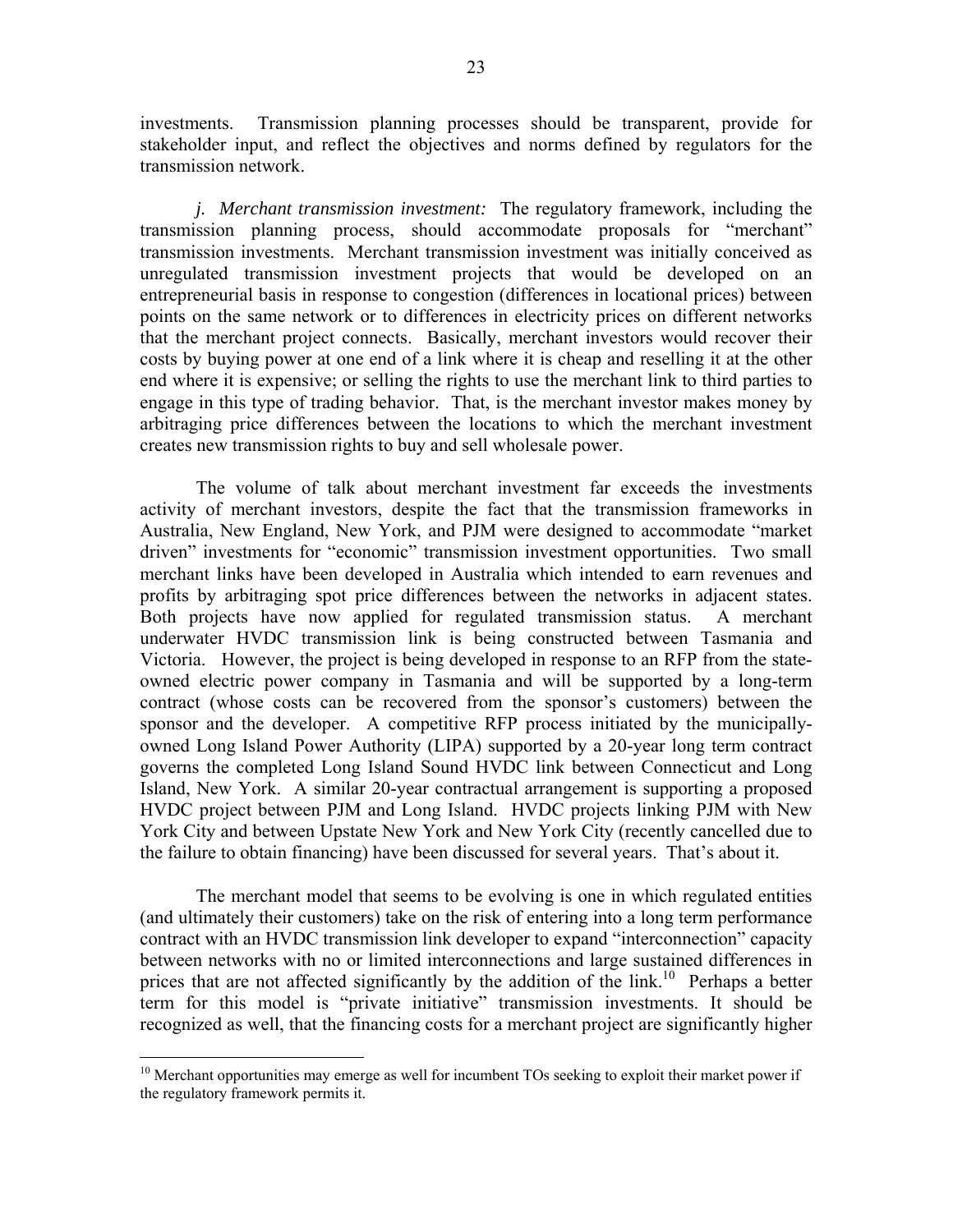than those for an equivalent regulated project. A recent analysis of the financing costs for a \$100 million merchant transmission project<sup>11</sup> indicated that the cash flow required to finance a regulated project developed by a utility and subject to traditional cost of service regulation would be \$9.4 million per year. The annual cash flow for the same merchant project with a long term contract (taking on construction cost and performance risk but not market price risk) using project financing was estimated to be \$13.9 million per year. The annual cash flow for the same merchant project without a long term contract (taking on, in addition, market price risk) using project financing was estimated to be \$16.5 million per year. Thus, the financing costs for a traditional merchant project that relies on variations in spot market prices would be about 70% higher than a regulated utility financed project. This capital cost variation suggests that the efficiency benefits of merchant vs. regulated projects would have to be quite large to justify relying on merchant investment.

Joskow and Tirole (2004a) identify "lumpiness" as one barrier to efficient investment under a merchant transmission investment model. "Lumpiness" is a relative not an absolute size concept. That is, whether an investment project is lumpy or not must be measured relative to the impact of the most efficiently sized project on the congestion rents that it would reduce. The post-investment congestion rents are the source of the revenue that a merchant investor would count on to support the investment. Regardless of the absolute cost of the project, if an efficient (benefits greater than costs) project of optimal scale would eliminate congestion completely, for example, there would be no way for it to be financed under a merchant investment framework. Similarly, a large project of optimal size (e.g. a 1000 MW HVDC link to New York City) may not have such a large effect on price differences as to make the investment uneconomical. Some commentators have suggested that the "lumpiness" problem can be addressed by treating very large projects differently from small projects. This policy prescription reflects a misunderstanding of what "lumpiness" means in this context. Indeed, this policy advice is likely to get it backwards. As we shall see in the discussion of PJM's transmission investment policies below, there are many small projects that completely mitigate congestion and, accordingly, would not be financed on a merchant basis. At the same time, the merchant projects that are attracting the most attention are large projects that link market areas with demands that are much larger than the scale of the projects and have significant sustained congestion and the associated locational price differences. These large projects are small relative to the size of the markets that are being linked and, as a result, their completion is not expected to have a large effect on differences in locational prices.

While I view the opportunities for merchant transmission projects as being limited primarily to inter-TSO investments that fall outside of TSO regional planning procedures, where there exist large sustained price differences and where a regulated entity is willing to provide long-term contract support for the project, there is no reason why such projects should not be accommodated in the regulatory and planning process. A practical model for doing so has emerged in PJM and I will discuss it further below.

<sup>&</sup>lt;sup>11</sup>Presentation of Gary Krellenstein, JP Morgan, December 16, 2004, CMU Transmission Conference.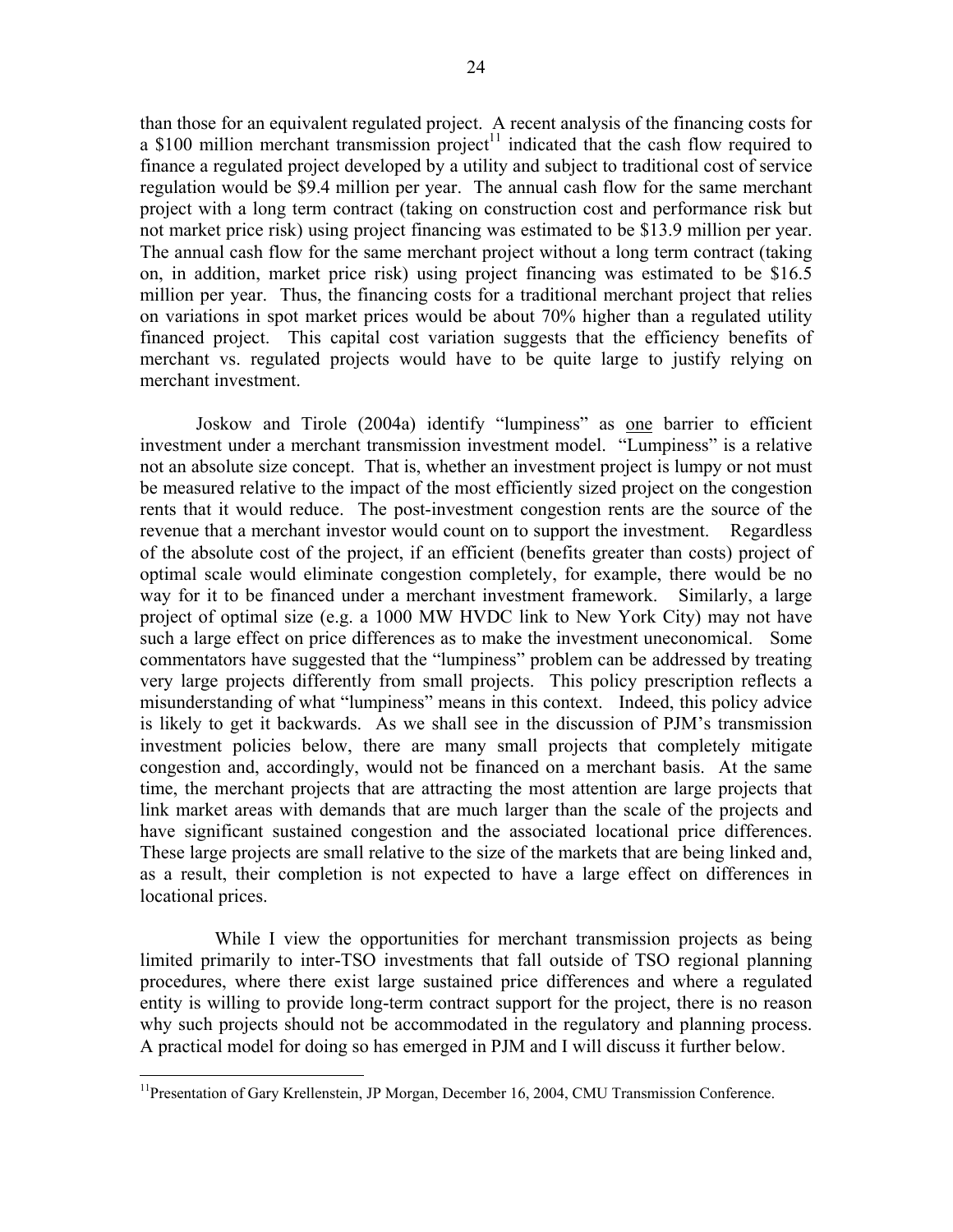#### **TRANSMISSION REGULATION AND INVESTMENT FRAMEWORK IN ENGLAND AND WALES**

 In 1990, the electricity sector in England and Wales (E&W) was privatized and restructured to create competitive wholesale and retail markets for power. The stateowned generation and transmission company (CEGB) that historically had provided wholesale power to distribution entities (Area Boards) and large industrial customers in England and Wales (E&W) was broken into three generating companies and a single regulated transmission company (NGC). NGC owns the E&W high voltage transmission network (400kV and 275kV facilities), maintains the network and is responsible for making investments in it to meet its obligations specified by various license conditions. It also is a joint owner with RTE (the French transmission operator) of a 2000 MW HVDC transmission link between France and E&W.<sup>12</sup>

There has been much written about the design and performance of the wholesale power markets in England and Wales (e.g. Henney, Wolfram, Sweeting). Accordingly, I will provide only a brief description of these wholesale market arrangements. From 1990 until March 2001, the wholesale market for power was built upon a mandatory bid-based pool which determined the economic dispatch and associated uniform market clearing price for energy (and where applicable capacity payments) for each of 48 thirty-minute periods each day. Generators were effectively provided with firm transmission service in the sense that if NGC had to dispatch generators out of bid merit order to deal with congestion and other network operating constraints it had to pay generators either to reduce their scheduled generation or to increase it. In March 2001, the New Electricity Trading Arrangements (NETA) was introduced. NETA replaced the mandatory pool with a new wholesale market design that was structured to encourage generators and load to enter into bilateral contracts and to minimize the amount of trade going through a "centralized pool." NETA requires generators and loads to submit generation and demand schedules up to a short period before actual dispatch. These schedules became financial commitments on the part of generators and loads. NGC is then responsible for balancing the system using offers to buy and sell increases and decreases in real time generation supplies mediated through in a pay-as-bid "balancing market." NGC's balancing responsibility includes real time balancing of demand and supply for energy and management of network congestion and other network operating constraints. Generators or load that voluntarily deviates from their schedules must (effectively) buy or sell energy in the balancing market. As before, generators paying interconnection and use of system charges (below) are effectively buying firm transmission service and must

<sup>&</sup>lt;sup>12</sup> There is also a six-circuit AC interconnector between Scotland and England. The costs of this interconnector and associated facilities are included in the TOs' use of system charges (except that there is a separate charge for use of non-firm capacity above the 850Mw of firm capacity that existed in 1990). The interconnector's capacity is presently allocated using an administrative procedure that involves prorate allocations when requests for capacity reservations exceed capacity. When BETTA goes into effect the assets forming the Scotland-England interconnector will be subsumed into the Great Britain transmission system. The regulator is developing new mechanisms to allocate scarce capacity across this interface once BETTA goes into effect. (OFGEM, December 2003)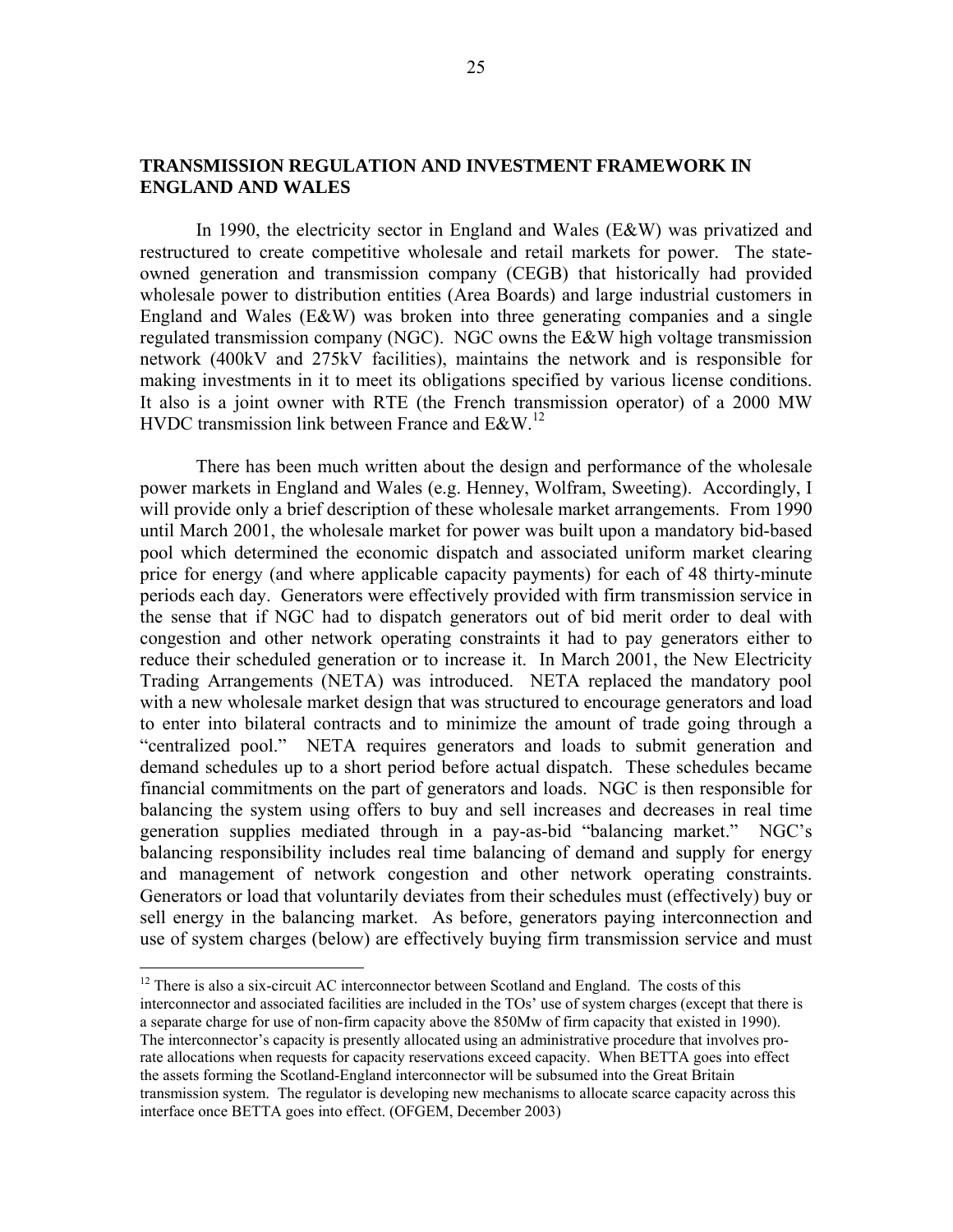be compensated if NGC needs to increase or decrease their output from the pre-scheduled levels to manage congestion and other network constraints.

Among other things, NGC's license conditions and associated codes and standards specify the operating procedures and principles governing NGC's relationships with all users of the transmission system (generators, distributors and retail electricity suppliers). Under it's transmission license NGC must operate the network in an efficient, economical and coordinated manner and offer its services based on non-discriminatory terms and conditions. Transmission System Security and Quality of Service Standards have been developed to govern NGC's responsibilities. These codes and standards define reliability criteria that are to be used by NGC to plan needed enhancements to the transmission system and to identify transmission investment requirements. NGC evaluates transmission investment needs and alternatives to meet these obligations on an ongoing basis. It publishes an annual Seven-Year Forward Statement<sup>13</sup> which provides forecasts of demand, supply, approved transmission enhancements and expected transmission enhancements that would be needed to accommodate additional generation at various locations on the E&W grid. The Seven-Year Statement is made available to provide information to new generators regarding the capabilities of the network to accommodate new generating capacity at various future dates and the network enhancements that NGC has identified as being required to accommodate new generating capacity of various amounts at different locations on the network. The Connection and Use of System Code (CUSC) specifies a contractual framework for interconnection to and use of the network. NGC is also the system operator for E&W and thus is vertically integrated into all aspects of transmission operation, maintenance and investment.<sup>14</sup>

 NGC is subject to regulation by the Office of Gas and Electricity Markets (OFGEM). Separate but compatible incentive regulation mechanisms are applied to the transmission owner (TO) and system operating functions  $(SO)$ .<sup>15</sup> These regulatory mechanisms effectively yield values for the revenues NGC is permitted to earn from charges for transmission service and system operations. Transmission customers (generators and retail suppliers) pay NGC for transmission service pursuant to a regulated tariff. The tariff has two basic components. The first is a "shallow" connection charge that allows NGC to recover the capital (depreciation, return on investment, taxes, etc) and operating costs associated with the facilities that support each specific interconnection (now using the "Plugs" methodology). The second component of the transmission tariff is composed of the Transmission Network Use of System Charges (TNUoS).

 The general level of charges are set to allow NGC to recover its cost-of-service based "revenue requirement" or budget constraint as adjusted through the incentive regulation mechanism that I will discuss presently. The structure of the TNUoS charges

<sup>&</sup>lt;sup>13</sup> http://www.nationalgrid.com/uk/library/documents/sys\_04/default.asp?action=&sNode=SYS&Exp=Y

<sup>&</sup>lt;sup>14</sup> Under the recently enacted reforms, NGC's system operating functions will be expanded to cover Scotland as well (British Trading and Transmission Arrangements --- BETTA). However, in Scotland the incumbent vertically integrated companies will remain the transmission owners.

<sup>&</sup>lt;sup>15</sup> http://www.nationalgrid.com/uk/ click "charging".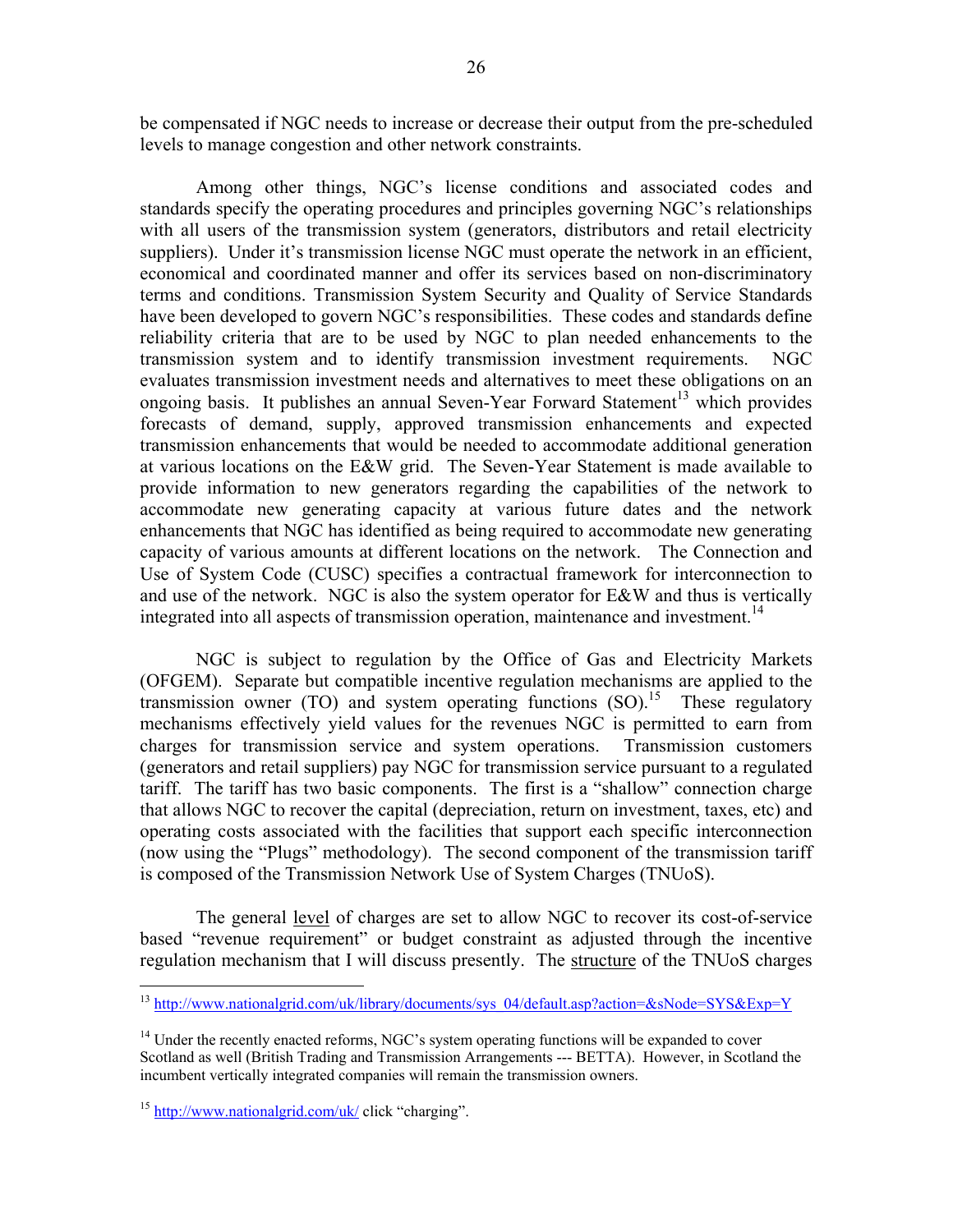provides for price variation by location on the network based upon (scaled) differences in the incremental costs of injecting or receiving electricity at different locations as specified in the Investment Cost Related Pricing Methodology. So, for example, generators pay significantly higher transmission service costs in the North of England than in the South (where the prices may be negative) because there is congestion from North to South and "deep" transmission network reinforcements are more likely to be required to accommodate new generation added at various locations in the North but not in the South. Similarly, load in the South pays more than load in the North because transmission enhancements to increase capacity from constrained generation export areas benefits customer in the South more than those in the North. The current locational TNUoS charges for generation and demand are displayed in Tables 4 and 5. The objective of this pricing mechanism is stated to be:

"… efficient economic signals are provided to Users when services are priced to reflect the incremental costs of supplying them. Therefore charges should reflect the impact that Users of the transmission system at different locations would have on National Grid's costs, if they are to increase or decrease their use of the system. These costs are primarily defined as the investment costs in the transmission system, maintenance of the transmission system and maintaining a system capable of providing a secure bulk supply of energy." (NGC, 2004)

Finally, in its role as system operator, NGC has an obligation to balance the supply and demand for energy in the system in real time (energy balancing) and to meet operating reliability criteria (system balancing). These costs include the net costs NGC incurs to buy and sell power in the balancing market (or through short-term bilateral forward contracts) to balance supply and demand at each location, including to manage congestion, provide ancillary services, and other actions it must take to meet the network's operating reliability standards. These costs are recovered from system users through an "uplift" charge based (mediated through an incentive regulatory mechanism discussed further below) on the quantities of energy supplied to or taken from the network.

 The regulatory framework for determining the revenues that NGC can recover through the Use of System charges and the energy and system balancing charges is based on a set of incentive regulation mechanisms. These mechanism have a cost-of-service base, a performance-based incentive, and a ratchet that resets prices from time to time to reflect NGC's realized or forecast costs. A base annual aggregate "revenue requirement" for use of system charges is established at the beginning of each five year "price review" period (though the latest period is being extended to seven years). The starting revenue requirement is determined based on fairly standard cost of service principles. A rate base (regulatory assets value or RAV) is defined that is composed of the carrying value for the existing assets that make up the transmission system plus the forecast cost of incremental capital expenditures budgeted for next five years to meet NGC's interconnection and system security criteria described above. The final investment budget is determined by OFGEM through a public consultation process. Depreciation rates and a cost of capital (allowed rate of return) are defined and applied to the RAV to yield allowed capital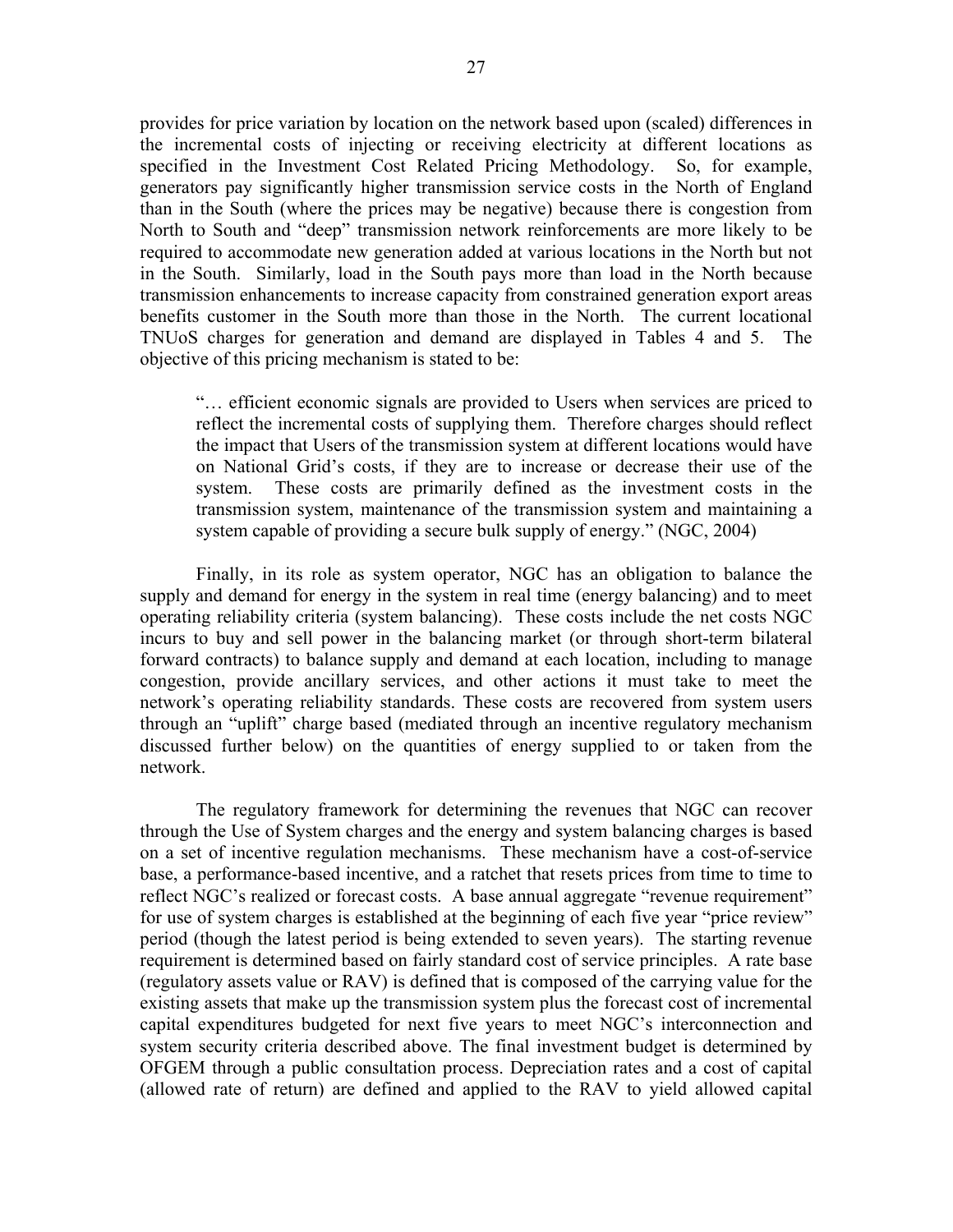### **TABLE 4**

2004/2005

| Generation<br>Generation |                           | <b>Short Term Generation Tariff (£/kW)</b> |                                    |                                    |                                  |
|--------------------------|---------------------------|--------------------------------------------|------------------------------------|------------------------------------|----------------------------------|
| Zone                     | Zone Area                 | <b>Tariff</b><br>(E/KW)                    | <b>STTEC Period</b><br>$= 28$ days | <b>STTEC Period</b><br>$= 35$ days | <b>STTEC Period</b><br>= 42 days |
| 1                        | Northern                  | 9.009237                                   | 1.891940                           | 2.364925                           | 2.837910                         |
| 2                        | Humberside                | 5.767201                                   | 1.211112                           | 1.513890                           | 1.816668                         |
| 3                        | North West                | 6.222266                                   | 1.306676                           | 1.633345                           | 1.960014                         |
| 4                        | Pennines &<br>North Wales | 4.121912                                   | 0.865602                           | 1.082002                           | 1.298402                         |
| 5                        | Dinorwig                  | 10.715347                                  | 2.250223                           | 2.812779                           | 3.375334                         |
| 6                        | Anglesey                  | 7.011370                                   | 1.472388                           | 1.840485                           | 2.208582                         |
| $\overline{7}$           | East Anglia               | 2.889748                                   | 0.606847                           | 0.758559                           | 0.910271                         |
| 8                        | West<br>Midlands          | 2.032089                                   | 0.426739                           | 0.533423                           | 0.640108                         |
| 9                        | South Wales<br>& Gloucs   | $-2.150590$                                | 0.000000                           | 0.000000                           | 0.000000                         |
| 10                       | Oxon & Bucks              | 0.004330                                   | 0.000909                           | 0.001137                           | 0.001364                         |
| 11                       | Estuary                   | 1.733641                                   | 0.364065                           | 0.455081                           | 0.546097                         |
| 12                       | Central & SW<br>London    | $-6.604821$                                | 0.000000                           | 0.000000                           | 0.000000                         |
| 13                       | South Coast               | $-1.507146$                                | 0.000000                           | 0.000000                           | 0.000000                         |
| 14                       | Wessex                    | $-3.829097$                                | 0.000000                           | 0.000000                           | 0.000000                         |
| 15                       | Peninsula                 | $-6.836065$                                | 0.000000                           | 0.000000                           | 0.000000                         |

Source: NGC 2004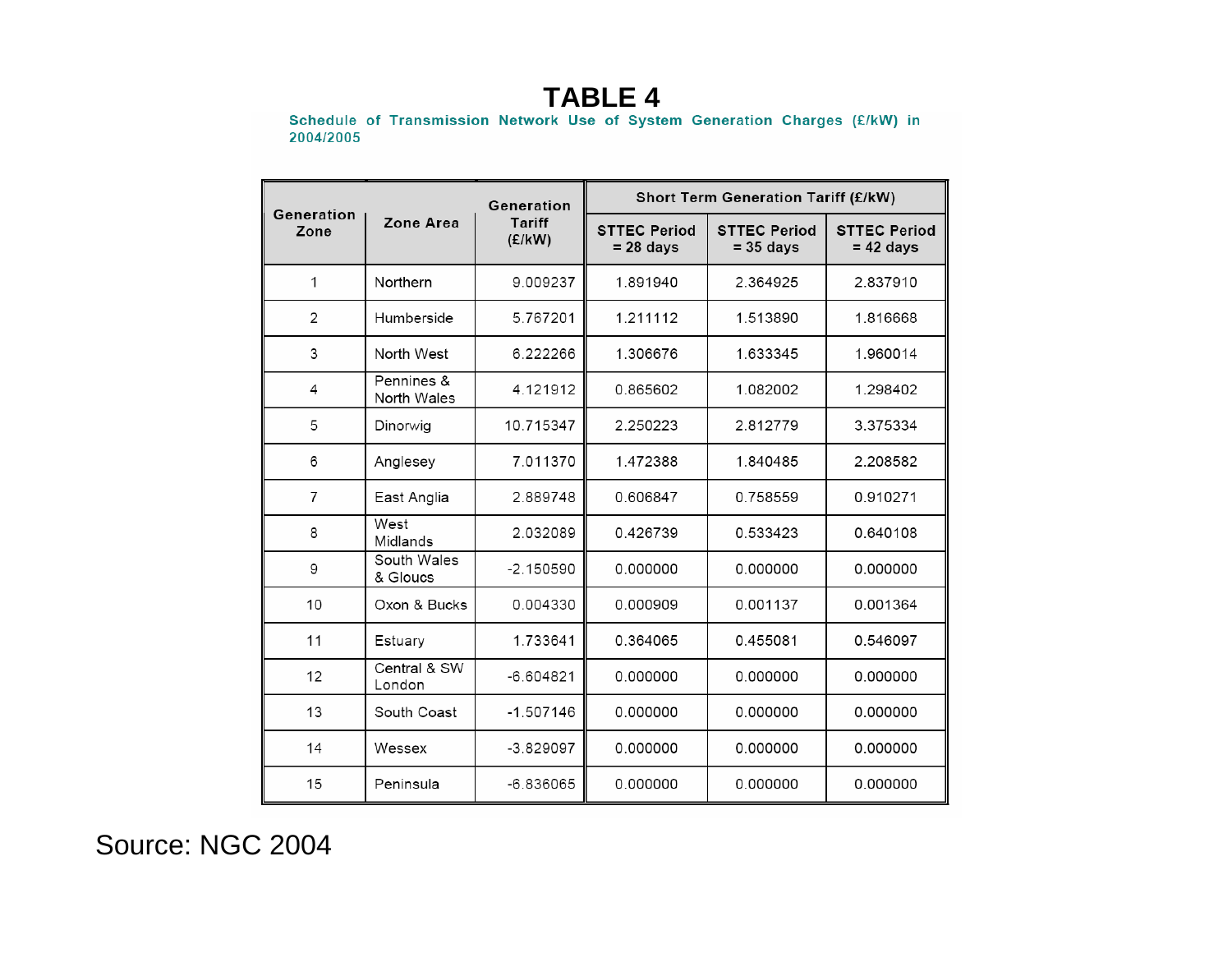### **TABLE 5**

Schedule of Transmission Network Use of System Demand Charges (£/kW) and Energy Consumption Charges (p/kWh) for 2004/2005

| Demand<br>Zone | Zone area              | <b>Demand</b><br><b>Tariff</b><br>(E/kW) | <b>Energy Consumption</b><br><b>Tariff</b><br>(p/kWh) |
|----------------|------------------------|------------------------------------------|-------------------------------------------------------|
| 1              | Northern               | 4.940866                                 | 0.656585                                              |
| 2              | North West             | 8.325173                                 | 1.100254                                              |
| 3              | Yorkshire              | 8.455923                                 | 1.171611                                              |
| 4              | North Wales and Mersey | 8.709914                                 | 1.107068                                              |
| 5              | East Midlands          | 10.771600                                | 1.479424                                              |
| 6              | Midlands               | 12.600874                                | 1.733413                                              |
| $\overline{7}$ | Eastern                | 11.007104                                | 1.394934                                              |
| 8              | South Wales            | 16.130442                                | 2.228075                                              |
| 9              | South East             | 14.321101                                | 1.773924                                              |
| 10             | London                 | 16.761568                                | 2.430277                                              |
| 11             | Southern               | 15.679987                                | 2.076489                                              |
| 12             | South Western          | 17.798154                                | 2.198679                                              |

Source: NGC 2004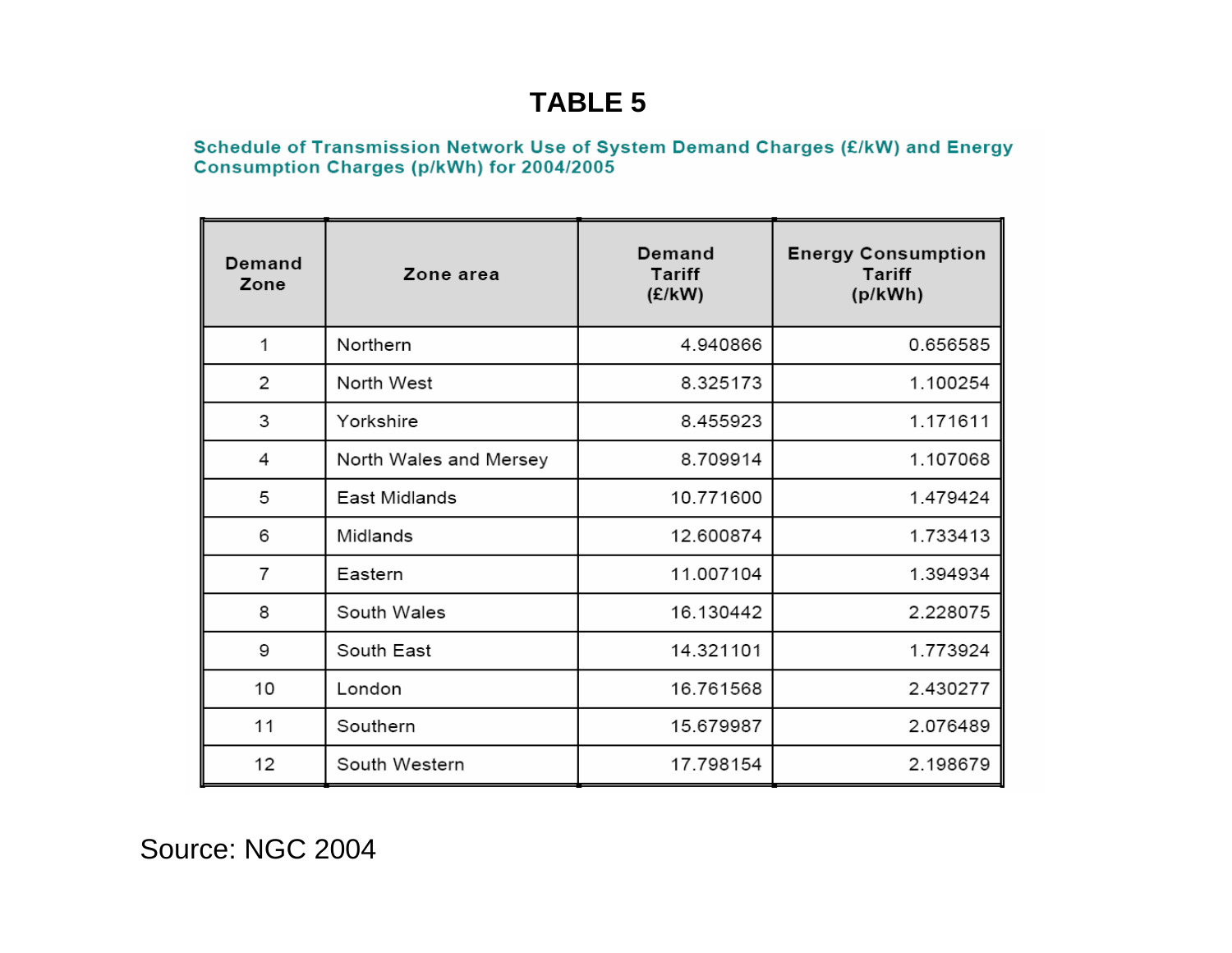charges for the starting year**.** Current allowable O&M expenditures are defined and added to the year one capital charges. A target rate of productivity improvement in O&M charges  $-$ -- the "X" factor  $-$ -- is then defined. The value of X is determined through a regulatory consultation process based on NGCs forecasts of O&M requirements, wage escalation, and various benchmarking studies performed for OFGEM by independent consultants. The starting value for allowed capital charges is then adjusted each year for budgeted incremental capital additions and changes in an inflation index while O&M costs are escalated based on a general price index minus "X." Unbudgeted capital expenditures during the price review period can be considered in the next price review, though NGC may be at risk for amortization charges during the period between reviews. Underspending on capital may also be considered in next price review and adjustments made going forward. After a five year (or longer) period another price review is commenced, the starting price is resent to reflect then-prevailing costs, and new adjustment parameters defined for the next review period.<sup>16</sup>

The regulatory mechanism is often contrasted with characterizations of cost-ofservice or "cost plus" regulation that developed in the U.S. during the  $20<sup>th</sup>$  century. There is less difference than may first meet the eye. The transmission regulatory framework applied to NGC is best characterized as a combination of cost-of-service regulation, the application of a high powered incentive scheme for O&M and investment costs for a fixed period of time, followed by a price ratchet to establish a new starting value. The inter-review period is similar to "regulatory lag" in the U.S. (Joskow 1974, Joskow and Schmalensee 1986) except it is structured around a specific RPI-X formula that employs forward looking productivity assessments, allows for automatic adjustments for inflation and has a fixed duration. However, a considerable amount of regulatory judgment is still required by OFGEM. The regulator must agree to an appropriate level of the starting value for "allowable" O&M as well as a reasonable target for improvements in O&M productivity during the inter-review period. The regulator must also review and approve investment plans ex ante and make judgments about their reasonableness ex post, though investment programs that fall within budgeted values are less likely to be subject to ex post review. An allowed rate of return must be determined as well as compatible valuations of the rate base (capital stock) and depreciation rates. Thus, there are many similarities here with the way cost-of-service regulation works in practice in the U.S. Indeed, perhaps the greatest difference is philosophical. OFGEM takes a view which recognizes that by providing performance-based incentives for regulated utilities to reduce costs consumers benefit in the long run. It has generally (though not always) been willing to allow the regulated firms to earn significantly higher returns than their cost of capital when these returns are achieved from cost savings beyond the benchmark, knowing that the next "ratchet" will convey these benefits to consumers.<sup>17</sup> Under U.S. regulation, the provision of incentives through regulatory lag is more a consequence of

<sup>&</sup>lt;sup>16</sup> There is also an incentive regulation mechanism that governs network losses that involves annual adjustments in the benchmark.

 $17$  There is an least one problem with the fixed ratchet period. A dollar (or Pound Sterling) of cost savings in year 1 is worth much more to the firm than a dollar of cost savings in year 5. OFGEM recently adopted policies to equalize the returns from cost saving during the inter-review period.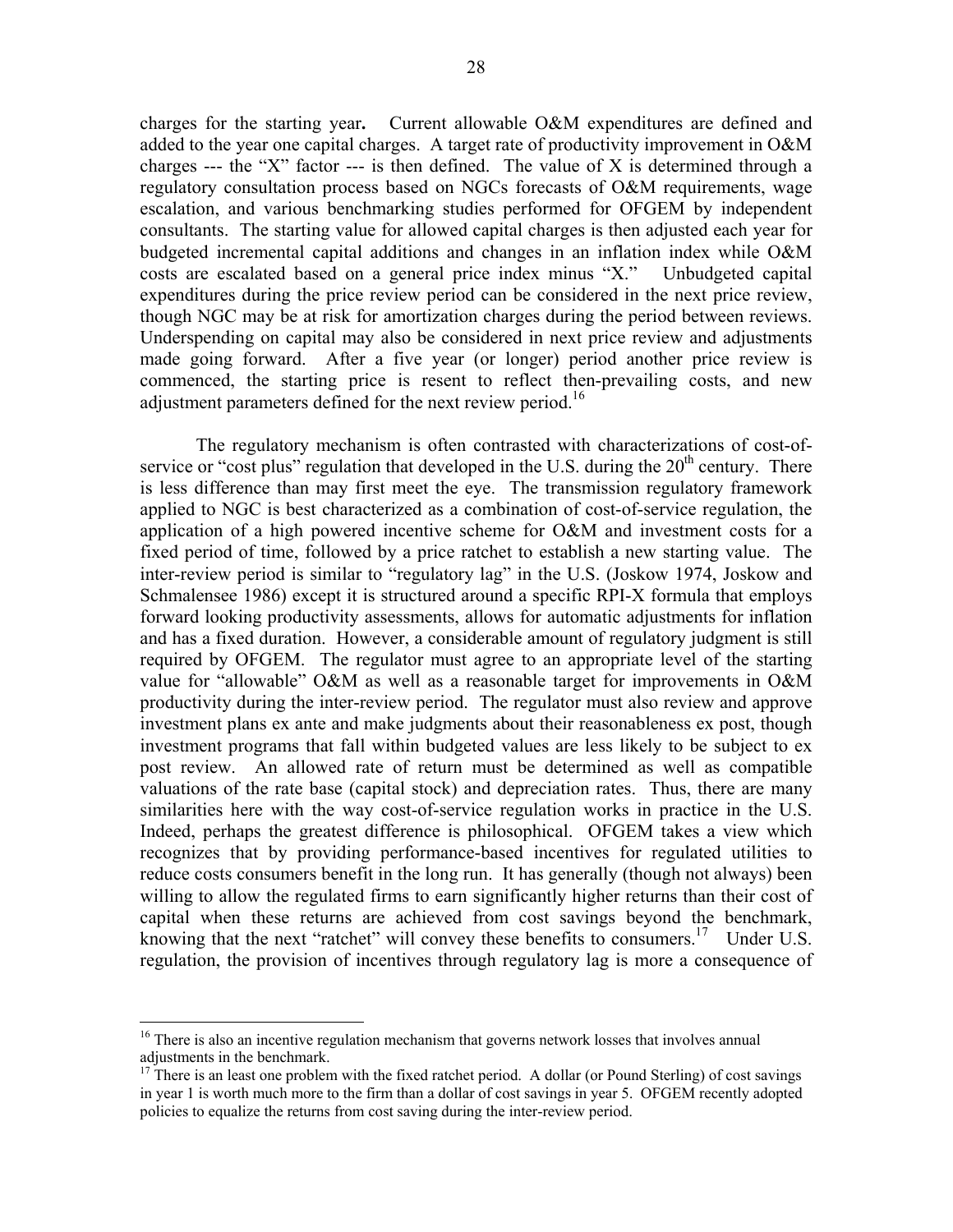the impracticality of frequent price reviews and changing economic conditions than by design.

 In its role as the E&W system operator, NGC is also subject to a set of incentive regulation mechanisms. Each year forward targets are established for the costs of energy and system balancing services. A sharing or sliding scale formula is specified which places NGC at risk for a fraction (e.g. 30%) of deviations from this benchmark (up or down) with caps on profits and losses. Table 6 displays the attributes of the SO incentive mechanism in effect since NETA went into operation. OFGEM is in the process of developing a new incentive regulation mechanism that would apply to network outages that lead to variations in the fraction of "lost energy" resulting from transmission network outages (OFGEM, 2004).

 This brings us finally to the transmission investment framework. NGC has the obligation to identify transmission investments required to meet its obligations under the Grid Code, the Transmission System Security and Quality of Service Standards, and the Interconnection and Use of System Code. The Transmission System Security and Quality of Service standards are engineering reliability criteria used for planning purposes that have largely been carried over from the pre-restructuring era. The Transmission System Security and Quality of Service Standards are of fundamental importance for transmission investment planning purposes. The transmission planning process is built around a set of reliability criteria designed to meet these security and quality of service standards.

 The Standards specify criteria (to oversimplify) for defining a set of "boundary circuits" and associated power flows over which the generating capacity on one side of the boundary must be able to flow reliably (thermal, voltage and stability) over the boundary to serve demand there if any two circuits are out of service. NGC performs power flow studies based on forecasts of demand and generating capacity at various locations to identify boundaries (individually or collectively) where reliability criteria may violated during the forecast period. Transmission investment projects are then identified which will restore the relevant reliability criteria when and if they are expected to be violated. Depending on the nature and magnitude of the transmission investments identified, various "siting" approvals must be obtained for proceeding with actual investments. NGC will also seek to include these projects in the investment case for the subsequent price review. These planning criteria do not take the economic cost of congestion directly into account. However, the reliability criteria effectively provide firm transmission service to system users under the study conditions used for transmission planning purposes and necessarily mitigate congestion under the study conditions in the process of meeting reliability criteria. However, variations in supply and demand conditions, as well as outages of transmission facilities, can lead to congestion in real time operations. Through the balancing incentive mechanisms, NGC must pay for a share of the costs of balancing the system in the face of congestion that may arise in real time operations. This provides additional incentives to NGC to make transmission investments with short paybacks that were not included in the plan upon which the price control was based or to advance investments in the base plan to reduce congestion and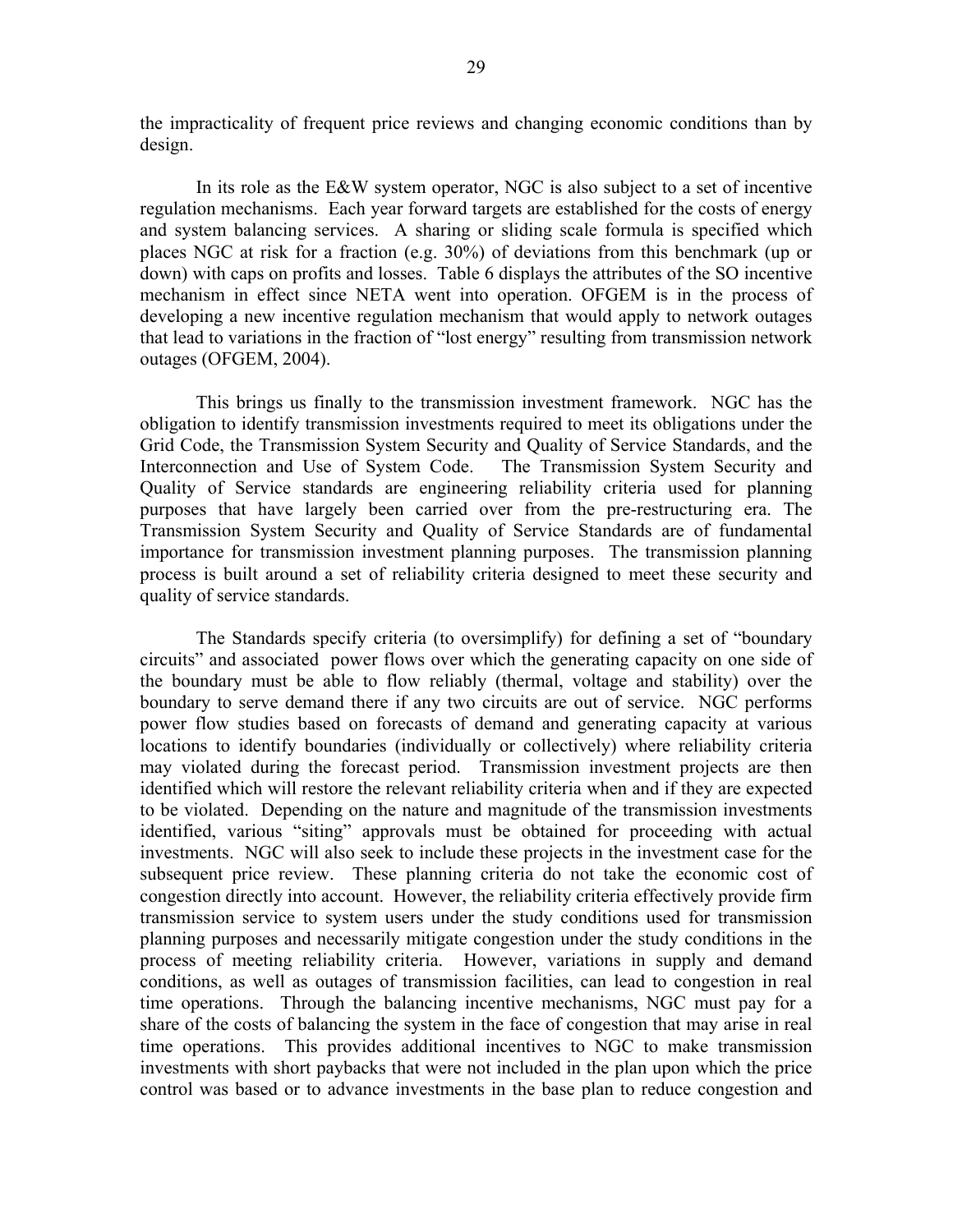### **TABLE 6**

### **England & Wales System Operator Incentive Mechanism Under NETA**

| Parameter               | <b>First Year</b>                    | <b>Second Year</b> | <b>Third Year</b> |
|-------------------------|--------------------------------------|--------------------|-------------------|
| <b>Target Expense</b>   | £484.6 million<br>$-$ £514.4 million | £460 million       | £416 million      |
| <b>Upside Sharing</b>   | 40%                                  | 60%                | 50%               |
| <b>Downside Sharing</b> | 12%                                  | 50%                | 50%               |
| Cap                     | £46.3 million                        | £60 million        | £40 million       |
| Floor                   | - $£15.4$ million                    | - £45 million      | - £40 million     |

Source: OFGEM, December 2003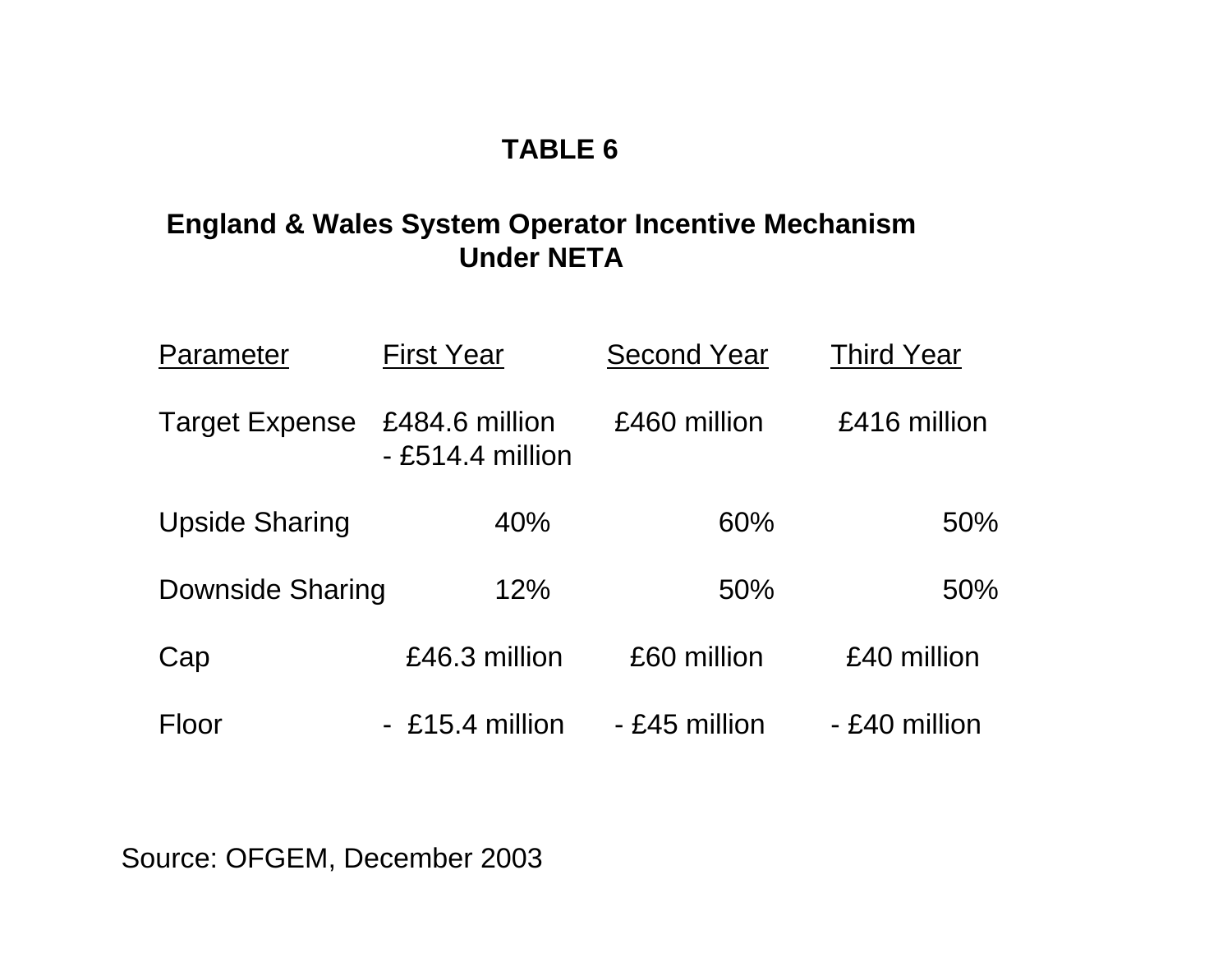# FIGURE 4



Source: NGC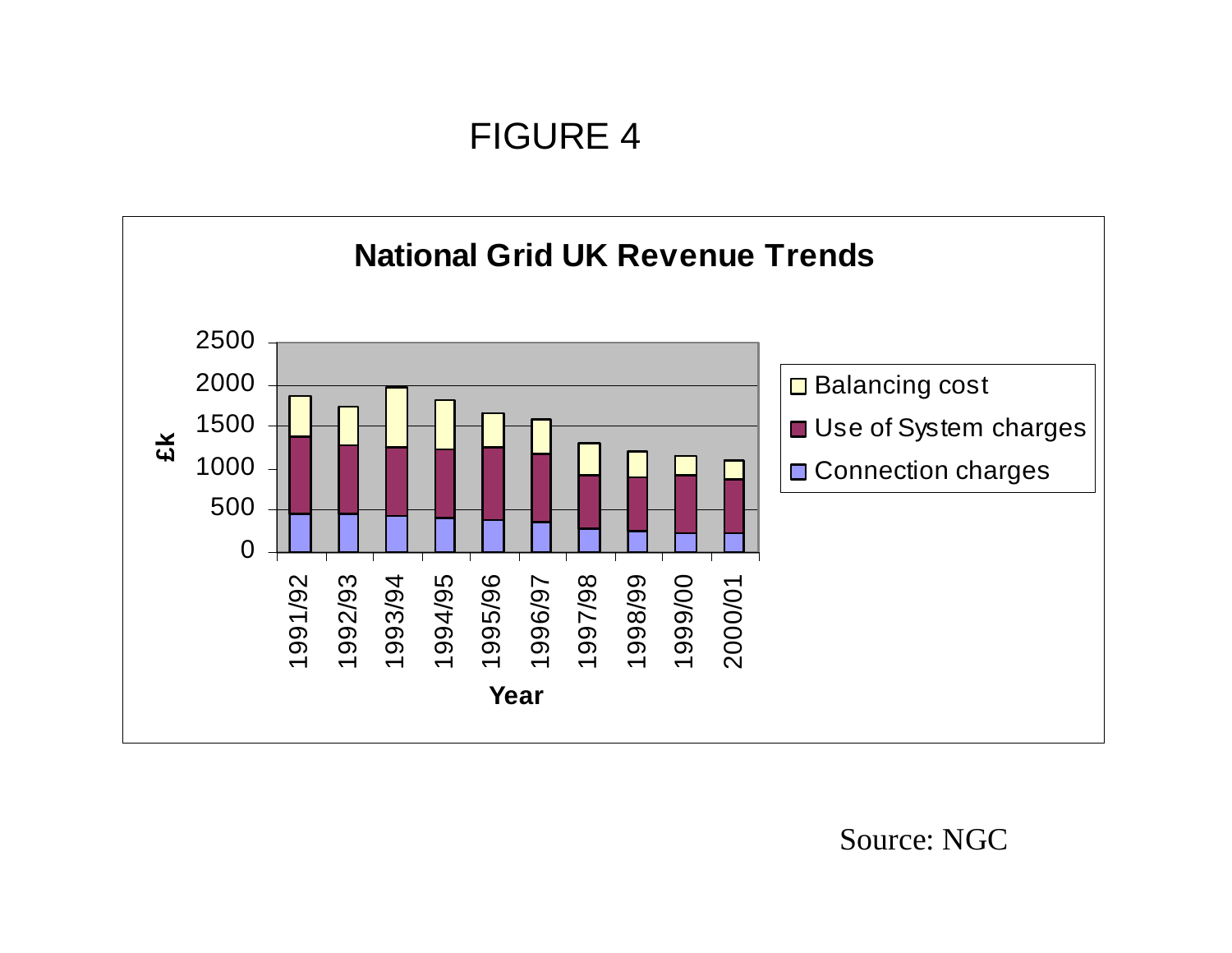### FIGURE 5



Source: NGC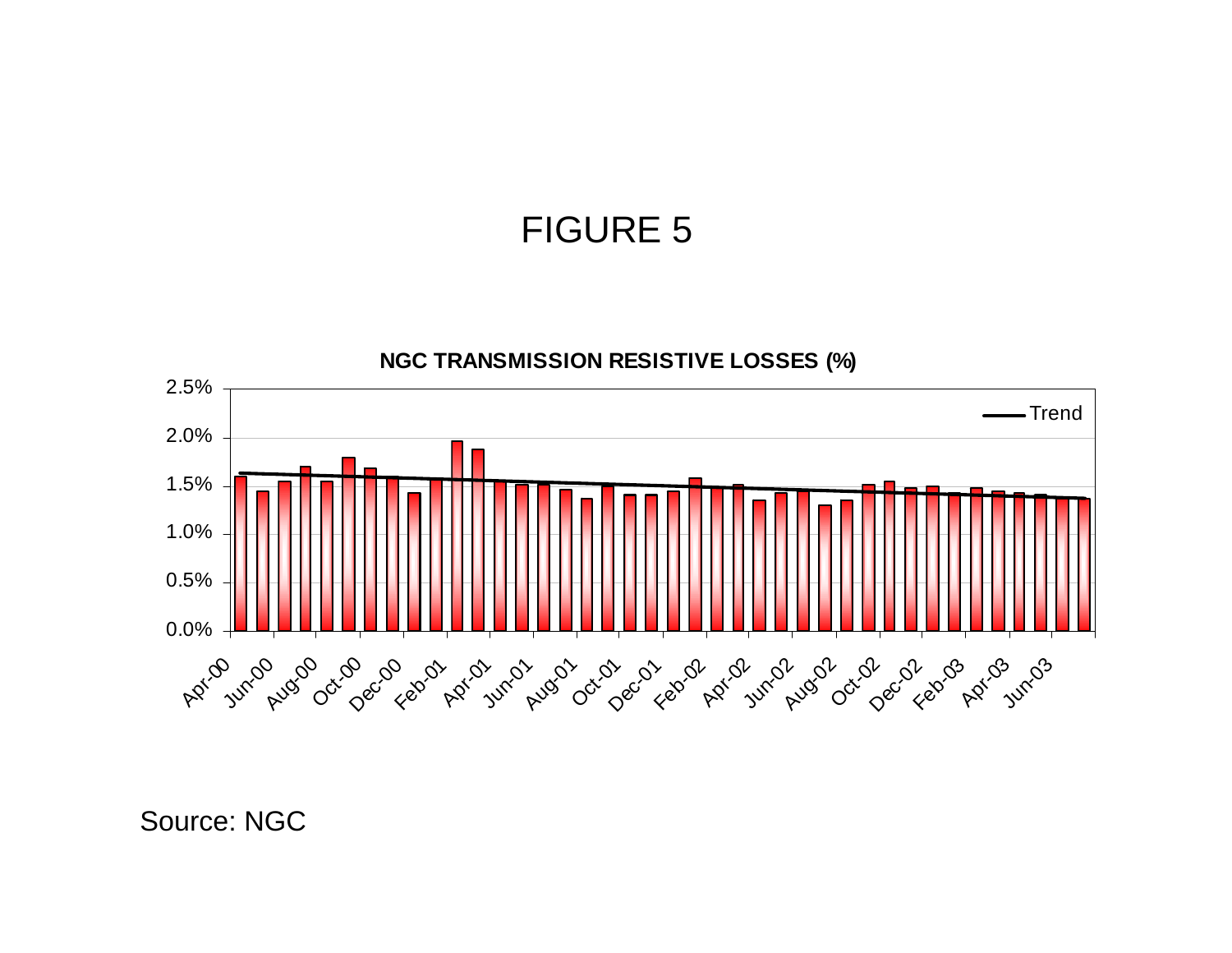The organizational and regulatory arrangements that characterize the system in England and Wales are generally viewed to have been quite successful in supporting competitive wholesale and retail power markets with a transmission system that has attractive operating and investment results. During the period, demand grew, about 25,000 Mw of new generating capacity entered the system, and almost an equal amount was retired. Power flows changed significantly on the network. While network investment is cyclical, following cycles of generation additions and retirements, intracontrol area investment post-restructuring has increased significantly compared to intracontrol area investment pre-restructuring (Figure 6), while congestion costs have declined significantly since 1994. Network losses have also declined. As noted above, however, there has been no new investment in inter-connector capacity between E&W and other European countries.

#### **MARKET, REGULATORY AND TRANSMISSION POLICIES IN PJM**

 It is difficult to describe or evaluate transmission investment policies in the U.S. in a simple way. This is the case for several reasons. First, transmission policy in the U.S. has been in a constant state of change for the last decade. Second, the regulatory responsibility for important aspects of transmission policy is split between the federal government and the states and reflects the legacy of vertically integrated utilities regulated primarily by the states. Third, different states have taken very different approaches to liberalization of the electricity sector (Joskow, 2005 forthcoming). No federal laws have been enacted clearly to promote wholesale and retail competition or the changes in supporting institutions required to help to make these competitive initiatives achieve their goal of providing long-term benefits to consumers. Fourth, the availability of consistent data on transmission prices, investment, and network performance is extremely limited (U.S. Energy Information Administration, 2004). Accordingly, I will focus here on transmission pricing and investment policies in PJM where the Federal Energy Regulatory Commission's (FERC) vision for the ideal model for wholesale market design and transmission institutions (the so-called "Standard Market Design" or SMD) has been implemented and for which we now have several years of experience. A more detailed discussion of U.S. transmission pricing and investment policies can be found in Joskow (2005, forthcoming).

#### a. Industrial Organization of PJM and Wholesale Market Design

 PJM entered the electricity liberalization era as a multi-state power pool ("tight pool") which centrally dispatched the generating facilities for vertically integrated utilities in Pennsylvania, New Jersey, Maryland, Delaware and Washington D.C. based on the marginal costs of the generating units owned by PJM's member utilities. PJM's origins and experience in economic generator dispatch, management of network reliability, and system planning can be traced back to the 1920s when it began to be created by the private vertically integrated electric utilities in this area. In 1998, the PJM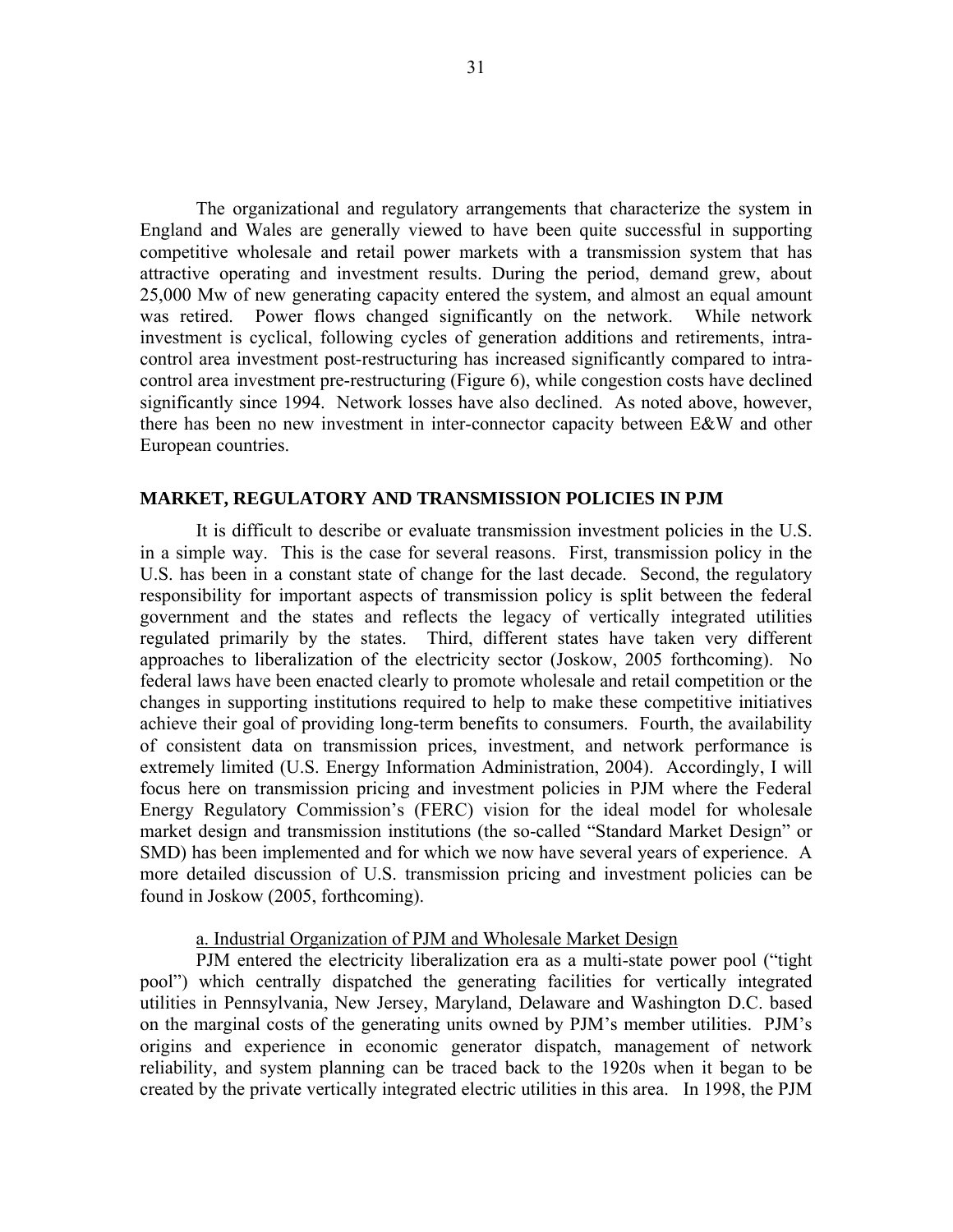### FIGURE 6



Source: NGC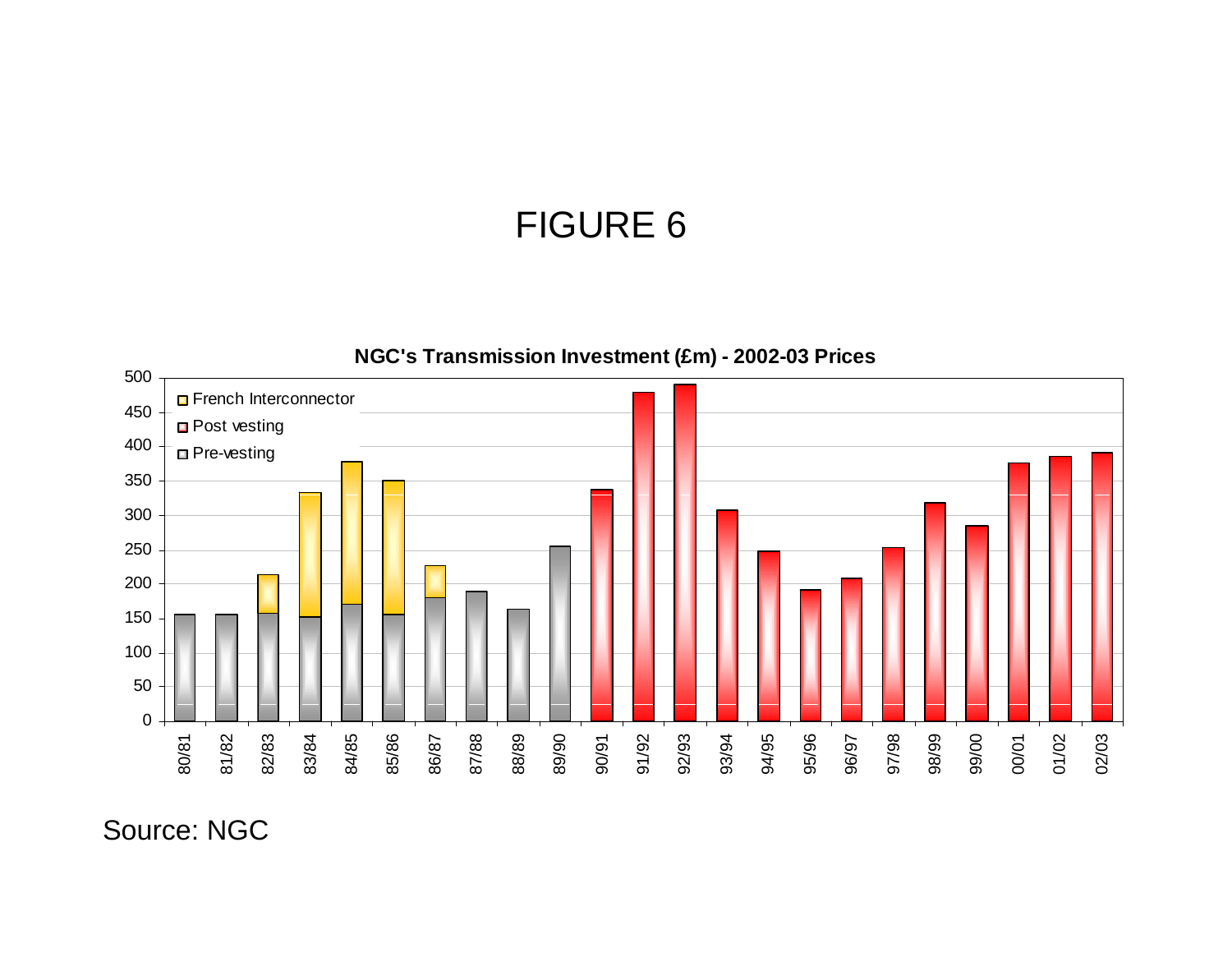agreement was restructured to turn the cost-based power pool into a set of bid-based wholesale spot power markets and supporting institutions, including transmission pricing and investment protocols.

PJM is now an Independent System Operator (ISO) and has been qualified as an RTO by FERC pursuant to Order 2000. It is structured as a for-profit limited liability company with an independent board of directors, though it presently operates de facto as a non-profit organization. PJM is not a market participant, does not own generation, transmission and distribution assets and is not engaged in wholesale or retail marketing.<sup>19</sup> PJM is responsible for system operating reliability and for applying reliability rules and criteria developed by regional reliability councils (MAAC in the case of the original PJM footprint). PJM's geographic footprint has expanded in the last couple of years to include transmission owners in portions of Pennsylvania that were not previously in PJM, and utilities covering portions of West Virginia, Ohio, Kentucky, Indiana and Illinois.<sup>20</sup> (The Midwest ISO --- MISO --- includes the transmission owners covering the rest of these Midwestern states).

The transmission owners in PJM are all vertically integrated utilities that also own generating capacity, distribution companies, and have unregulated wholesale and retail marketing affiliates. They continue to have transmission operating functions, including transmission maintenance, outage restoration, and investment responsibilities, subject to various agreements between the transmission owners and PJM and supporting FERC regulations. The prices for "unbundled" transmission service made available by these transmission owners to third parties (generators, retail and wholesale marketers, and unaffiliated distribution companies) is regulated by FERC. The prices for "bundled" transmission service that the vertically integrated transmission owners make available to their own retail customers (those who have not agreed to be supplied by competitive retail suppliers in those states with retail competition) are effectively regulated by each state as part of the overall regulation of the prices for bundled retail service. Thus, the same transmission facilities are compensated through two regulated revenue streams, one (unbundled) governed by FERC regulation and one (bundled) governed by state regulation. The prices for transmission services are set based on traditional cost-ofservice or rate of return principles (as discussed in more detail in Joskow (2005, forthcoming) and below) applied to each transmission owner's facilities. Although FERC Order 2000 encourages it, there are no formal incentive regulation mechanisms applicable to costs or quality of service that is applied by FERC or the state regulators to either the TOs in the PJM area or to PJM itself.

PJM operates (voluntary) day-ahead and real time (adjustment or balancing) bidbased markets for energy and ancillary services. Market participants submit bids and

1

 $19$ In theory an independent Transco could qualify as an independent system operator RTO as well, but this would require substantial ownership restructuring in the U.S. context.

<sup>&</sup>lt;sup>20</sup> The APS network (PJM-West) was integrated into PJM in April 2002. The Commonwealth Edison network was integrated into PJM in May 2004. The AEP network was integrated into PJM in October 2004. Virginia Electric Power (Dominion) is expected to become part of PJM in 2005.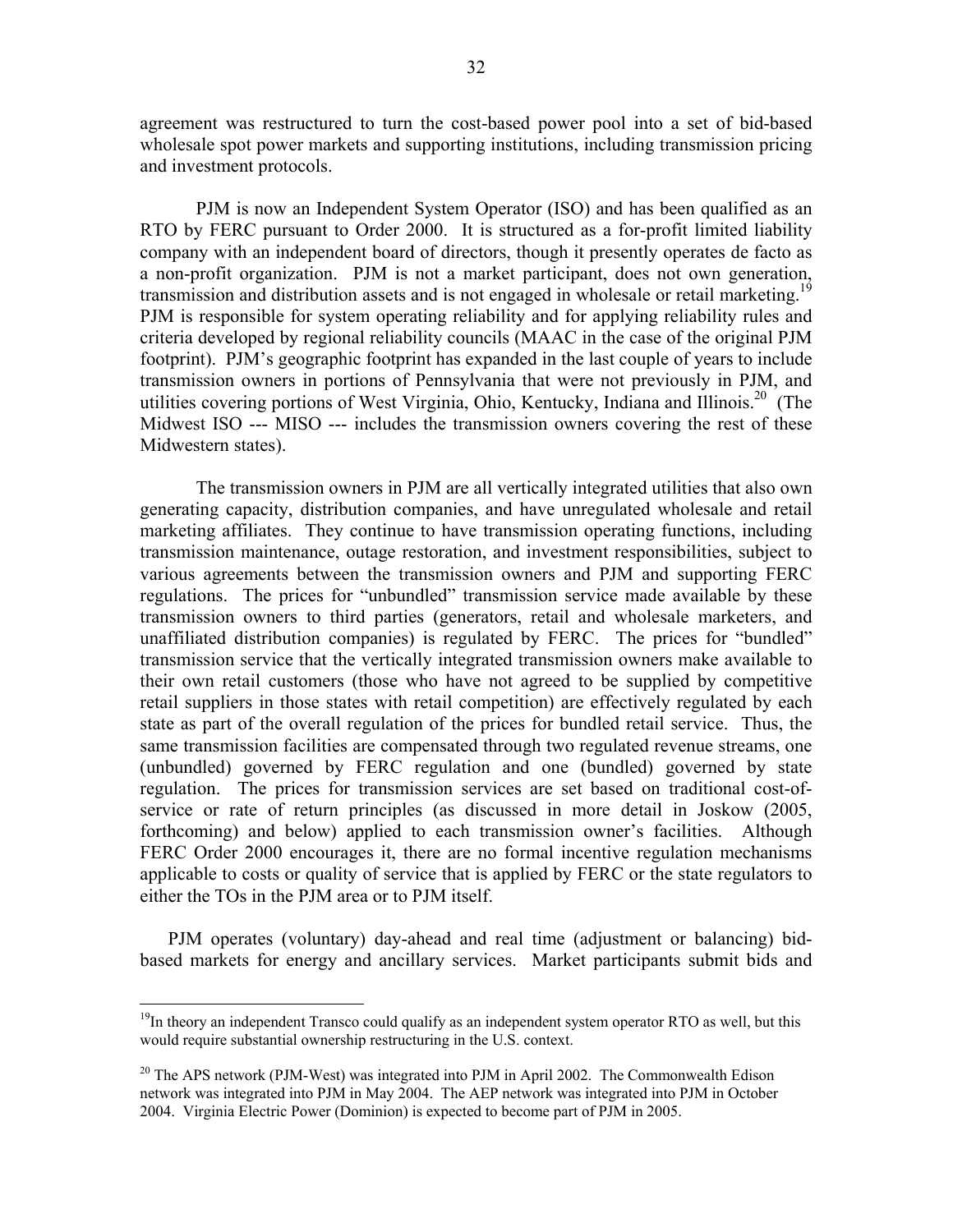offers to the day-ahead and real time markets. Locational Marginal Prices (LMP) that balance supply and demand at each location on the network and the allocation of scarce transmission capacity are performed together using a least cost bid-based security constrained dispatch (state-estimator) model that incorporates the physical topology of the network and reliability constraints. The LMPs reflect equilibrium marginal energy costs and the marginal cost of congestion at each location (marginal losses will be included soon, as in the LMP systems in New York and New England). Participation in day-ahead and real time markets is voluntary in the sense that generators, loads, and marketing intermediaries may submit their own day-ahead schedules for energy and ancillary services to the RTO and can (try) use bilateral arrangements to stay in balance in real time. However, bilateral schedules are still liable for congestion and loss charges and any residual imbalances are settled at the real time prices. Congestion is priced based on the difference in LMPs between the designated delivery and receipt points of generation supplies chosen by a transmission service customer.

Load Serving Entities (LSEs --- distribution companies or competitive retail suppliers which have responsibility for supplying retail consumers) in PJM have forward generation "capacity obligations" based on their expected peak loads in each month and must contract forward for capacity or pay penalties. PJM operates capacity markets, but it appears that bilateral arrangements govern the allocation of qualifying generating capacity. Generators must meet certain transmission "deliverability" requirements to qualify as capacity resources. As discussed further below, these deliverability requirements play an important role in the transmission investment process and in providing locational incentives to generators.

#### b. Transmission Pricing and Related Policies

 $\overline{a}$ 

PJM administers an open access transmission tariff that requires the transmission owners in PJM to offer transmission services at non-discriminatory cost-based prices. This tariff (along with the PJM Operating Agreement and the PJM Reliability Assurance Agreement which are interdependent) establishes prices for various categories of transmission service available to third party transmission users; $^{21}$  defines how the associated revenues are distributed to transmission owners (TO); specifies interconnection rules and obligations for generators, merchant transmission owners (none yet) and regulated TOs; specifies the definition, allocation mechanisms, accounting and settlements for financial transmission rights (FTRs); and a establishes a process for identifying and approving regulated transmission expansion projects and the allocation of the associated costs and financial transmission rights.

 $21$  The incumbent regulated transmission owners, all of whom were previously (and most of whom still are) vertically integrated utilities providing generation, distribution and transmission services to retail customers ("native load") do not actually purchase transmission service under the PJM open access transmission tariff to use their own transmission networks to serve their retail customers. Instead they provide the transmission service "internally" and the associated costs are included (recovered) in the regulated bundled prices they charge to their retail customers. However, they subject to all of the other terms and conditions of the PJM Tariff, PJM Operating Agreement and the PJM Reliability Assurance Agreement.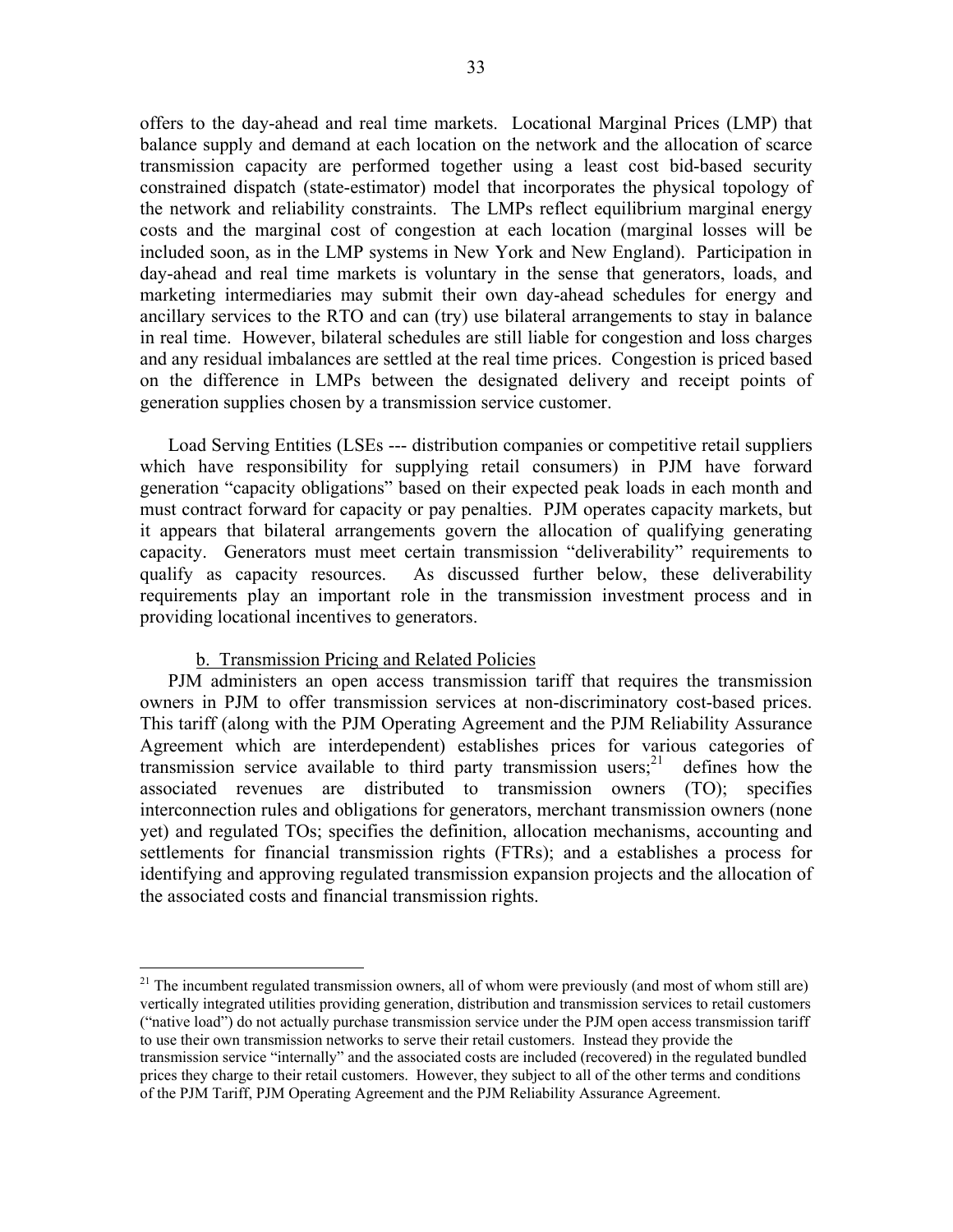The PJM transmission tariff provides for various types of transmission service using the transmission facilities owned by the TO participants in PJM.

*Firm Network Integration Service*: This service was designed to replicate the cost of the "internal" transmission service available to the regulated vertically integrated utilities that made up PJM at the time the new wholesale market arrangements were created in 1998. This service is designed to make it possible for any Load Serving Entity (LSE) to integrate flexibly any generating plants it owns and power supply arrangements it makes with third parties with its retails loads. The closest analogy to the system in England and Wales are the TUoS charges applicable to demand areas. Each LSE purchasing network integration service pays a transmission access charge based on their proportionate peak demand on the network in each "transmission zone" in which power is delivered to a distribution network to serve their load. A transmission zone is effectively the geographic area served by each incumbent regulated TO. The transmission access charge is FERC regulated and equal to the average total cost of capital investments (depreciation, interest, return on equity investment and taxes) plus the operating costs of the existing transmission assets included on the network. Additional charges may be assessed to cover network enhancements necessary to provide the service consistent with PJM/MAAC reliability rules. The charges are remitted to existing transmission owners to cover their regulated cost of service. The price for this service is more or less equivalent to the transmission component of the incumbent utilities' state-regulated bundled retail prices. Depending on the delivery zone on the PJM network, prices for network integration service are in the range of \$15 - \$25/kw-year. The service is available on a yearly basis and prices can be adjusted over time based on regulatory costof-service formulas. This service is analogous to the use of system charges assessed to "demand" in the E&W system.

By paying these access charges LSEs also receive financial transmission rights (FTRs) or Auction Revenue Rights (ARR) which they can/must put up for auction in annual and monthly auctions operated by PJM. There are no firm physical transmission rights in the PJM system in the sense that the SO has no obligation to compensate generators if they are curtailed. However, since the LMP framework is designed to use markets to allocate scarce transmission capacity, involuntary physical curtailments should not occur in the ordinary course of events. FTRs give their holders the right to a proportionate share of the annual congestion charges (difference in LMPs between delivery and receipt points times the associated Mw of transfers) associated with the points of receipt and delivery designated in their network integration transmission service agreements (or the equivalent for incumbent vertically integrated utilities). The FTRs were designed to make it possible for LSEs to hedge the annual congestion costs associated with the sources and sinks designated in the Network Integration Service agreements.

When the new market system was initially established, FTRs were allocated to the incumbent TOs with native load obligations. They could sell their rights but had no obligation to do so. In 2003, the PJM tariff was changed to require that all FTRs (subject to a number of limitations that are too complicated to discuss here) be put up for auction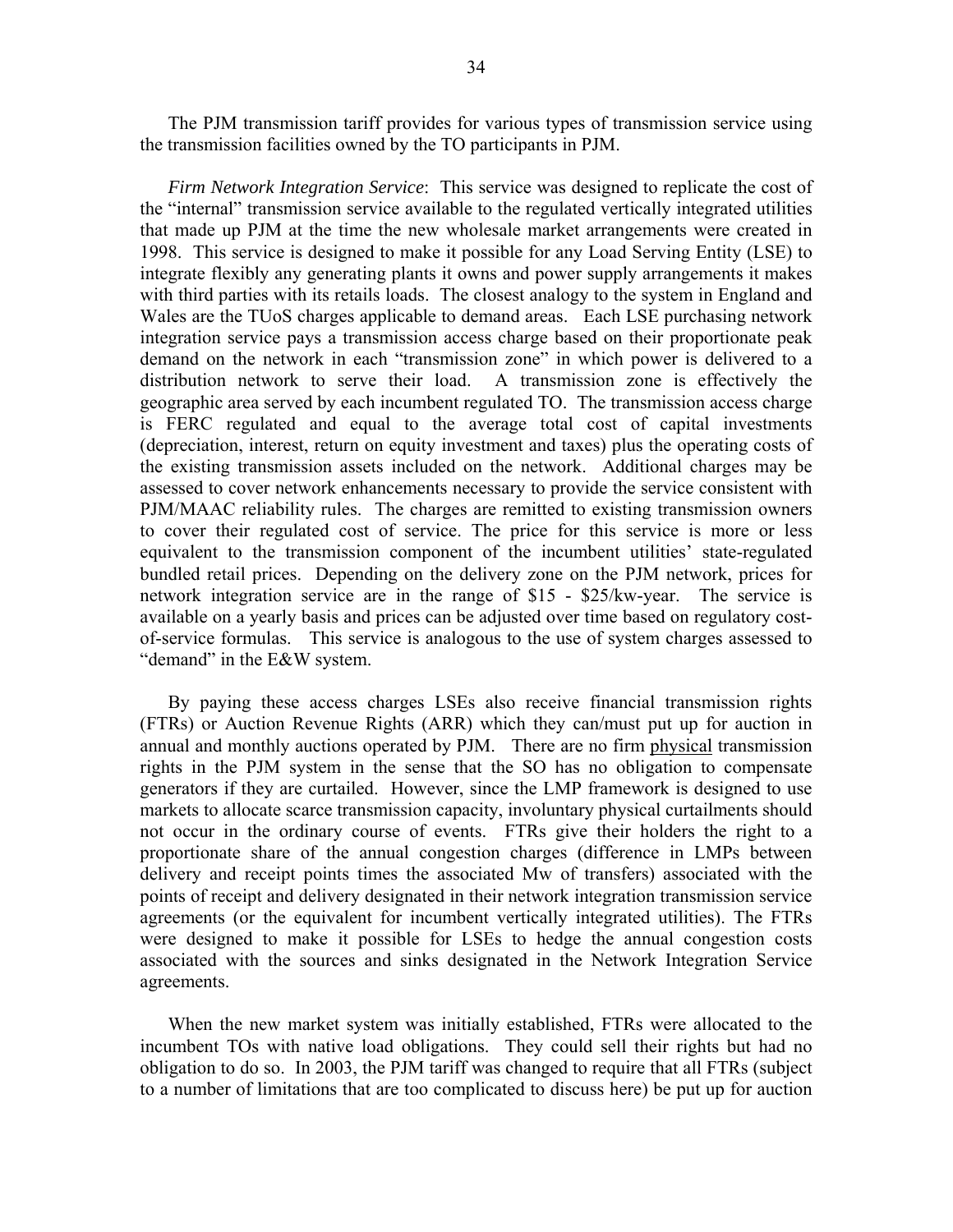in an annual and monthly auction process administered by PJM. Instead of FTRs, firm transmission service customers are allocated Auction Revenue Rights (ARRs) which entitles them to the revenues received when their FTRs are auctioned. Thus, firm transmission customers have a choice between hedging congestion costs forward by selling their FTRs in the annual and monthly auctions or (effectively) selling and then buying back the FTRs at in the PJM auction so that they can hedge congestion costs as they are realized. FTRs were originally "obligations" which could carry either a positive or negative value at a particular point in time depending on the sign of the difference in LMPs between delivery and receipt points. In 2003 PJM introduced FTR "option" rights which can take on only positive values as well as peak and off-peak FTRs.

*Firm-Point-To Point Transmission Service*: This service is designed to support imports in, exports out, intra-PJM transactions, and transit through the PJM system between interconnected control areas to support transactions that are not otherwise covered by Network Integration Service agreements. Short-term firm point-to point service is available on a daily (peak and off peak), weekly or monthly basis. Long-term point-to-point service is available on an annual and (by agreement with the TO) longer basis. The pricing arrangements (average total cost of the transmission network per Mw of peak demand on the network) are similar to those for network integration service except confer rights to a designated set of receipt and delivery points. Firm transmission customers are subject to congestion charges and charges for losses. They are allocated FTRs/ARRs to match the firm point-to- point transmission service they have purchased. There is no comparable service in the E&W transmission pricing scheme.

*Non-firm point-to-point transmission service*. This service is a "non-firm" variant of firm point-to-point transmission service. It is availably only on a monthly, weekly, daily or hourly (peak and off-peak) basis. When there is congestion indicated on the network based on day-ahead schedules, non-firm customers' schedules are curtailed first to try to relieve the expected congestion before adjusting locational prices to allocation scarce transmission capacity. Accordingly, if congestion can be relieved by such curtailments then congestion charges are not created. Non-firm customers have the option of responding to the curtailment requests by reducing their schedules or paying any congestion charges that are realized. Pricing arrangements are otherwise similar to those for firm service, except there would be no network enhancement charges. Non-firm transmission service customers are not allocated any FTR/ARRs in return for paying for this service. There is no analogy to this in the  $E\&W$  system where both generators and loads pay for firm network service.

As noted above, the price for each type of transmission service offered by PJM is based on traditional regulatory cost-of-service/rate-of-return formulas applied to one of more TOs in the transmission zones where delivery points are designated. In addition, the probability of and costs of congestion depend, in part, on the availability of transmission facilities. But while PJM coordinates transmission maintenance schedules, it is each of the TOs that is responsible for physically operating and maintaining the transmission facilities it owns. PJM does not own any transmission facilities, does not have maintenance personnel and equipment and cannot penalize or reward TOs for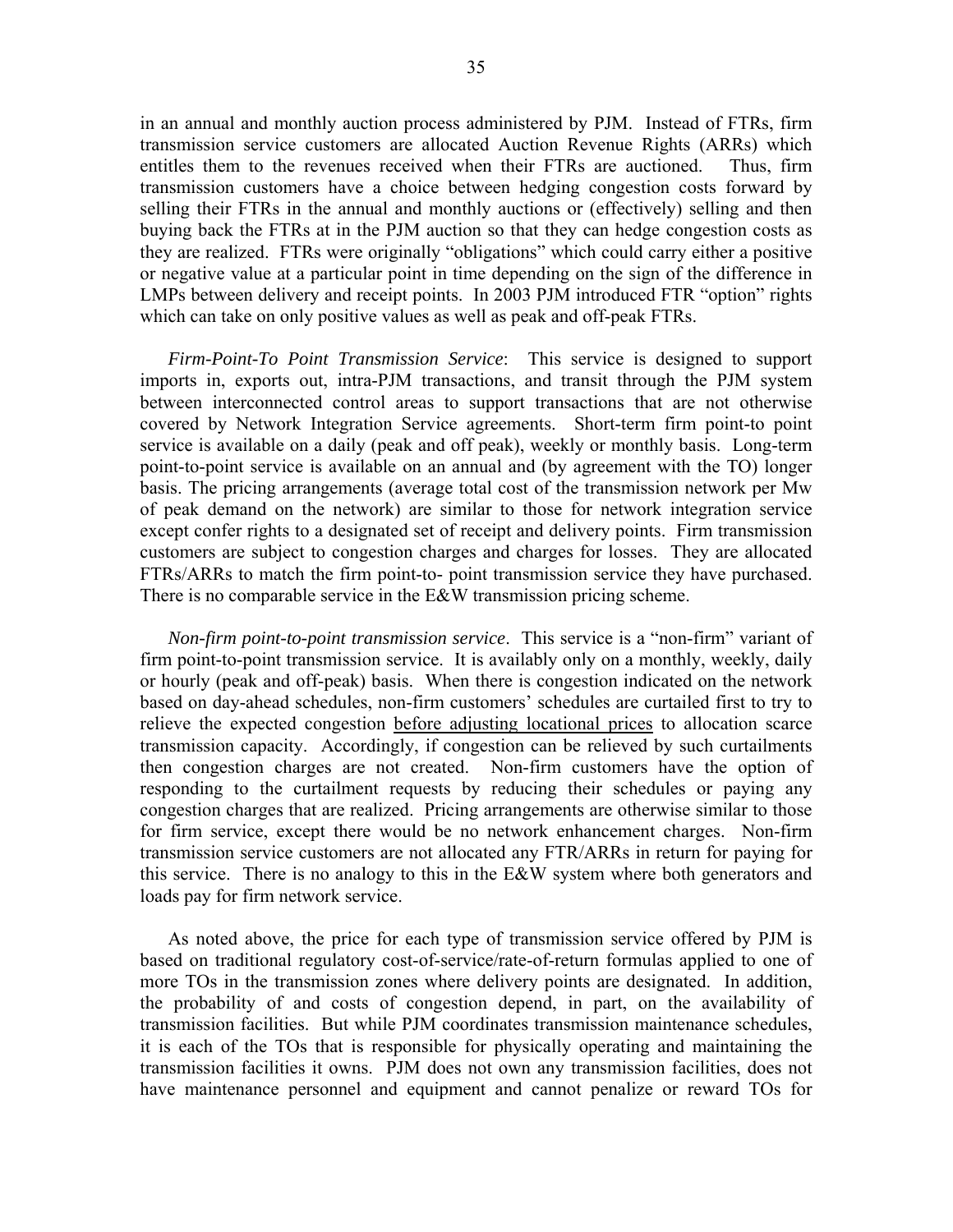variations in the availability of their facilities. Capital, operating and maintenance costs for transmission service must be recovered by the TOs through a convoluted mix of FERC and state cost-of-service regulation. In Order 2000, FERC encouraged RTOs to develop and propose performance-based-regulation (PBR) mechanisms that would apply to owners and operators of regulated transmission assets. None of the Northeastern RTO/ISOs has developed or applied PBR mechanisms to date and no formal regulatory mechanisms are in place to encourage TOs to cut operating costs, to improve the availability of transmission equipment, or to respond quickly to especially costly unplanned equipment outages.

*Transmission prices charged to generators:* Generators (or merchant transmission projects interconnecting with the PJM network) are not required to pay a separate transmission service charge to use the PJM network. Thus, technically generators are not required to pay a fee equivalent to the generation component of the TUoS charges in E&W. However, as discussed below, they must pay for the costs of interconnection facilities, network upgrades required to restore PJM/MAAC reliability criteria if their interconnection leads to violations of these criteria, and any costs of meeting MAAC generator "deliverability" criteria if the generators want to be certified as "capacity resources," as almost all generators do. As discussed further below, about 65% of the regulated transmission investments identified in PJM's latest Regional Transmission Expansion Plan update (July 2004) fall in one of these last two categories and are paid for by new generators (or merchant transmission links) seeking to connect to the network.

As far as PJM is concerned, generators deliver power at their point of interconnection with the network and are paid/billed based on the associated LMP. Accordingly, they are not assessed congestion charges directly. However, whether or not generators pay network congestion charges de facto depends on their agreements with buyers of power and whether it is the buyer or the seller that is providing the supporting transmission service to get the power from the point of delivery to the point of receipt.

#### c. Transmission Investment Framework

 $\overline{a}$ 

Transmission investments in PJM are grouped into several categories:

*Direct interconnection investments*: When a new generating unit or merchant transmission projects seeks to connect to the PJM network, the TO in whose transmission zone the project will be located performs a study of the direct capital and operating costs associated with the new transmission facilities require to make the direct connection to the network. The proposed generating project is responsible for 100% of these direct interconnection costs. About \$304 million of investments that appear in PJM's July 2004 Regional Transmission Expansion Plan (RTEP) update fall in this category, out of a total approved projects of about  $$785$  million.<sup>22</sup> Direct interconnection costs are therefore treated similarly in PJM and E&W.

 $22$  The \$785 million figure covers projects completed since 2000 as well as future projects that are scheduled for completion over the next few years. The rate of investment is significantly lower than in E&W from 1990 - 2001, though the systems have similar peak loads.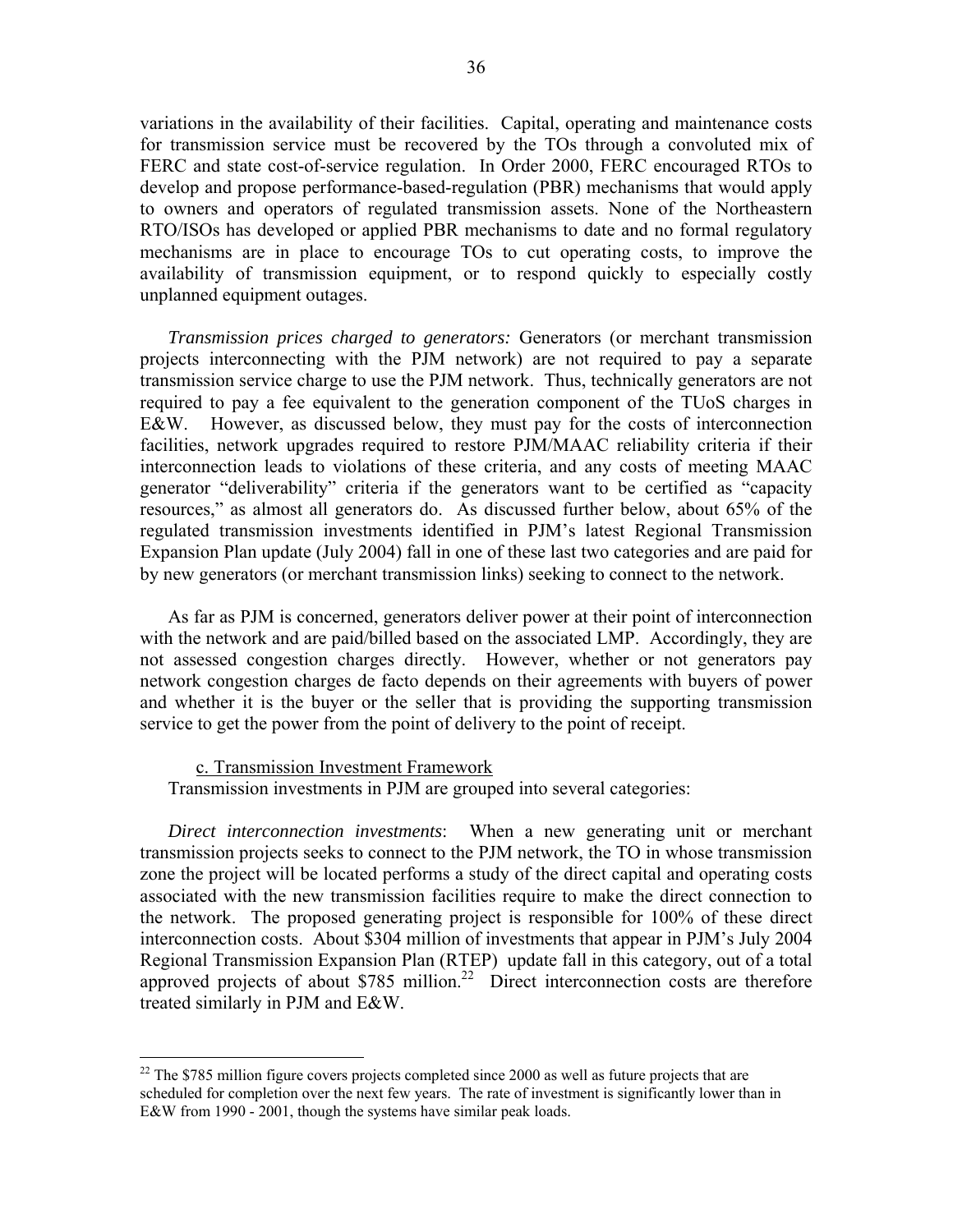*Interconnection Network Reliability Investments:* PJM and the TO in whose transmission zone the facility is located also evaluate the impact of the proposed project on network reliability. A series of engineering studies are performed to assess whether the proposed project, as an increment to the existing facilities on the network, will lead to any violations of PJM/MAAC reliability criteria. These criteria are much more complex than the simple N-1 operating reliability criterion that is often discussed in the literature. The reliability assessments involve a set of assumed study conditions under various contingencies: when all facilities are operating; N-1; N-2; multiple contingencies; and delivery to load criteria. These criteria and their application have not changed significantly since before the new PJM markets were created and take no account of the LMP mechanisms or of the associated market mechanisms for allocating scarce transmission capacity. If the engineering studies indicate that reliability criteria are violated, the expected costs of network investments required to restore the reliability parameters are identified. The proposed generator will be required to pay for these costs, though they may be shared with other generators in the construction pipeline that benefit from these network enhancements (the cost allocation mechanism is fairly complicated). The generator will receive its proportionate share of any new FTR/ARRs created as a consequence of the network facility enhancements it is required to pay for.

It is important to note that these reliability assessments are based on a set of engineering assumptions and study conditions that may be little relationship with the way the network would actually operate if the network enhancements where not made and increased congestion were realized. That is, if the generators were built and these "deep" network enhancements were not made, the network would not necessarily suffer a violation of its operating reliability criteria. Instead, redispatch would have to be used to balance the network.

*Generator Deliverability Investments*: If a generator or HVDC merchant transmission project wants to qualify as a "capacity resource" under PJM's Reliability Assurance Agreement and wholesale market Operating Agreement, as is typically the case since there is significant "capacity value" in the PJM market, they must meet a final "reliability" criterion called "generator deliverability." Engineering studies are performed to determine whether (oversimplifying a complex process) the full power that the proposed generator can produce can be reliably delivered outside of its transmission zone under a set of engineering study conditions that assume all existing generators are dispatched first to meet load.<sup>23</sup> If the generator deliverability condition is not satisfied the generator must either pay for any necessary network enhancements (and receive any incremental FTR/ARRs) or purchase firm transmission service that supports deliverability from a third party. Interconnection network enhancements and deliverability network reliability enhancements together account for about \$207 million of investments in PJM's latest RTEP update (July 2004). These obligations are conceptually most similar to the generator component of the locational TUoS charges in E&W. Thus, generators are obligated to pay for about \$511 (\$304 million direct interconnection + \$207 million "deep" network upgrade investments) of the roughly \$785

<u>.</u>

<sup>&</sup>lt;sup>23</sup> New generator deliverability criteria were recently proposed.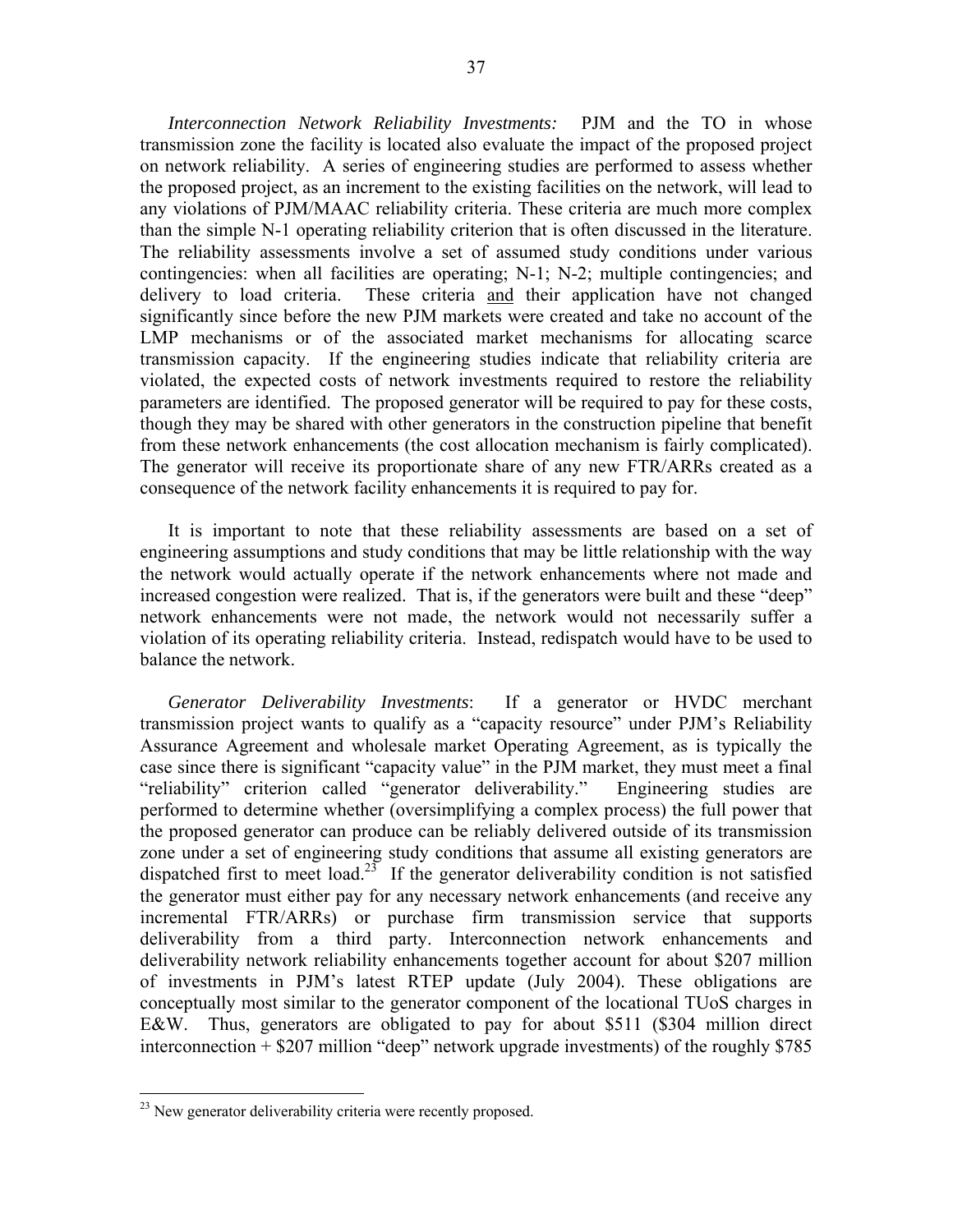million of transmission investments approved through the PJM planning process or about 75%. Thus, PJM effectively has a "deep" interconnection pricing policy.

It should be noted that interconnection network investments and deliverability network investments provide potentially powerful locational incentives to new generating projects. The network upgrade costs at some locations may be zero (or even negative) and at other locations these costs may be substantial (as are the generator TUoS charges in E&W). New generators can reduce their investment costs by selecting a location where these network upgrade obligations are low rather than high. It is likely that these interconnection network upgrade cost obligations play a more important role in generator location decisions than do variations in LMPs.

*Other network reliability investments*: The PJM RTEP process may indicate that one or more PJM/MAAC reliability criterion is expected to be violated for other reasons e.g. load growth or generator retirements at specific locations. PJM can direct TOs to make the necessary investments required to restore the reliability parameters. The associated costs are then recovered from charges to the load that benefits from the investments. These costs amount to about \$274 million in the 2004 RTEP. This appears to be the fastest growing category in the RTEP planning process and would include network upgrades required as a consequence of retirements of existing generating facilities.

*Merchant transmission investments*: The original design of the PJM system was predicated on the assumption that any "economic" transmission investments that were not required for "reliability" would be made on a merchant basis. The costs of merchant transmission projects would be borne by the developer and the developer in turn would receive the financial transmission rights created by the investment. The incentive for merchant investment would then be the market value of the transmission rights created by the project. The associated expected value of the transmission rights created is then the expected difference between the LMPs between the affected delivery and receipt points times the incremental transmission capacity between these ponts created by the investment (Joskow and Tirole 2004a). In the case of AC facilities, a merchant investor would receive any incremental FTR/ARRs resulting from the investment. HVDC merchant transmission facilities are treated like generators and effectively create physical import or export rights to the AC network.

Merchant transmission projects must also pay for direct interconnection and "deep" network upgrade costs in essentially the same way as do new generators. Table 7 illustrates the results of the PJM interconnection study process and the estimated costs of direct interconnection and "reliability" network upgrade costs for a proposed merchant HVDC project under Lake Erie connecting Ontario with Pennsylvania (now cancelled). The total interconnection costs for this project were estimated to be \$102 million of which 10% were direct interconnection charges and 90% "deep" network upgrades to restore a long list of reliability problems expected to be created by the project.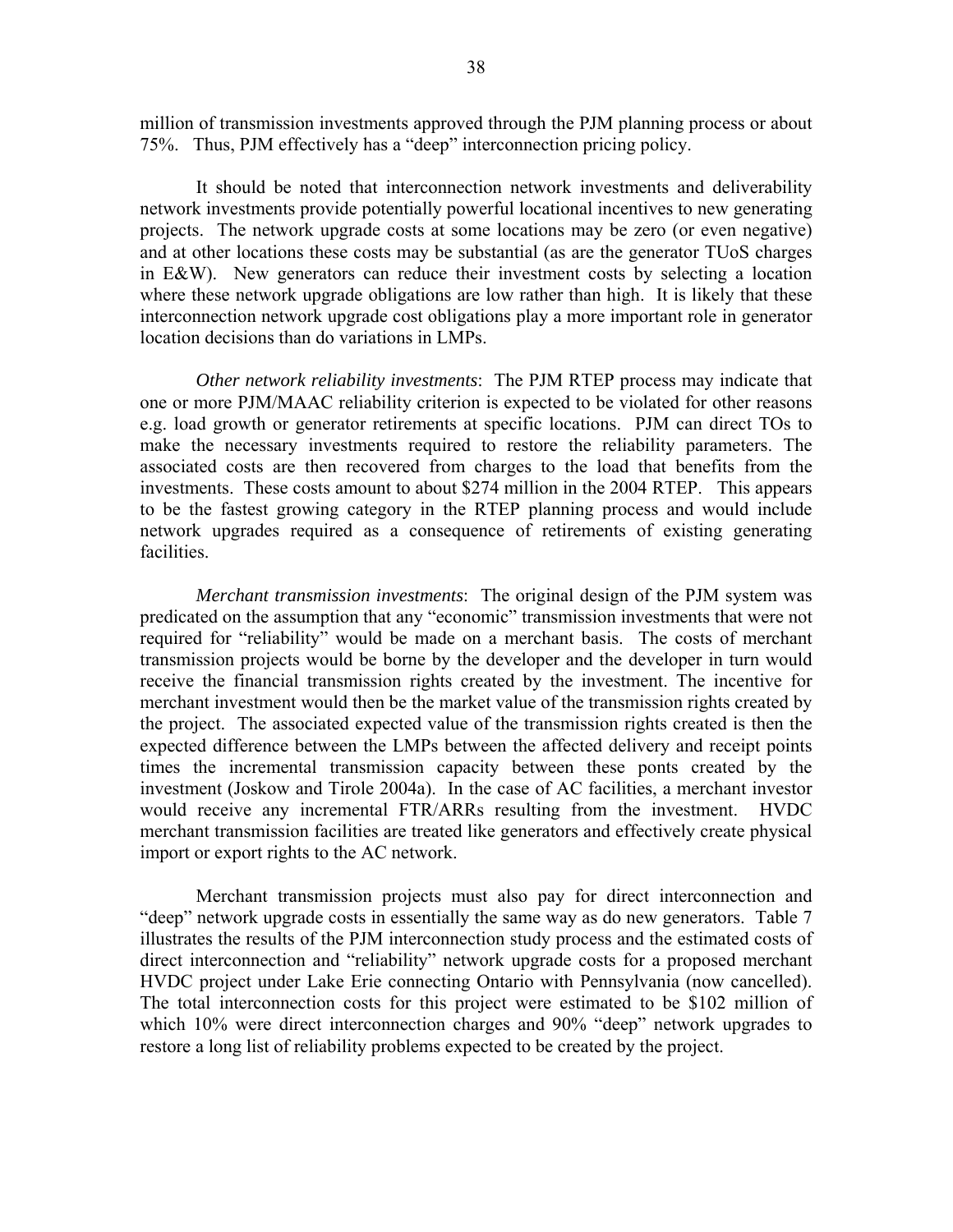## TABLE 7PJM INTER-CONNECTION CHARGESPROPOSED ERIE-WEST HVDC

Transmission Interconnection Queue #G00\_MTX3 is a TransEnergie U.S. Ltd. request to connect the southern terminal, of the Erie West to Nanticoke HVDC intertie, to the Erie West 345 kV substation. TransEnergie proposes to construct a HVDC converter station in the vicinity of Erie West, and a double circuit 345 kV line to connect Erie West to the converter station. The northern terminal of the intertie will be connected to Nanticoke substation in the Ontario Hydro system. The interconnection request is nominally rated at 1000 MW net of losses on the HVDC system. The developer has requested Firm (Capacity) Transmission Injection Rights in the amount of 1000 MW and Firm Transmission Withdrawal Rights in the amount of 1060 MW at the HVDC terminal in PJM. Project #G00 MTX3 is scheduled for commercial operation in 2004.

Direct Connection Facilities: \$9.5 million

"Deep" Network Upgrades: \$91.5 million Single contingency Second contingency Multiple facility contingency Generator Deliverability **Other** 

Total Cost interconnection cost : \$102 million

3.5 year construction time

Source: PJM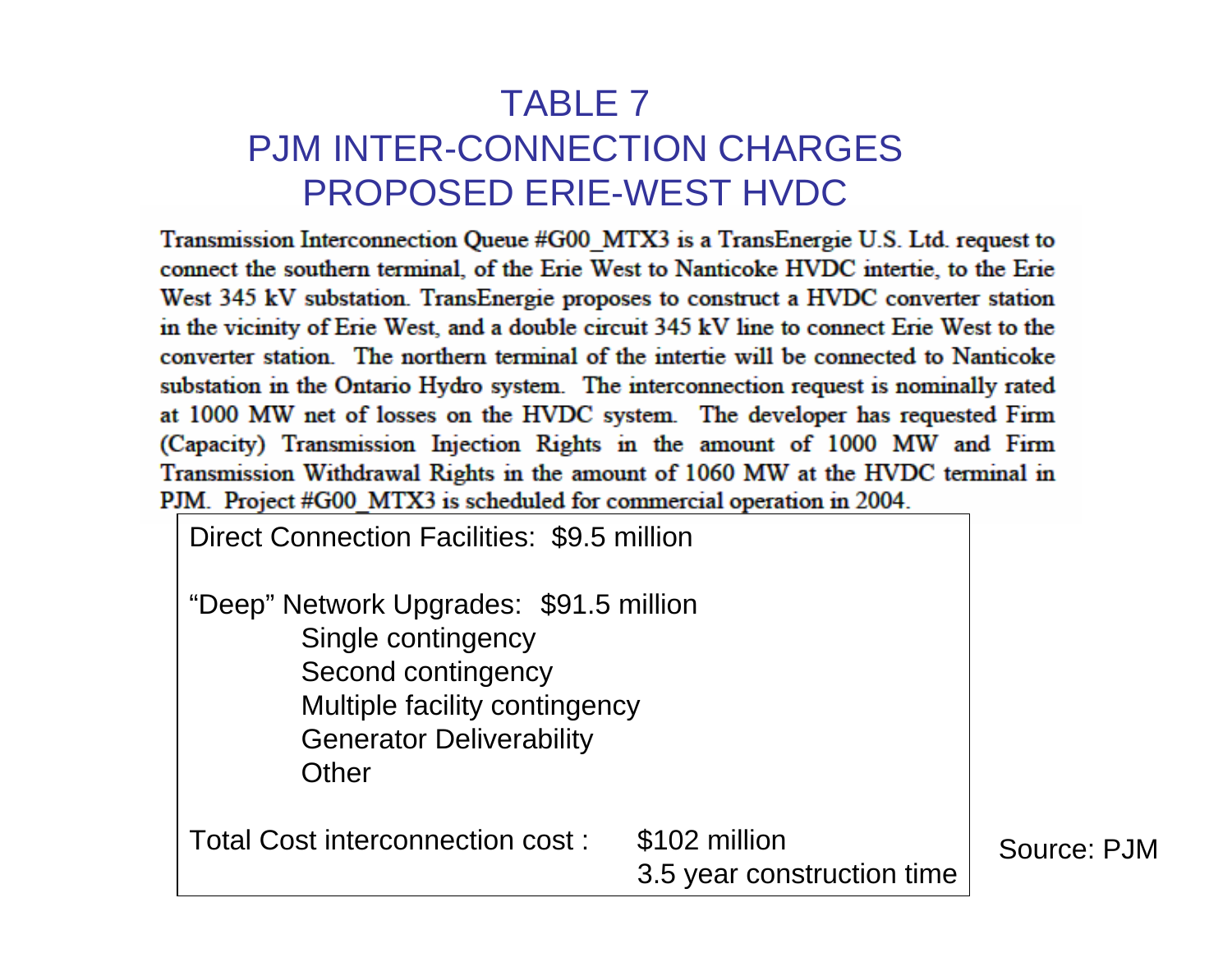PJM's "deep" interconnection pricing policies for new generators and merchant investment projects are not typical of the pricing of interconnection and transmission use of system services elsewhere in the U.S. A "shallow" interconnection policy is more typical in the U.S. Generators pay direct interconnection charges as in PJM. The costs of network upgrades deeper in the network are then typically rolled in with the legacy network costs to create use of system charges that are identical at all interconnection points on an individual TO's network. FERC's most recent interconnection rule provides for shallow rather than deep interconnection charges.<sup>24</sup> As RTOs have grown, FERC has endeavored to (effectively) reallocate these costs to eliminate "pancaking" and to shift network use charges to load from generators (Joskow 2005, forthcoming). These reallocations of transmission costs have been quite controversial.

Several merchant transmission projects have been proposed through the PJM interconnection and regional transmission planning process, primarily DC interconnectors with neighboring control areas. Two transformer upgrades have been made by a TO in PJM as merchant projects in return for FTRs. None of the proposed DC interconnectors have yet gone into construction and several have been cancelled. The most active projects are HVDC interconnections between PJM and New York City and Long Island. The farthest along is a project that has been awarded a long term contract for transmission between PJM and Long Island by the Long Island Power Authority (LIPA), a municipal utility which can pass the associated costs on to its regulated customers without approval of a state or federal regulatory agency. LIPA already has a long term contract for all of the 330 Mw capacity of the Cross Sound Cable connecting New England with Long Island, the only "merchant" project completed so far in the U.S.

HVDC links to New York City and Long Island are especially attractive for a number of reasons. The LMPs in NYC and Long Island are consistently significantly higher than those in neighboring areas --- about \$20/Mwh on an annualized basis. In addition, these are both very difficult places to find sites for new power plants and have extremely high construction costs. In addition, HVDC links from PJM and New England can be brought in under water where NIMBY issues should be less of a problem (though this did not mute the controversy over the Cross Sound Cable process). Finally, on Long Island there is a municipal distribution utility that is willing and able to sign long term contracts for the transmission capacity developed in this way. This means that the developer does not have to rely on differences in spot market LMPs to produce the revenues for the project, reducing financing costs and opportunism problems.

*Economic Planned Transmission Facilities*: PJM resisted doing any analysis of "economic" transmission investment opportunities or including such potential investments in its regional transmission plan and requiring TOs to proceed with them if merchant investors did not show any interest in them. As before, by "economic transmission" investment opportunities I refer to transmission investments whose expected economic benefits arise from reducing congestion (and losses). When the

 $24$  FERC Order 2003, "Standardized Generator Interconnection Procedures," July 23, 2003.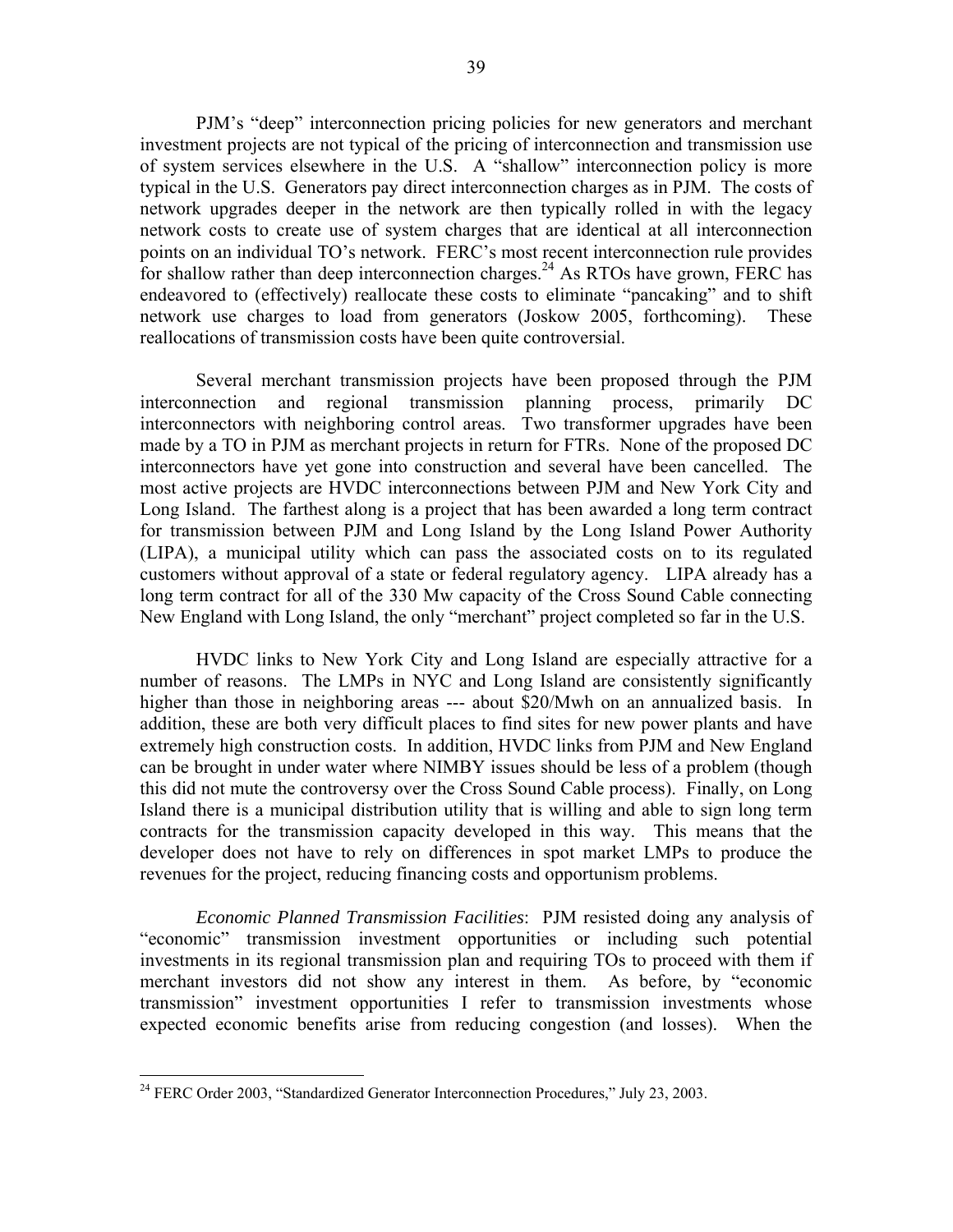expected incremental reduction in congestion and loss costs exceeds the incremental cost of the network enhancement then the investment is "economical."

PJM's dream that the invisible hand would lead merchant investors to come forward to make intra-TSO investments in response to congestion rents has not been matched by reality. After a contentious regulatory proceeding, in 2003 FERC issued an order that required FERC to include potential "economic" transmission investments in its planning process. PJM has now developed a process to identify transmission constraints that create "unhedgeable congestion" and to assess the benefits and costs of potential network enhancement projects that would mitigate this congestion. When projects that mitigate unhedgeable congestion are identified and pass certain cost/benefit thresholds they are included on a "market window" list. The projects on this list are then open for one year to proposals from merchant investors. If satisfactory proposals are not forthcoming, PJM may direct incumbent TOs to build the projects as regulated projects and include them in the PJM tariff for cost recovery. The process is complex, still evolving, and the phrase "unhedgeable congestion" somewhat misleading.

This process is complex and still evolving. Moreover, the phrase "unhedgeable congestion" is somewhat misleading. The process for identifying so-called unhedgable congestion actually yields an estimate of the costs of congestion after netting out congestion rents. To oversimplify,<sup>25</sup> PJM defines unhedgeable congestion as congestion which cannot be hedged with the existing portfolio of FTRs. The easiest way to think about the "unhedgeable" congestion concept is in a two-node network (see Figure 3). There is an elastic supply of cheap generation in the North with marginal cost  $c_N$ . There is expensive generation in the South with constant marginal cost  $c_S > c_N$ . There is a transmission link between North and South with capacity K. There is demand in the South of  $D > K$  (demand is assumed to be completely inelastic). The competitive equilibrium involves the supply of K Mw of generation from the North, D-K Mw of generation from the South and locational prices in the North and the South of  $c_N$  and  $c_S$ respectively. The transmission congestion rents produced by the scarce transmission capacity is  $(c_S - c_N)K$  and the social cost of congestion is  $(c_S - c_N)(D-K)$ . If PJM has K Mw of FTRs available for allocation to users of the transmission link then the transmission congestion rents associated with the interconnector capacity K are "hedgeable." The value  $(c_S - c_N)(D-K)$  would be defined as "unhedgeable" congestion according to PJM's definitions which, in this simple example, is the social cost of congestion. Indeed, the best way to think of PJM's unhedgeable congestion concept is as an approximation to the social cost of congestion. And this appears to be the number that one actually would want to use in order properly to evaluate potential "economic" transmission investment opportunities. For the 14-month period August 2003-September 2004 there was \$1.6 billion of "gross" congestion in PJM (including congestion rents), of which \$336 million was defined as "unhedgeable". 26

 $25$  For a detailed discussion of the procedures that were recently adopted by PJM see PJM FERC Filing in Docket Number RT-01-2-01, dated April 21, 2004. http://www.pjm.com , accessed June 15, 2004.

<sup>&</sup>lt;sup>26</sup> PJM congestion spreadsheet downloaded from www.pjm.com on December 4, 2004.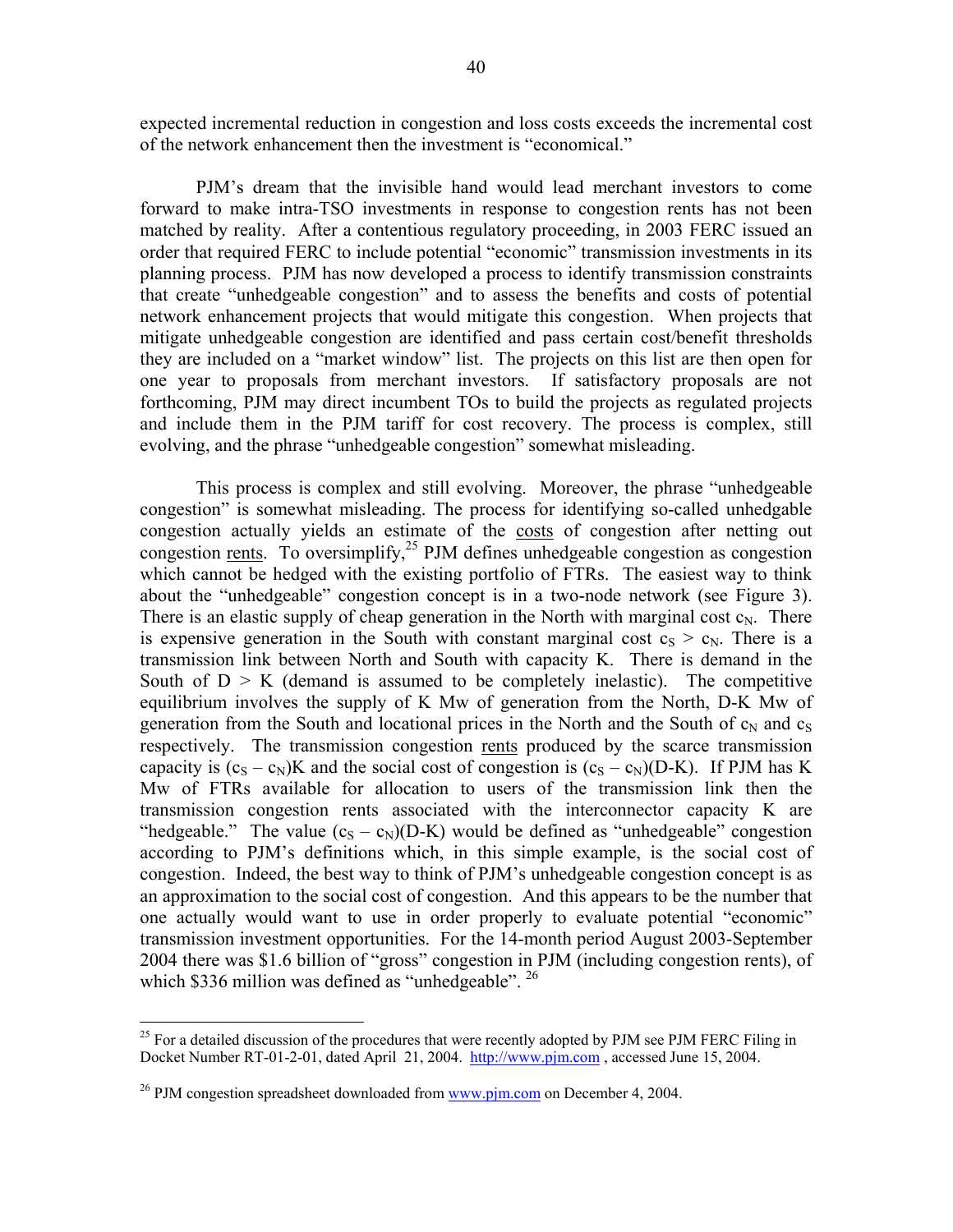Where unhedgeable congestion is identified, a set of simple cost benefit assessments are then performed by PJM. The actual unhedgeable congestion values attributed to each constraint over the previous 12-month period is divided by the estimated cost of a transmission upgrade that would mitigate the congestion costs identified.<sup>27</sup> This is defined as the "benefit/cost ratio," though it is actually a measure of the simple payback period for each identified investment opportunity assuming that congestion rents do not change in the future. When these assessments yield benefit/cost ratios that exceed certain specified thresholds a project is put on a list of potential regulated "economic" transmission projects. Market participants are then given a year to propose alternative "market solutions" to the identified projects. If market solutions are not forthcoming the projects are added to the PJM Regional Transmission Expansion Plan and the incumbent TOs in whose transmission zones the projects are located are directed to make the investments. The resulting costs, net of revenues from the auctioning of ARRs created by the investments, are then recoverable through the PJM Open Access Tariff from the customers of the LSEs who are expected benefit from the investments. The responses to the first "market window" open for proposals to resolve this economic congestion are due in early 2005.

Roughly 50 potential "economic" transmission investment projects have been identified since this evaluation process was implemented in March 2004 and "market windows" are now open for merchant projects to fill these needs before regulated transmission projects are added to the Regional Transmission Expansion Plan  $(RTEP)$ <sup>28</sup> The cost-benefit analysis indicates that seven of the identified projects have simple paybacks of three months or less (again, assuming that unhedgeable congestion does not change in the future). Another 12 have simple paybacks of less than four years (see Table 8). If FERC had not forced PJM to examine "economic" transmission investment projects, all of these would have been left on the table in the hope that merchant investment would eventually come forward. It should also be noted, that in several cases, fairly small investments completely eradicate the congestion so that they are not conducive to being supported by merchant investments.

*Inter-TSO (interconnector) investments:* The expansion of interconnections with neighboring control areas is not included in the PJM planning process, though procedures are in place that govern the rules governing pricing of the costs of interconnecting inter-TSO facilities to the PJM network. Accordingly, by default, inter-TSO transmission investments are left to merchant developers. As already discussed, a few merchant HVDC links with New York City and Long Island have been proposed and at least one is likely to move forward, supported by a 20-year contract with the Long Island Power Authority (LIPA). There is little if any additional merchant investment activity on the

<u>.</u>

 $^{27}$  Unlike the New England ISO, PJM has refused to include congestion forecasts in its planning process.

<sup>&</sup>lt;sup>28</sup> PJM FERC Filing in Docket Number RT-01-2-01, Appendix 1, dated April 21, 2004 and PJM "market" window" spreadsheet downloaded December 4, 2004. Available on the PJM web site www.pjm.com.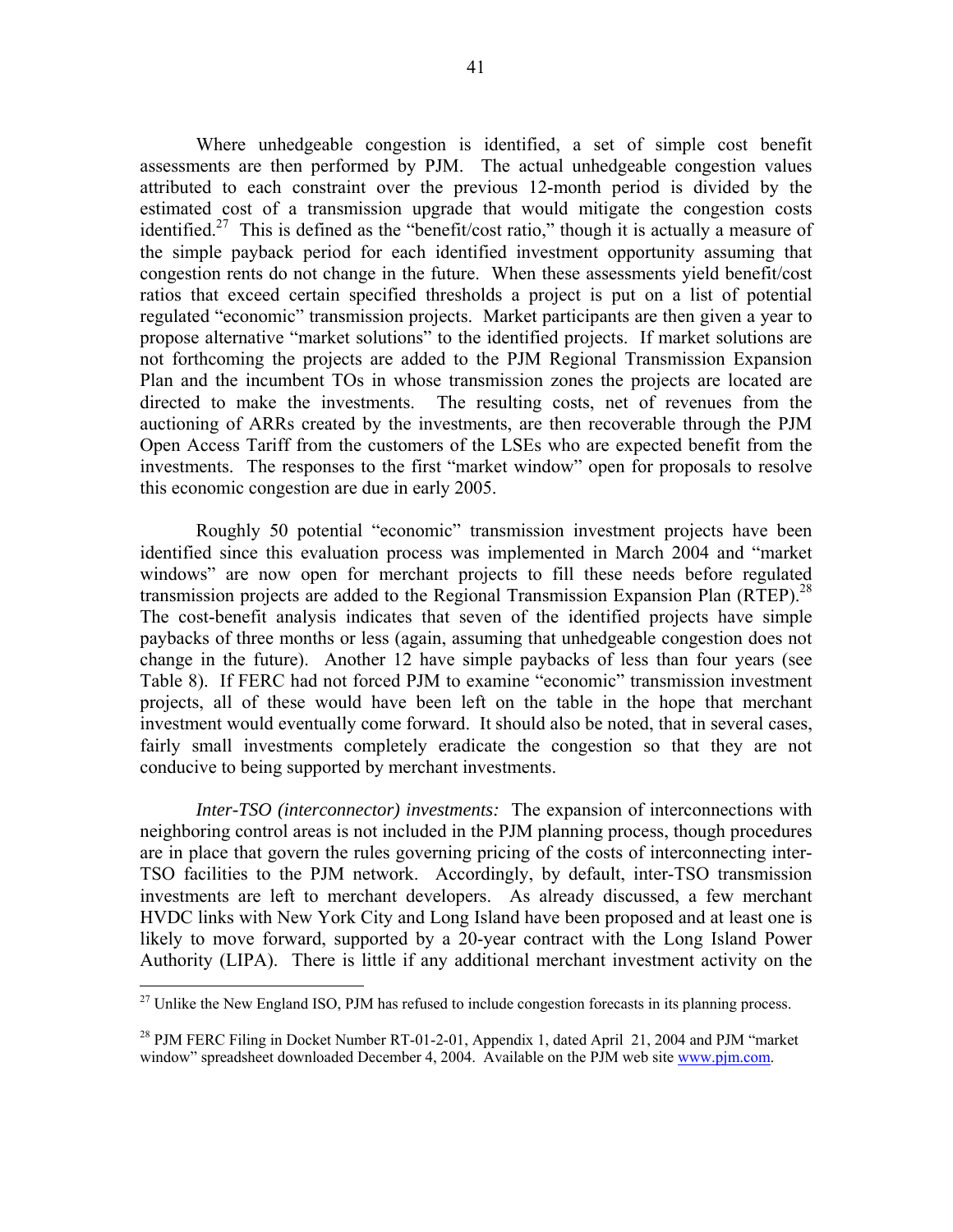horizon. However, by incorporating neighboring TSOs into PJM, it is effectively internalizing inter-TSO transmission investment opportunities (as well as integrating generator scheduling, wholesale market, and congestion management mechanisms) into the intra-TSO transmission investment planning process. As these additional TSOs are integrated into PJM, the PJM generator interconnection, reliability, and economic investment protocols will apply to what were previously inter-TSO opportunities that have largely been ignored due to the balkanization of transmission ownership and system operations. Just as a fairly large number of "economic" transmission investment opportunities popped up once PJM actually looked for them, I expect that many more "reliability" and "economic" projects will emerge as PJM's transmission planning footprint grows to incorporate what were previously separate TSOs.

Despite the investment in new intra-TSO facilities in PJM, congestion charges in PJM continue to grow. See Table 1. Moreover, the prospect of a growing number of generation retirements is also leading to a need for network reliability investments. Since there are no exit fees, these charges are likely to be paid for by the TOs in the areas where the retiring generators are located (PJM, 2004).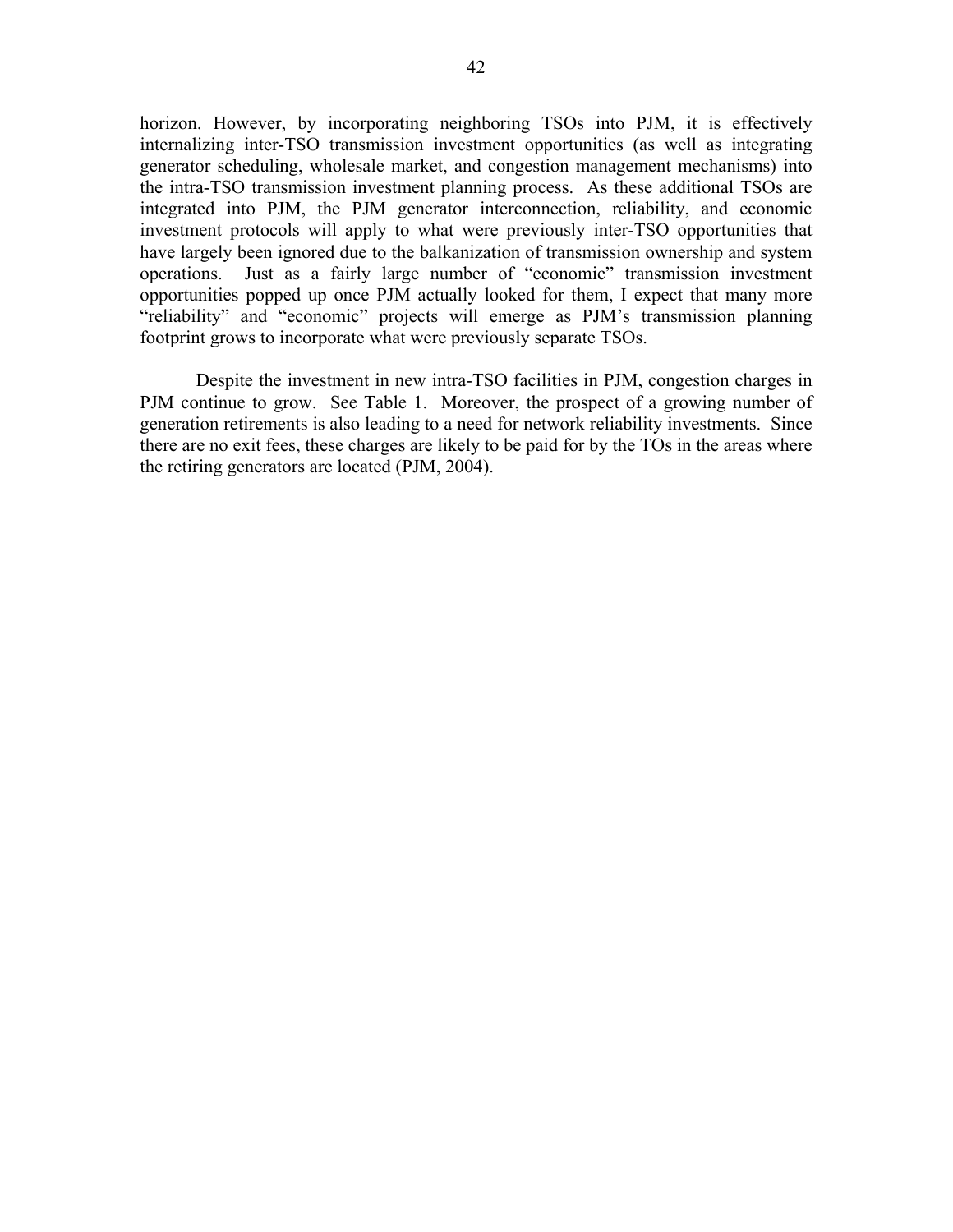#### TABLE 8 **MARKET WINDOW PROJECTS IN PJM As of November 2004**

|                                | * Unhedgeable        |                         |                              |                       |
|--------------------------------|----------------------|-------------------------|------------------------------|-----------------------|
| <b>MONITORED FACILITY</b>      | <b>Congestion \$</b> | <b>Limit</b>            | <b>Cost to Relieve Limit</b> | <b>Cost / Benefit</b> |
| 230 KV ADA-BRUX<br><b>LINE</b> | \$1,091,588          | <b>Circuit Switcher</b> | \$200,000                    | < 0.25                |
| 500 KV BED-BLA<br><b>LINE</b>  | \$1,607,237          | Wavetrap                | \$75,000                     | < 0.25                |
| <b>BED-BLA</b>                 | \$83,999,705         | Voltage                 | \$5 - \$25 Million           | < 0.25                |
| <b>LINE</b><br>230 KV ADA-BENX | \$4,146,221          | <b>Circuit Switcher</b> | \$200,000                    | < 0.25                |
| 138 KV BRU-EDI<br><b>LINE</b>  | \$1,134,130          | <b>Circuit Switcher</b> | \$200,000                    | < 0.25                |
| <b>LINE</b><br>69 KV SHI-VIN   | \$3,397,773          | Conductor               | \$500,000                    | < 0.25                |
|                                |                      | <b>Disconnect</b>       |                              |                       |
| <b>LINE</b><br>500 KV FTM-PRU  | \$307,337            | Switch                  | \$45,000                     | < 0.25                |
|                                |                      |                         |                              |                       |
| <b>PJMW500</b>                 | \$3,284,457          | Voltage                 | \$5 - \$25 Million           | $0.25 - 4$            |
| <b>LINE</b><br>230 KV NWA-WHI  | \$2,739,456          | Conductor               | \$1,000,000                  | $0.25 - 4$            |
| <b>EAST</b>                    | \$2,264,606          | Voltage                 | \$5 - \$25 Million           | $0.25 - 4$            |
| JACK ME 230 KV 4 BA-P          | \$2,454,986          | <b>Transformer</b>      | \$2,500,000                  | $0.25 - 4$            |
| YORKANA 230 KV 1A              |                      |                         |                              |                       |
| <b>BANK</b>                    | \$1,647,801          | <b>Transformer</b>      | \$2,500,000                  | $0.25 - 4$            |
|                                |                      | <b>Disconnect</b>       |                              |                       |
| 230 KV CED-CLIK<br><b>LINE</b> | \$709,851            | <b>Switch</b>           | \$50,000                     | $0.25 - 4$            |
| <b>LINE</b><br>230 KV BER-HOB  | \$654,222            | Cable                   | \$2 Million                  | $0.25 - 4$            |
| <b>LINE</b><br>138 KV EDI-MEAR | \$499,774            | <b>Circuit Switcher</b> | \$200,000                    | $0.25 - 4$            |
| <b>LINE</b><br>500 KV ELR-HOS  | \$112,364            | <b>Wave Trap</b>        | \$300,000                    | $0.25 - 4$            |
|                                |                      | <b>Disconnect</b>       |                              |                       |
| 69 KV EDG-NSA<br><b>LINE</b>   | \$47,120             | <b>Switch</b>           | \$20,000                     | $0.25 - 4$            |
| <b>LINE</b><br>230 KV BRA-FLA  | \$200,355            | <b>Wave Trap</b>        | \$200,000                    | $0.25 - 4$            |
| JACK ME 115 KV 5 BA-S          | \$9,272,381          | <b>Transformer</b>      | \$2,500,000                  | $0.25 - 4$            |

\* previous 12 months

Source: PJM Market Window spreadsheet downloaded, December 4, 2004. www.pjm.com.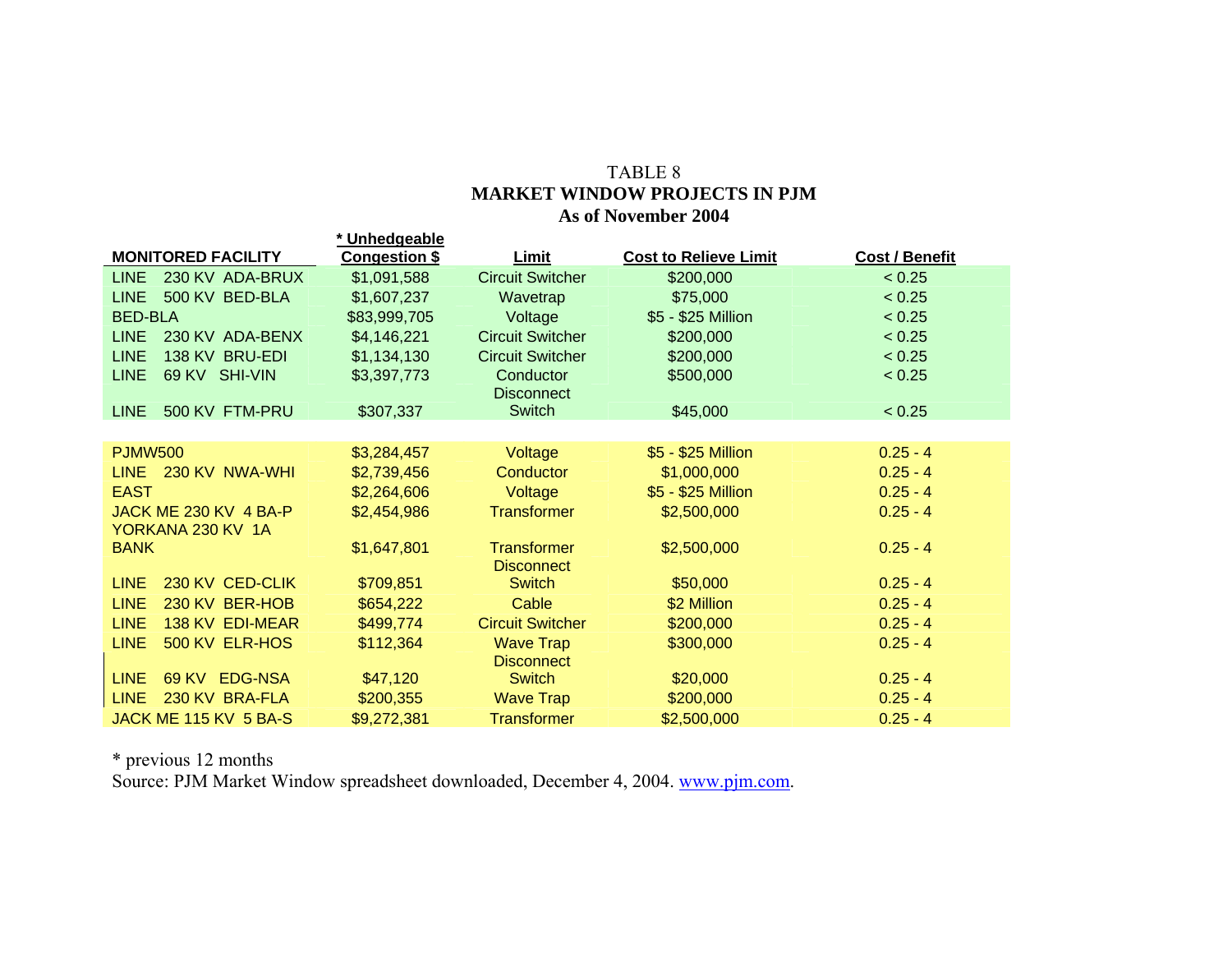#### **"RELIABILITY" VS. "ECONOMIC" TRANSMISSION INVESTMENT**

All economic models of transmission investment that I am aware of focus on transmission investment as a mechanism to reduce the costs of congestion (e.g. Joskow and Tirole 2000, 2004a). Some (properly) include the cost of losses as well. When transmission capacity is congested, high cost generation must be substituted for low cost generation to balance supply and demand. The incremental cost of the high cost generation that must be dispatched due to transmission capacity constraints plus any dead weight loss associated with reduced demand resulting from higher locational prices is the cost of congestion. Transmission investment should then optimally be made (ignoring lumpiness, market power and other market imperfections) up to the point where the incremental cost of transmission capacity is equal to the incremental reduction in the expected present discounted value of congestion and loss costs. These models bear little if any relationship to the way intra-TSO transmission investments are actually evaluated by TSOs in the U.S. and E&W.

As we have seen, in E&W and PJM, virtually all of the transmission investments that have been approved have been justified either by direct interconnection costs or by "reliability" considerations.<sup>29</sup> The E&W system does not even appear to have a transmission investment concept akin to economic transmission investments that are justified by savings in congestion costs aside from the incentives to reduce congestion costs embodied in the SO incentive mechanism. In New England, with a similar market design to PJM's, the New England ISO manages a very detailed regional transmission expansion planning process that examines needs and opportunities for both "reliability" transmission investments and "economic" transmission investments. This process includes models that forecast congestion. The latest update to the New England ISO's regional transmission expansion plan identified \$2 billion (\$1.5 to \$3.0 billion) of transmission investment projects and essentially all of them are justified as "reliability" investments (ISO-NE, 2004). Not a single project was identified which could be supported by congestion cost savings alone.

In fact, many network upgrade investments that are justified on "reliability" grounds could just as well be categorized as "economic" transmission investment opportunities. In many cases, if the investments were not made, the network could still be operated "reliably," but there would be more congestion, more controlled load shedding, and much higher prices in some areas. Moreover, many reliability investments affect the future trajectory of LMPs and incentives for generation and transmission investments. On the other hand, "economic" transmission investments can also often confer "reliability" benefits as well. Thus, in my view, at the very least, reliability and economic transmission investments are interdependent. At worst, the distinction between them is analytically flawed. Moreover, the distinctions between reliability driven and congestion cost driven transmission investments creates a very significant asymmetry between the treatment of intra-TSO network investments and inter-TSO network

 $29$  In E&W an unknown portion of additional transmission investments or planned reliability investments that were moved forward to an earlier date were driven by the annual SO incentive scheme. As previously discussed, PJM has adopted a new framework for regulated economic investments.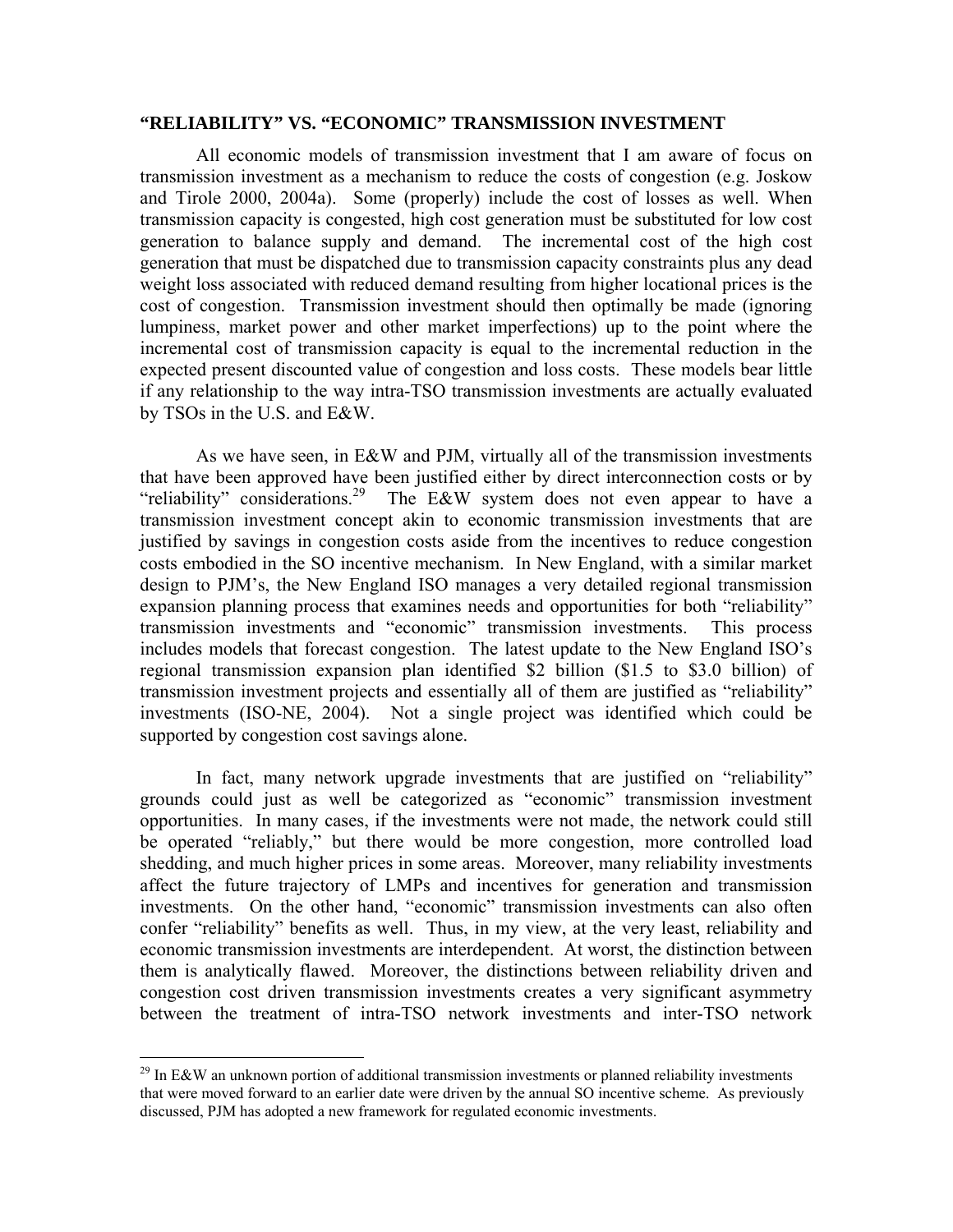investments. The former are evaluated and priced as reliability investments while the latter must be justified and paid for based on congestion cost savings alone, by default on a merchant basis.

It is fairly clear that transmission investments driven by reliability criteria have significant effects on LMPs and network congestion. In addition, discretionary changes in system operating practices, including changes in the ways that operating reliability criteria are applied or evaluated, can have a dramatic effects on the "capacity" of portions of the network and on the resulting congestion rents and congestion costs.

In the studies underlying the New England ISO's 2004 regional expansion plan it is quite evident that reliability investments get triggered well before locational prices or congestion are allowed to rise anywhere close to the value of lost load (ISO-NE, 2004b). In PJM, the data that have been made public regarding "economic" transmission opportunities also make it clear that reliability investments can have a very significant impact on transmission congestion and the incentives for transmission investment to reduce congestion costs. Of the roughly 50 projects initially listed in the "market window" for potential regulated "economic" transmission investment, 16 projects subsequently were tagged with the notation "reliability upgrade expected to mitigate congestion." One of these projects had 12-month unhedgeable congestion (congestion cost) of \$192 million. The full list is contained in Table9. Two additional projects were designated as benefiting from changes in operating practices. One of these projects has 12-month unhedgeable congestion costs of \$90 million. These example are, of course, only indicative of the more general observation that so-called reliability transmission investments, as well as discretionary changes in operating practices and study assumptions, can mitigate a lot of congestion that would otherwise emerge on the network well before it is actually revealed. This in turn has implications for the consideration of economic transmission investment models that are driven by the tradeoff between transmission investment and the costs of congestion. In particular, for a potential merchant investor, the possibility that reliability driven transmission upgrades and discretionary changes in operating practices and the implementation of operating reliability criteria will significantly reduce or eliminate congestion, is likely to be a significant deterrent to investment that must be supported from congestion rents.

 This discussion should not be read as implying either that reliability criteria are unnecessary (in Joskow and Tirole 2004b we explain why operating reliability criteria are necessary due to the threat of network collapses that make reliability a public good) or that they have been set incorrectly. It does imply two things (a) we need to better understand the economic justification (costs and benefits) for these reliability criteria and (b) economic models of transmission investment need to take into account the factors that create a need for reliability criteria and the impacts of reliability criteria that are applied in practice.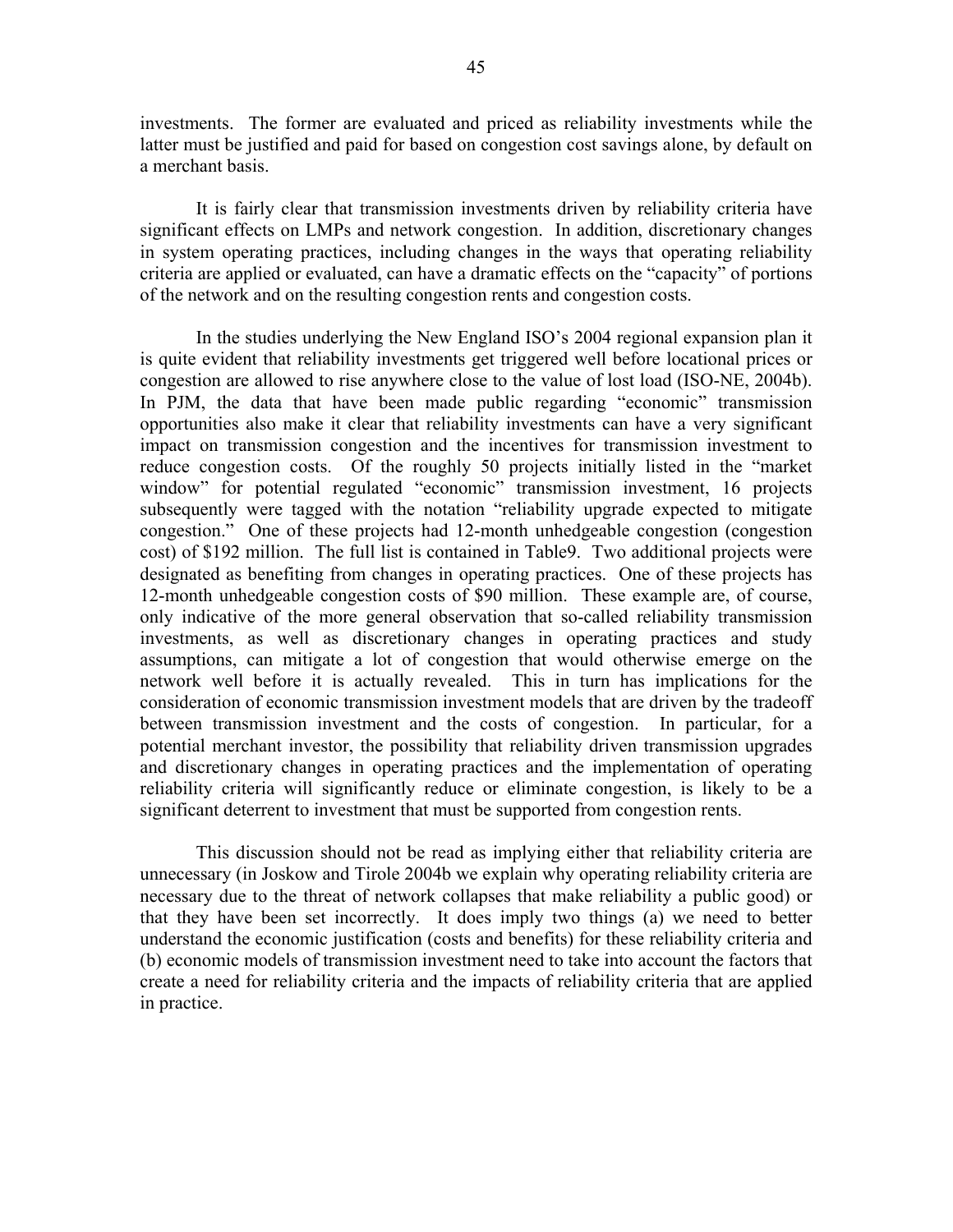### **TABLE 9 Examples of Transmission Congestion Mitigated by Reliability Investments in PJM**

|                               | Unhedgeable          |                    |                                                          |
|-------------------------------|----------------------|--------------------|----------------------------------------------------------|
| <b>MONITORED FACILITY</b>     | <b>Congestion \$</b> | Limit              |                                                          |
| LINE 230 KV GRE-POR           | \$268,024            | Line Trap          | RTEP Reliability Upgrade Expected to Mitigate Congestion |
| WYLIERID500 KV TRAN 5         | \$6,797,499          | <b>Transformer</b> | RTEP Reliability Upgrade Expected to Mitigate Congestion |
| <b>CEDAR</b>                  | \$5,480,787          | Voltage            | RTEP Reliability Upgrade Expected to Mitigate Congestion |
| <b>BRANCHBU500 KV 500-1</b>   | \$192,863,356        | <b>Transformer</b> | RTEP Reliability Upgrade Expected to Mitigate Congestion |
| <b>BRANCHBU500 KV 500-2</b>   | \$3,556,256          | <b>Transformer</b> | RTEP Reliability Upgrade Expected to Mitigate Congestion |
| <b>NORTH PE</b>               | \$1,841,999          | Voltage            | RTEP Reliability Upgrade Expected to Mitigate Congestion |
| 138 KV LAN-MIN<br><b>LINE</b> | \$383,541            | Line Trap          | RTEP Reliability Upgrade Expected to Mitigate Congestion |
|                               |                      | <b>Stranded</b>    |                                                          |
| 69 KV LEW-MOT2<br><b>LINE</b> | \$180,726            | <b>Bus</b>         | RTEP Reliability Upgrade Expected to Mitigate Congestion |
| <b>LINE</b><br>230 KV MAR-MRP | \$61,392             | Wavetrap           | RTEP Reliability Upgrade prior to spring of 2004         |
| 138 KV GLA-MTP<br><b>LINE</b> | \$1,738,983          | Conductor          | RTEP Reliability Upgrade Expected to Mitigate Congestion |
| 69 KV BEC-PAU<br><b>LINE</b>  | \$536,976            | Conductor          | RTEP Reliability Upgrade Expected to Mitigate Congestion |
| HUDSON 230 KV HUDSON2         | \$138,865            | <b>Transformer</b> | RTEP Reliability Upgrade Expected to Mitigate Congestion |
| WYEMILLS138 KV AT-2           | \$316,952            | <b>Transformer</b> | RTEP Reliability Upgrade Expected to Mitigate Congestion |
| SICKLER 230 KV SICK #1        | \$592,446            | Transformer        | RTEP Reliability Upgrade Expected to Mitigate Congestion |
| 69 KV CED-SAN<br><b>LINE</b>  | \$209,335            |                    | RTEP Reliability Upgrade Expected to Mitigate Congestion |
| 69 KV TAL-TRA<br><b>LINE</b>  | \$30,141             | Conductor          | RTEP Reliability Upgrade Expected to Mitigate Congestion |
| *Previous 12 months           |                      |                    |                                                          |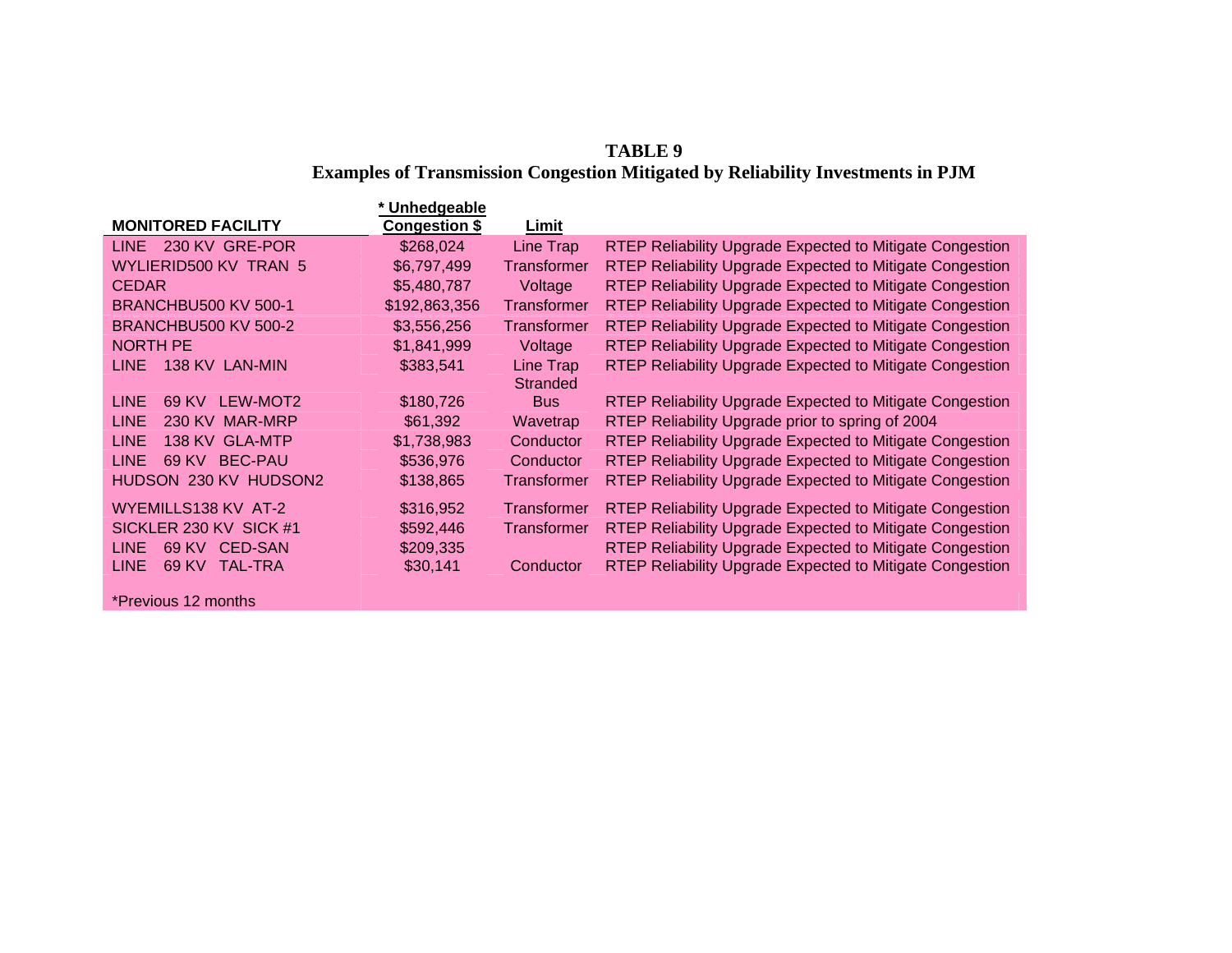#### **CONCLUDING THOUGHTS**

 Major questions have been raised about whether and how efficient levels of transmission investment can be mobilized in liberalized electricity sectors. Significant barriers to efficient transmission investment continue to exist in many countries with liberalized electricity sectors. These barriers are primarily institutional rather than fundamental. The experience in England and Wales demonstrates, however, that liberalization does not necessarily lead to depressed levels of transmission investment. The experience in PJM illustrates that regional planning mechanisms and transmission investment criteria can be used effectively to identify transmission investment needs and to price transmission services to provide good locational incentives. The PJM experience also illustrates some of the problems of separating SO and TO functions, vertical integration of TOs with generation, and the bifurcation of regulatory responsibilities between incompatible state and federal regulatory processes. Let me supplement the summary of my conclusions contained in the Introduction to this paper with the following observations.

*Industrial structure*: Many countries have failed to fully restructure their electricity sectors to support competition. The creation of independent regulated TSOs with system operations, transmission network ownership, maintenance and investment responsibilities with adequate geographic scope is the foundation of efficient operations and investment programs. The full unbundling of transmission service prices subject to a single regulatory regime is a natural complement to the creation of such TSOs. The structure adopted in England and Wales is superior to the RTO structure being promoted in the U.S. However, both are superior to structures with no ISO at all.

*Geographic scope*: TSOs typically span only portions of larger synchronized AC networks. The mobilization of investment for intra-TSO transmission enhancements is much better developed than is the mobilization of inter-TSO transmission investments. This was a problem (perhaps not perceived) before liberalization and it is a continuing problem today. In the U.S., the effort to consolidate control areas under larger RTOs provides one path to reducing the "seams" problems at the boundaries between TSOs. The creation of a single TSO for Great Britain that covers Scotland, as well as England and Wales, reflects a similar motivation. However, there are practical and political limits on the consolidation of TSOs in many countries. This implies that new cooperative mechanisms need to be developed to harmonize reliability criteria, economic criteria, transmission pricing and investment policies, and wholesale market mechanisms to better integrate inter-TSO behavior so as to smooth out the seams as much as is feasible.

*Regulatory framework*: Most of the transmission infrastructure that is in place and future investments in it are likely to be governed by some regulatory framework. A clear, credible and transparent regulatory framework that specifies the TSO's responsibilities, performance norms, and regulatory mechanisms consistent with these objectives and performance norms is essential. All regulatory frameworks are imperfect. However, there is no choice but to draw on available experience and regulatory tools to develop and to apply the best feasible regulatory frameworks. A practical regulatory framework will inevitably include a mix of cost-of-service regulation with an overlay of performance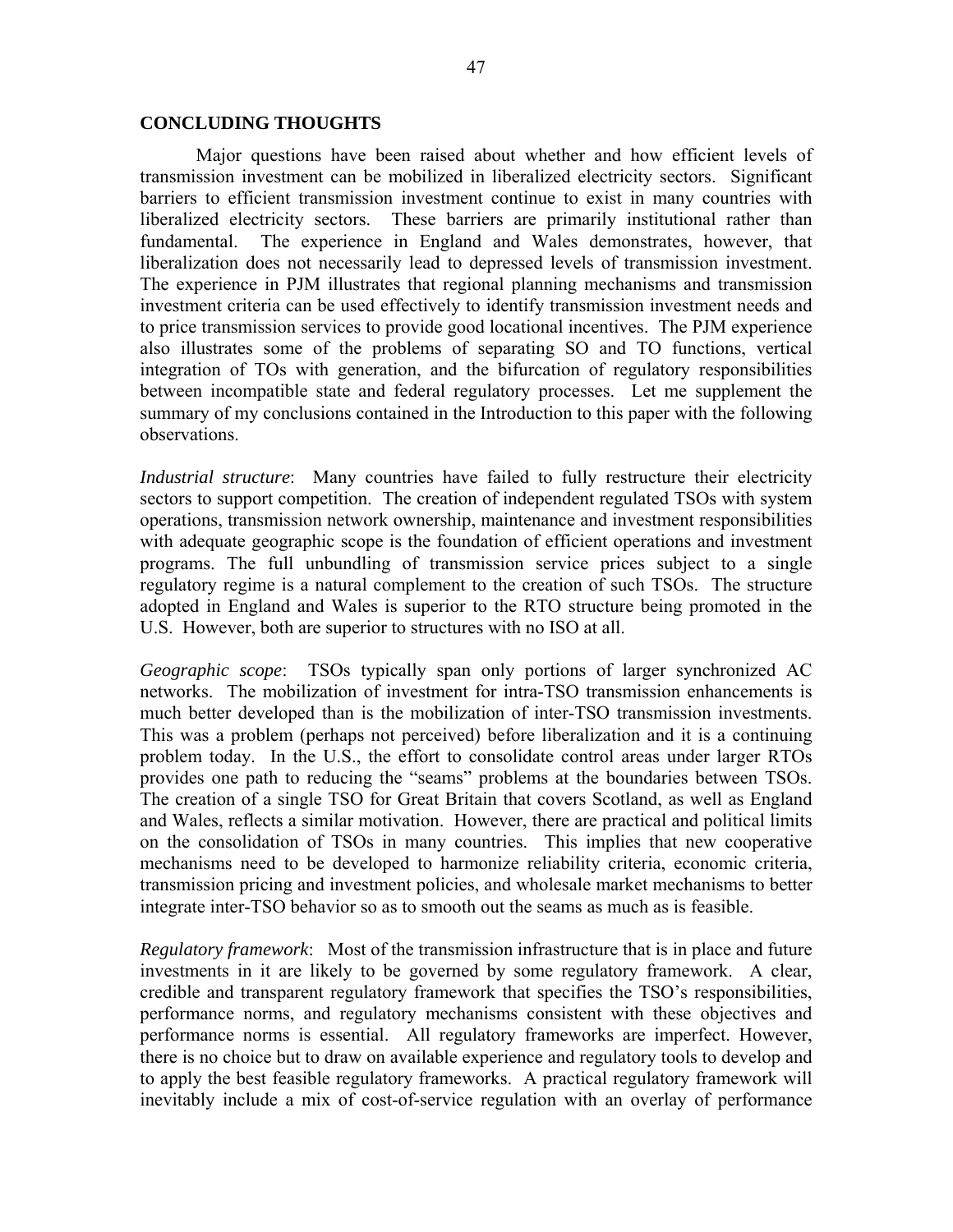based regulatory (PBR) mechanisms based on benchmarking, profit sharing (sliding scale) and "ratchets." The development and application of performance norms, formal investment criteria, as well as considerable regulatory judgment is an inevitable component of a sound regulatory process. One component of such a regulatory framework is a transparent regional transmission investment planning process with clear rules for achieving defined reliability and economic goals. The regulatory framework in E&W has many attractive properties. The bifurcation of regulatory responsibilities in the U.S. and the failure to fully unbundled transmission service prices create significant disincentives to efficient transmission investment.

*Reliability vs. economic investments*: The liberalization programs in most countries carried along with them the planning and reliability rules and evaluation criteria from the era of regulated vertically integrated monopolies. Transmission investment activity today is driven almost entirely by reliability criteria. Where did these criteria come from? Why are they the right criteria? Little effort has been made to review these rules and criteria in light of the development of markets that both provide information that can be used to evaluate the costs and benefits of these reliability standards and provide market mechanisms that can be used to achieve reliability criteria more effectively. Intra-TSO reliability driven transmission investments and intra-TSO congestion cost driven investments are, at the very least, interdependent. At worst the distinctions between them are not particularly useful. Clearly, economic and reliability criteria need to be better integrated into the transmission investment planning and regulatory arenas. Modest steps to do so are now taking place in the RTOs in the Northeastern and Midwestern U.S.

*Investment characteristics*: Transmission investment opportunities involve much more than the construction of major new transmission links. Because many transmission limitations reflect contingency limits and associated reliability rules (which should be reevaluated as noted above), there are often investment opportunities of modest cost that can increase significantly transmission capacity. The institutions and regulatory mechanisms to identify and undertake these opportunities need more attention. This is especially important in an era when it is difficult to obtain permission to build new transmission corridors.

*Merchant transmission investment*: Market driven transmission investment may be a complement to regulated transmission investment but it is not a substitute. Merchant transmission investment has and is likely to make a very small contribution in the overall portfolio of transmission investment projects that will be made in the future. The efforts to debate its role have been a distraction from more productive initiatives.

*Wholesale market design*: Efficient transmission network operation and investment decisions are necessarily interdependent with the design, operation, incentives and price signals generated by the wholesale markets for power and ancillary services. Good wholesale market design, the efficient allocation of scarce transmission capacity, and efficient investment programs go hand in hand and cannot be easily separated.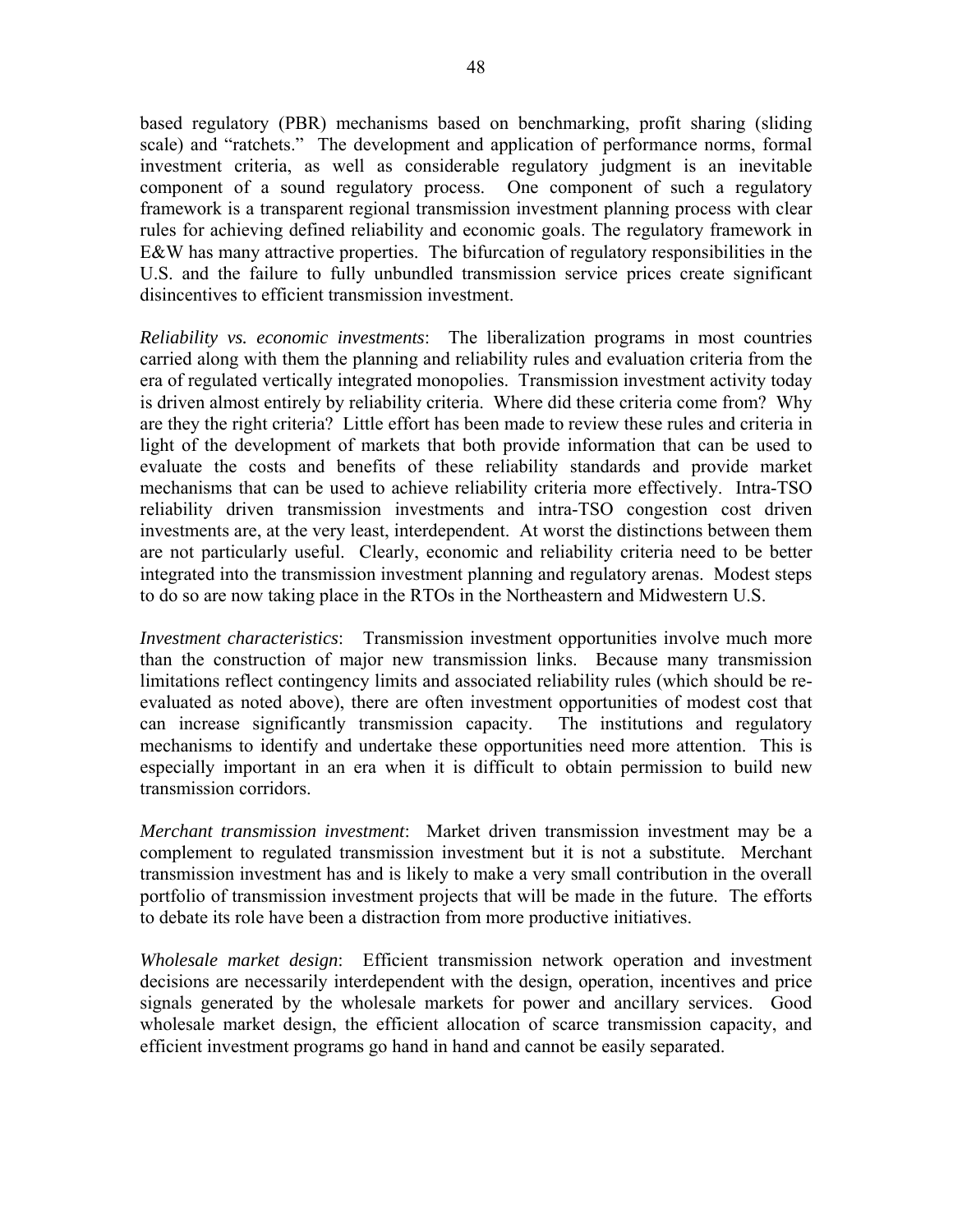*Economic models of transmission investment*: The simple models of transmission network congestion and investment that are used by economists have little to do with the way transmission investment is actually planned, developed, and the associated transmission services priced within the boundaries of individual TSOs today. Economic models and analysis need to be expanded to better capture the factors that TSOs and regulators consider when they identify transmission investment needs, especially as they relate to the implementation of reliability criteria used for planning and system operations. Economists and network engineers need to develop better ways to work together.

 We have made a lot of progress in understanding the challenges associated with stimulating efficient levels of transmission investment in liberalized electricity markets but there is still a lot of work to do.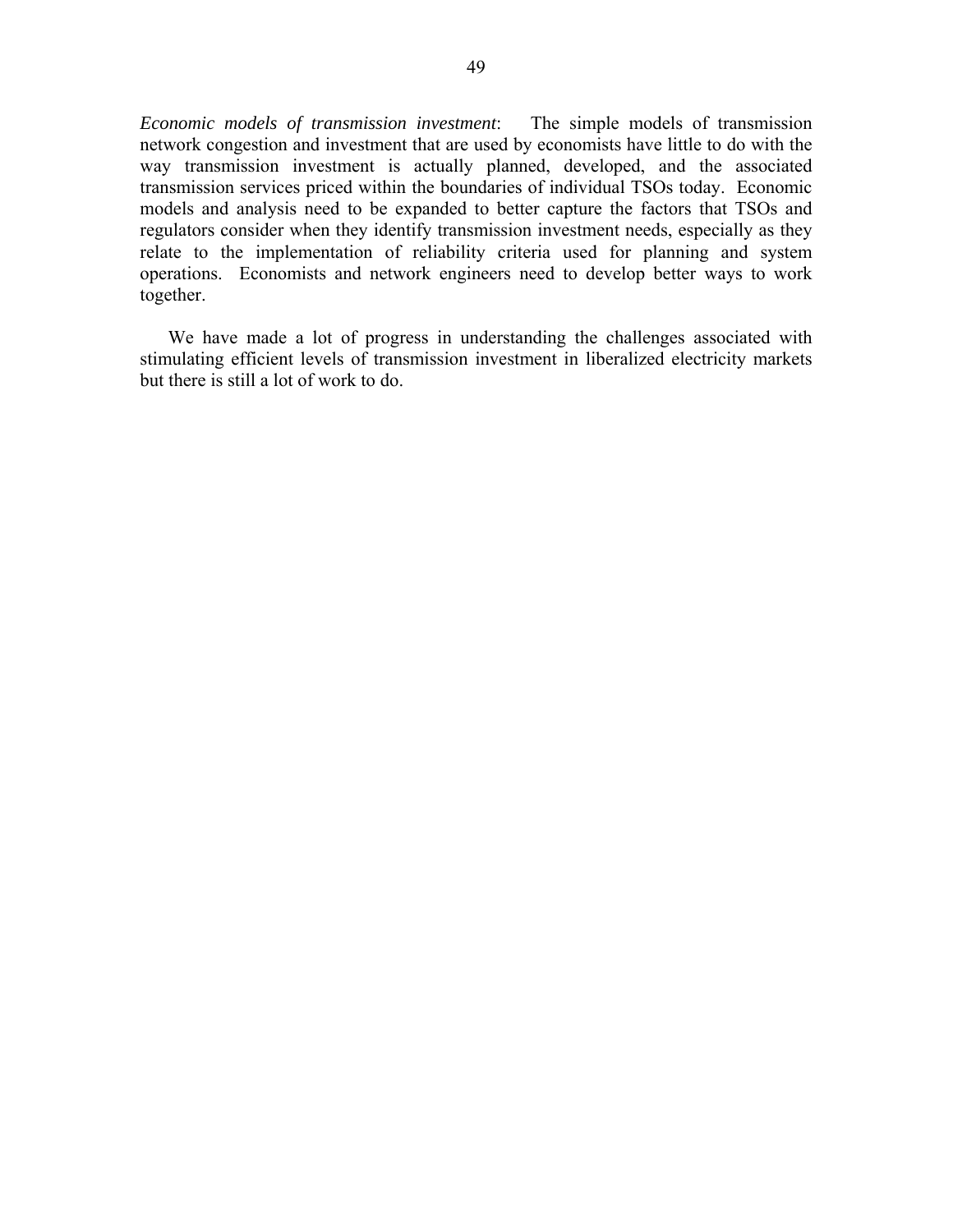#### **REFERENCES**

- Chao, Hung-Po, and Robert Wilson, "Priority Service: Pricing, Investment and Market Organization," *American Economic Review,* 1987, 77, 899-916.
- Henney, Alex, *A Study of the Privatisation of the Electricity Supply Industry in England and Wales*, EEE Limited, 1994
- Hirst, Eric, "U.S. Transmission Capacity: Present Status and Future Prospects," Edison Electric Institute, June 2004.
- ISO, New England, *Regional Transmission Expansion Plan (RTEP04) Technical Report,*  October 21, 2004.
- Joskow, Paul L., "Transmission Policy in the United States," *Utilities Policy,* forthcoming 2005.
- Joskow, Paul L., "Price Adjustment in Lond-Term Contracts," *Journal of Law and Economics*, 31, 1988, 47-83.
- Joskow, Paul L. and Jean Tirole**, "**Transmission Rights and Market Power on Electric Power Networks," *Rand Journal of Economics*, 31(3) Autumn, 2000.
- Joskow, Paul L. and Jean Tirole, "Merchant Transmission Investment," *Journal of Industrial Economics*, forthcoming 2004a. (http://web.mit.edu/pjoskow/www)
- Joskow, Paul L. and Jean Tirole, "Reliability and Competitive Electricity Markets," October 25, 2004b (revised). **http://econ-www.mit.edu/faculty/download\_pdf.php?id=917**
- Joskow, Paul L. and Jean Tirole, "Retail Electricity Competition," October 25, 2004c (revised) **http://econ-www.mit.edu/faculty/download\_pdf.php?id=918**
- Joskow, Paul L. and Richard Schmalensee, *Markets for Power: An Analysis of Electric Utility Deregulation*, MIT Press, 1983.
- Joskow, Paul L. and Richard Schmalensee, "Incentive Regulation for Electric Utilities", *Yale Journal on Regulation*, December, 1986.
- Mid-Atlantic Area Council (MAAC), "Reliability Principles and Standards," June 10, 2004.
- Newbery, David, "The Benefits of Electricity Deregulation: Europe," presentation, MIT Center for Energy and Environmental Policy Research, December, 2004.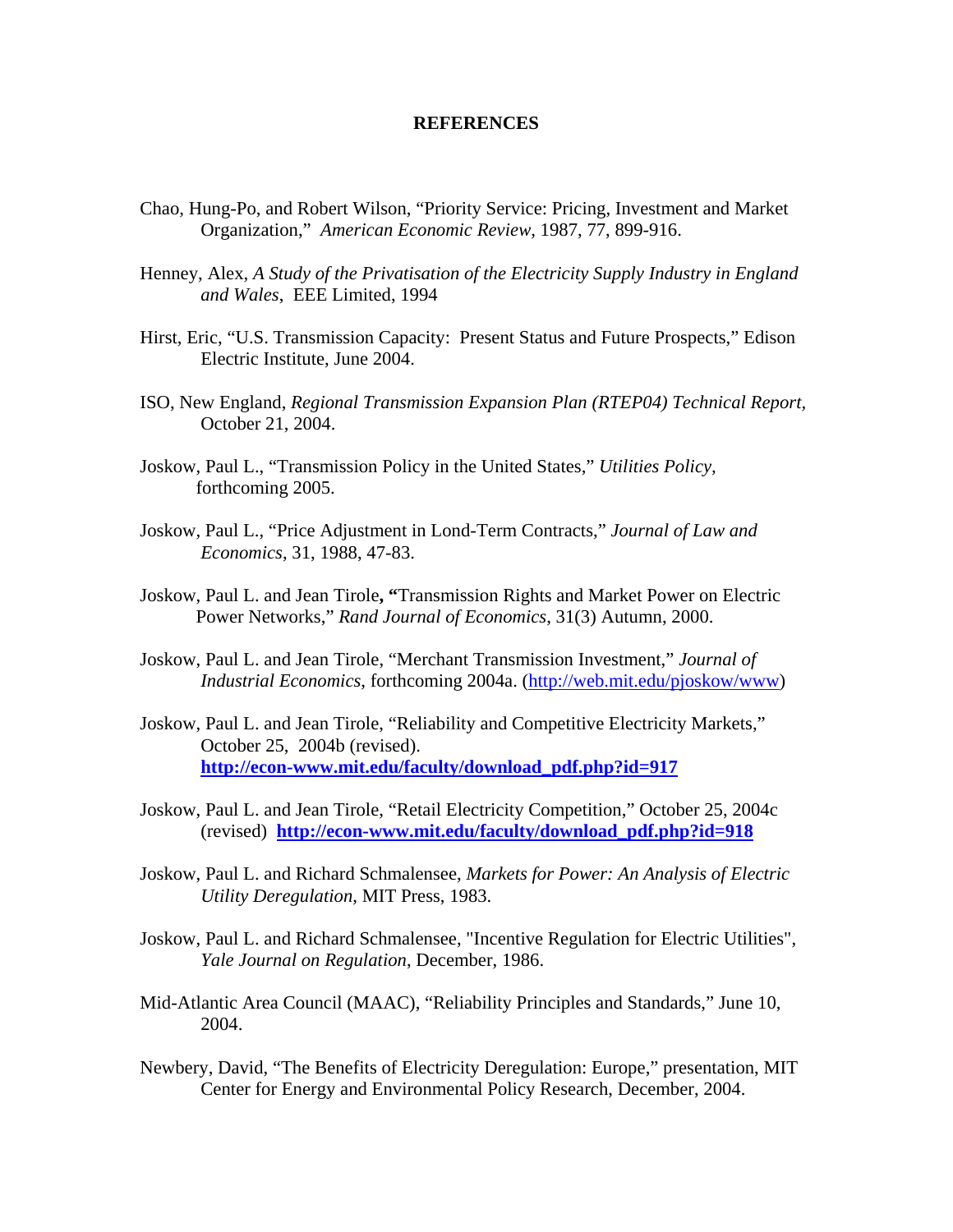- North American Electric Reliability Council (NERC), Transmission Loading Relief Procedure Logs, Trend Charts, http://www.nerc.com, accessed June 15, 2004.
- NGC, *The Statement of the Use of System Charging Methodology,"* Effective from 1 November 2004.
- NGC, *The Statement of the Use of System Charges,"* Effective from 1 November 2004
- NGC, *Interim Great Britain Seven Year Statemen*t, November 2004.
- NGC, "Facts and Figures on the England and Wales Transmission System," presentation, November 2003
- OFGEM, *Annual Report 2002-03,"* 14 July 2003.
- OFGEM, "Scotland-England Interconnector: Access Criteria from 1 April 2004, Consultation Paper," December 2003
- OFGEM, "Electricity Transmission Network Reliability Incentive Schemes, Final Proposals," December 2004.
- OFGEM, "Proposals for the Amendment of the Licensing Application Regulations," (Interconnectors) Consultation Document, June 2004.
- OFGEM, "NGC System Operator Incentive Scheme from April 2004, Initial Consultation Document," December 2003.
- OFGEM, "Electric Distribution Losses," Initial Proposals, June 2003.
- PJM Interconnection, "PJM Economic Planning Implementation Stakeholder Process Meeting" presentation, August 29, 2003
- PJM Interconnection, "PJM Economic Planning Implementation Stakeholder Process Meeting" presentation, February 10, 2004
- PJM Interconnection, *Regional Transmission Expansion Plan*, July 2004, http://www.pjm.com, accessed December 14, 2004.
- PJM Interconnection, *Open Access Transmission Tariff*, updated to May 6, 2004.
- PJM Interconnection, *Amended and Restated Operating Agreement*, updated to June 15, 2004
- PJM Interconnection, *State of the Market Report 2003*, March 4, 2004.